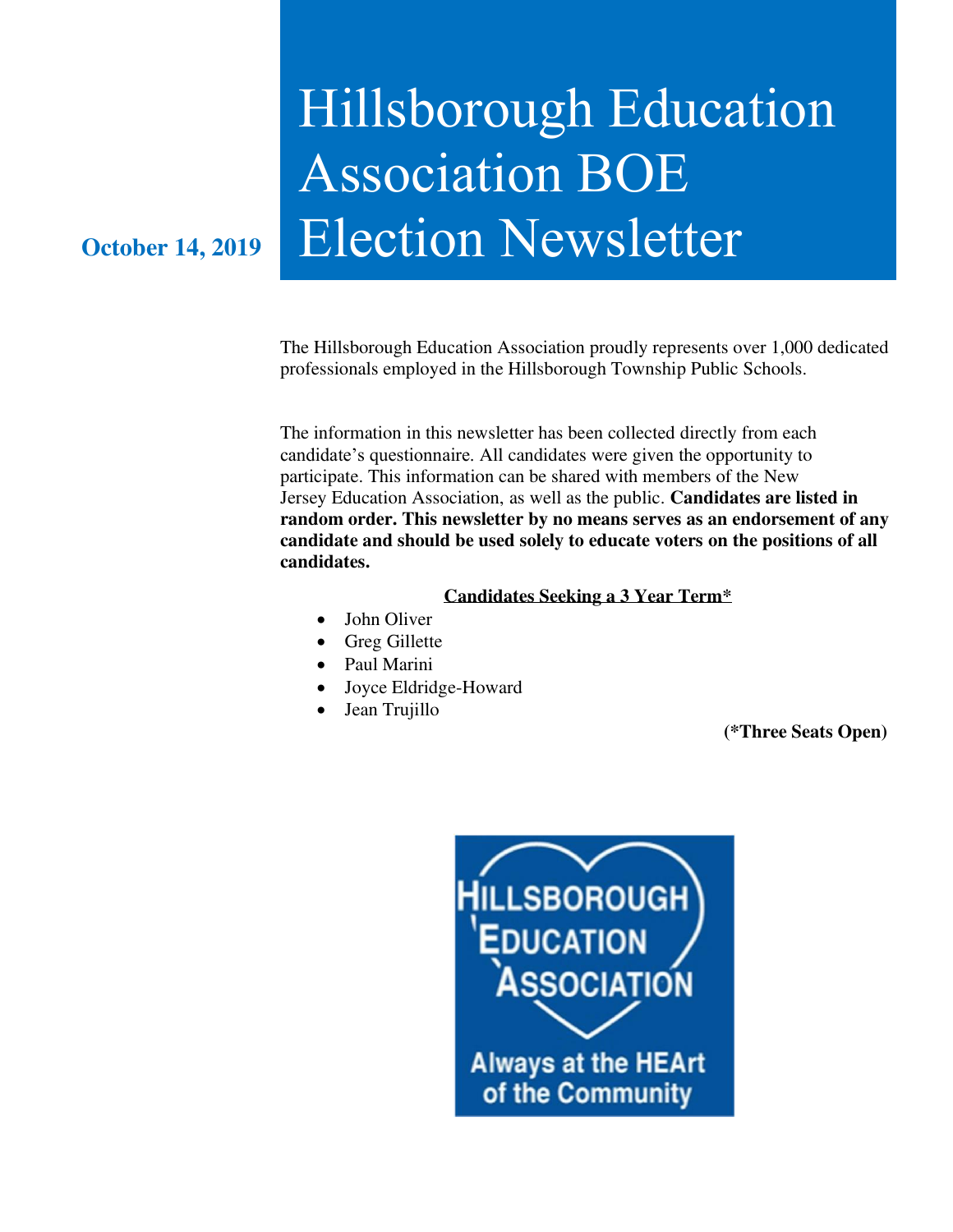### **John Oliver**

**General Candidate Information** 

**How long have you been a resident of Hillsborough?** 

35+ years

**Do you have children/grandchildren who attend Hillsborough Township Public Schools? If so, which schools?** 

Two daughters, 15 and 16

### **Gregory Gillette**

**How long have you been a resident of Hillsborough?** 

26 years

**Do you have children/grandchildren who attend Hillsborough Township Public Schools? If so, which schools?** 

One child currently at Hillsborough High School

### **Paul Marini**

**How long have you been a resident of Hillsborough?** 

9+ years

**Do you have children/grandchildren who attend Hillsborough Township Public Schools? If so, which schools?** 

Two daughters, 10 (ARIS) and 8 (HES)

### **Joyce Eldridge-Howard**

#### **How long have you been a resident of Hillsborough?**

12 years

#### **Do you have children/grandchildren who attend Hillsborough Township Public Schools? If so, which schools?**

No, I don't have children attending the Hillsborough Township Public Schools; however I have one son. Michael is now an adult who attended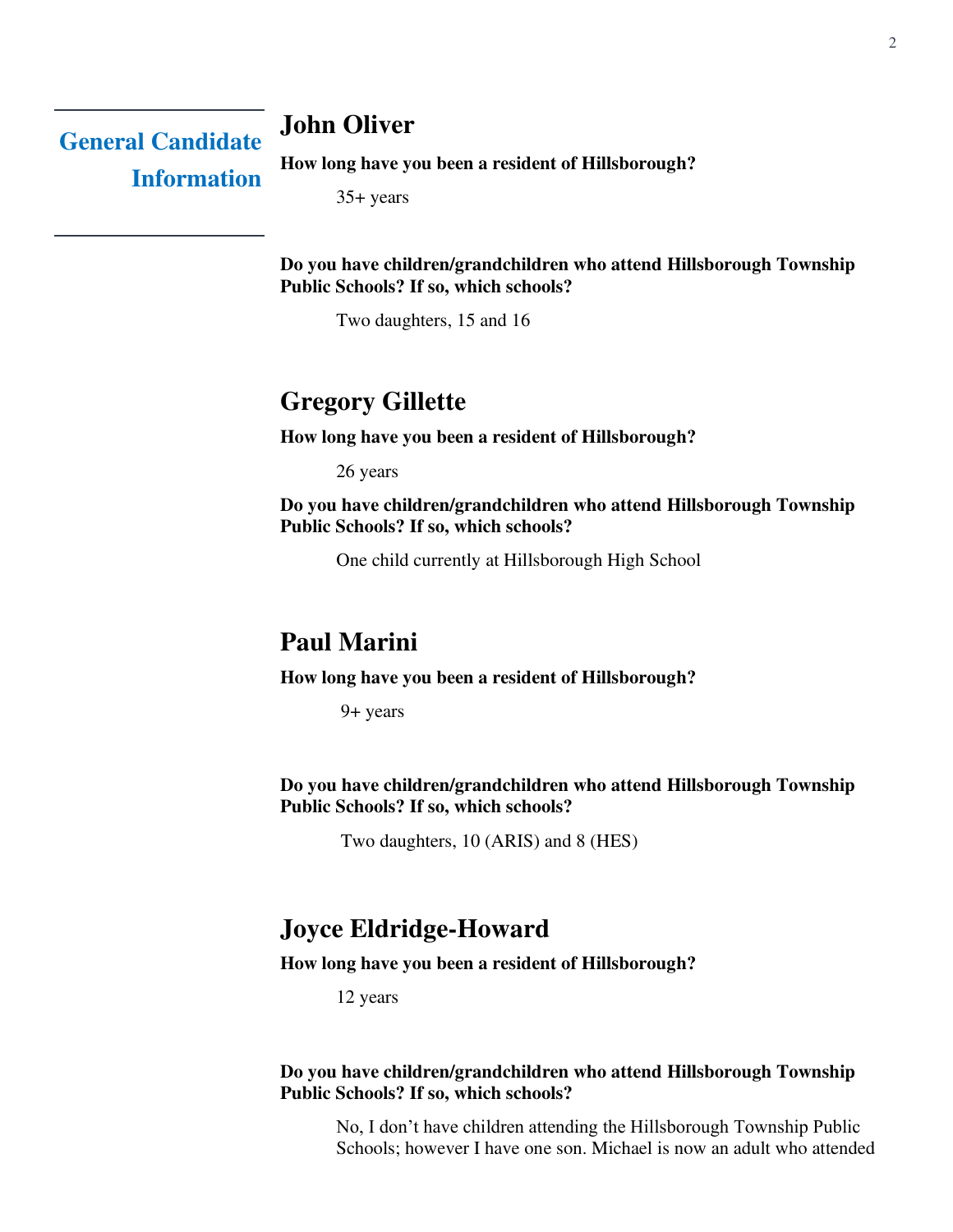the Glen Ridge Public Schools. He's a college graduate and he continues to do well in his career, due to the foundation received through a public school education.

### **Jean Trujillo**

#### **How long have you been a resident of Hillsborough?**

I am a 17-year Hillsborough resident.

**Do you have children/grandchildren who attend Hillsborough Township Public Schools? If so, which schools?** 

I have 3 children and they attend HHS (11th grade), HMS (8th grade) and ARIS (5th grade).

**Why are you seeking a position on the Board?** 

### **John Oliver**

**Why are you seeking a position on the board?** 

I have sat by watching this current Board make irrational and uneducated decisions that have impacted the wellbeing of our students. Unfortunately the current Board does not seem to care about public perception and the simple focus is to raise taxes. When the referendum to do so was defeated they appeared to have thrown up their hands slashing front line jobs and cutting programs impacting the education of our students. They need to work the problem and become fiscally responsible.

### **Gregory Gillette**

#### **Why are you seeking a position on the board?**

I am very honored and humbled to have been elected to serve the residents of Hillsborough and Millstone as a school board member. As I look to the challenges that face this school district in the near future, I feel that there is no other person running more qualified and prepared to meet these challenges with leadership, insight, and most importantly integrity. My long experience on the school board makes me uniquely qualified to serve the people of Hillsborough and Millstone. In 2010, after a multi-million dollar reduction in state aid led to dozens of teachers and other employees being laid off, I helped bring the district back to prior staffing levels through diligent financial oversight and cost-saving strategies. As we face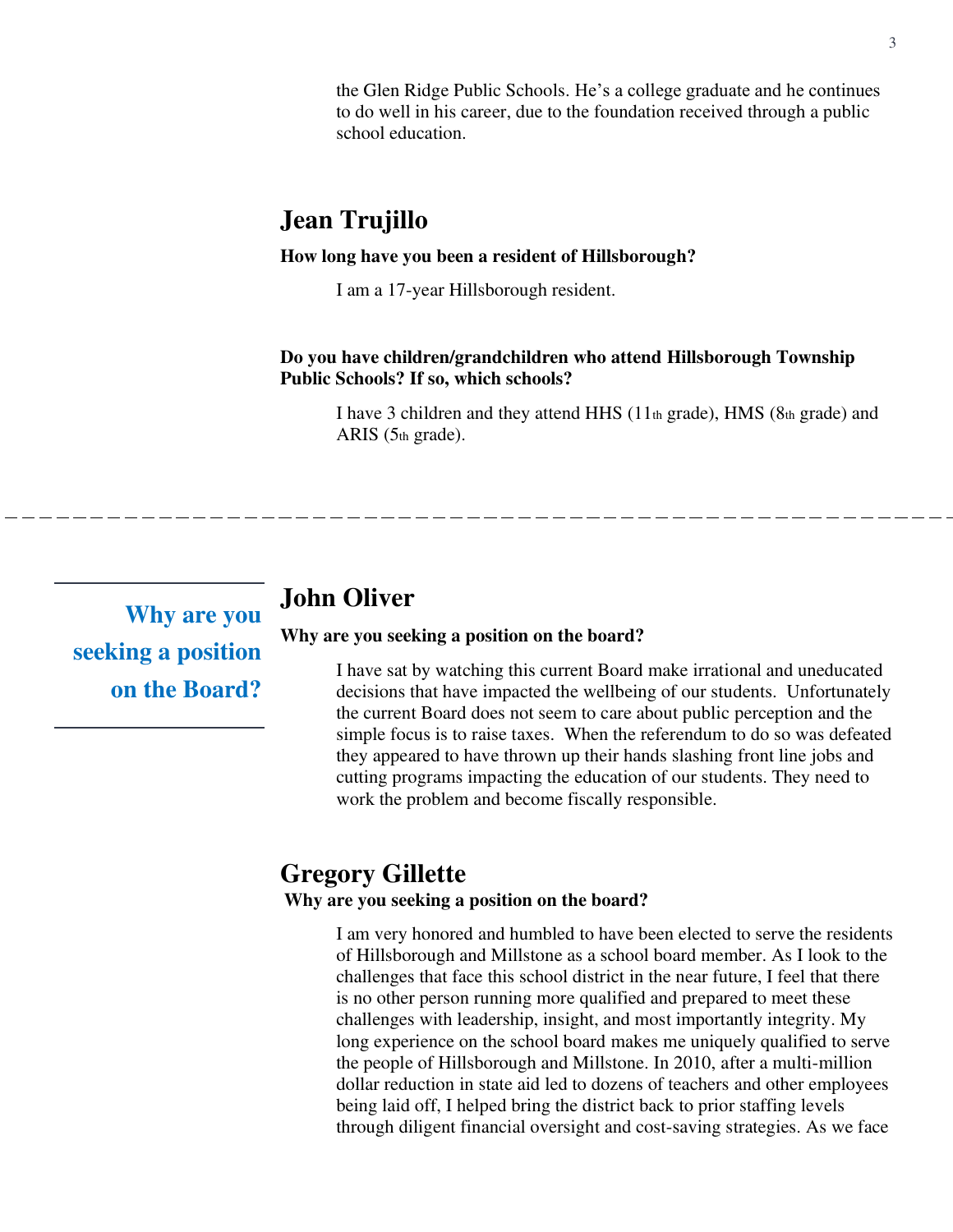what could be an even greater financial crisis, I am again prepared to not only "lend" my knowledge to the board, but to "lead" the way back.

### **Paul Marini**

#### **Why are you seeking a position on the board?**

To ensure the focus of the board is that which is in the best interest of the students and teachers of Hillsborough without the burden of political alliances. In addition to address the irresponsible financial practices which have led us to the recent events regarding massive cuts to teachers, classrooms, and other student impacting functions.

### **Joyce Eldridge-Howard**

#### **Why are you seeking a position on the board?**

I was elected to the HBOE last year to fulfill an unexpired one year term from January through December 2019. Although this has been a difficult year, there have been many recognitions and achievements. As a sitting and prospective Board member with the goal of serving a three year term, it is my intent to continue to problem solve on committees, maintain open communication with my fellow Board members, and provide knowledgeable input as a seasoned educator.

Throughout my life, it has been my belief that giving back to the community is of utmost importance. My successful years as a public school educator have provided me with a solid knowledge base and meaningful experiences that I can bring to the Board. My career path as a teacher, guidance counselor, vice principal, principal and Director of Elementary Education demonstrates my commitment to education. I was awarded the Governor's Teacher Recognition Award and I was also recognized by Who's Who In America and Who's Who of American Women. Under my leadership as a principal, my school was designated as a national visitation site for the school's overall achievement with the Whole School Reform Model, Success for All. I then went on to become the Director of Elementary Education. After retirement, I developed an educational consulting service. The business focused on professional development for teachers and school librarians K-12. My community involvement includes being a *former* member of the Hillsborough Library Board, the Vice President of the Hearthstone at Hillsborough Community Board, member of the Education Committee for the HBOE, alternate member of the Somerset County Educational Services Committee, and the Board Liaison.

I've always enjoyed educational challenges. I'm an independent thinker and I thoroughly question all matters. I'm knowledgeable, caring, and most dedicated to completing tasks, providing ideas, and/or problem solving. During my many years as an educator, I have been recognized as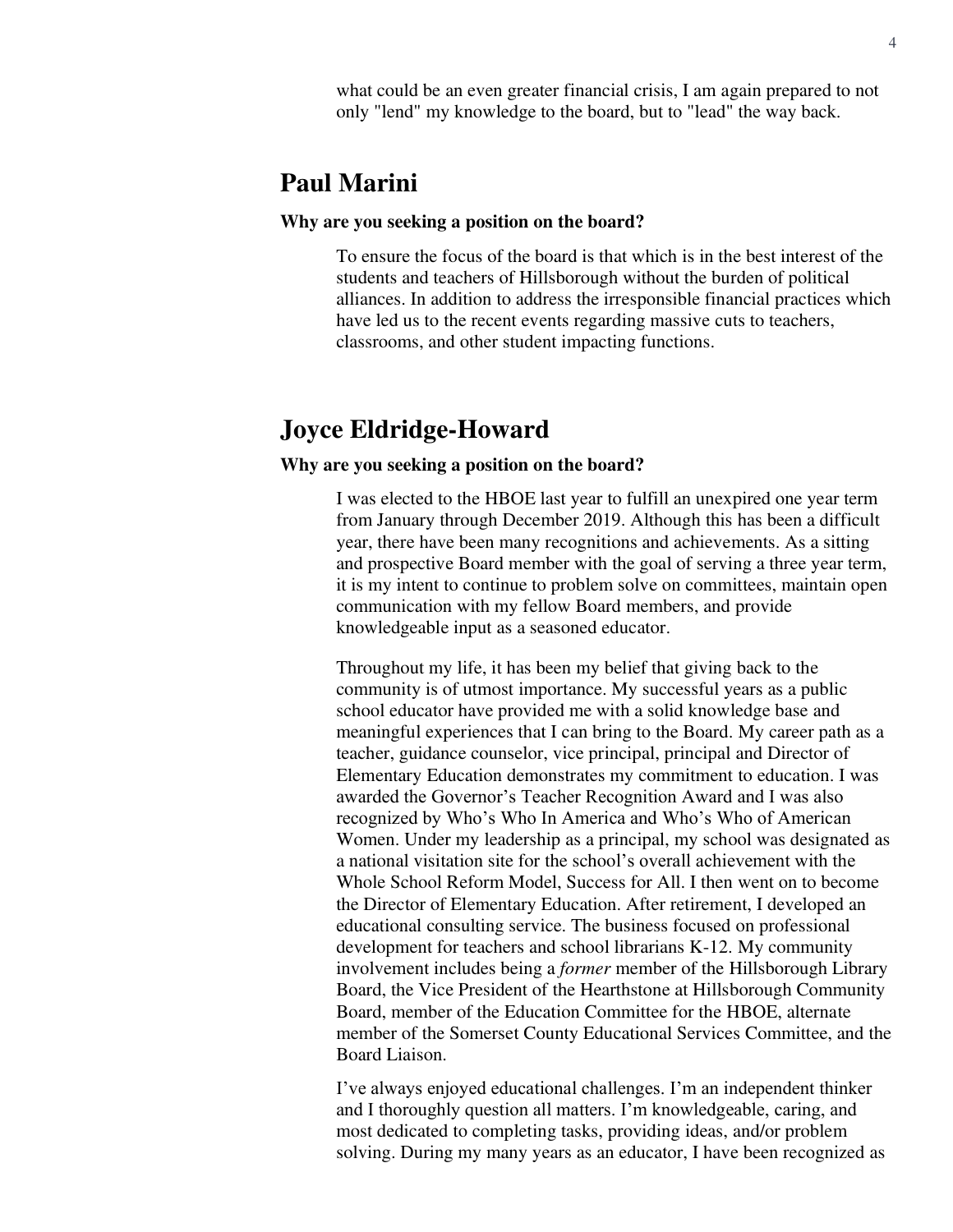effective, genuine, and hardworking. The importance of student achievement and teacher effectiveness are the core tenets of every school district. It is because of my achievements and educational understanding, I believe that I would continue to be a positive asset on the Hillsborough Board of Education, especially during these times of changes "on the table" that will affect all stakeholders.

### **Jean Trujillo**

#### **Why are you seeking a position on the board?**

In 2016, in response to this question on the HEA questionnaire, I wrote: "I'm running for the school board because I want to improve communications, have more transparency in decision-making and engage the public in the conversation of its priorities."

I am running for re-election because these reasons still stand. I am fully invested in Hillsborough as a parent, homeowner and fellow resident. I care about kids and I want to do something good for the school district. I believe I can do this most effectively as a member of the school board.

**What do you see as the top three education issues our Board must address?** 

### **John Oliver**

**What do you see as the top three education issues that our board must address?** 

- Fiscal Responsibility
- Hiring and retaining good Teachers
- Bringing back programs that we have lost because of cuts

### **Gregory Gillette**

#### **What do you see as the top three education issues that our board must address?**

The number one educational issue is the class size increases due to the financial state of the district. The second issue is the condition of the school buildings which can make for a challenging learning environment. The third is better addressing the needs of our special education students.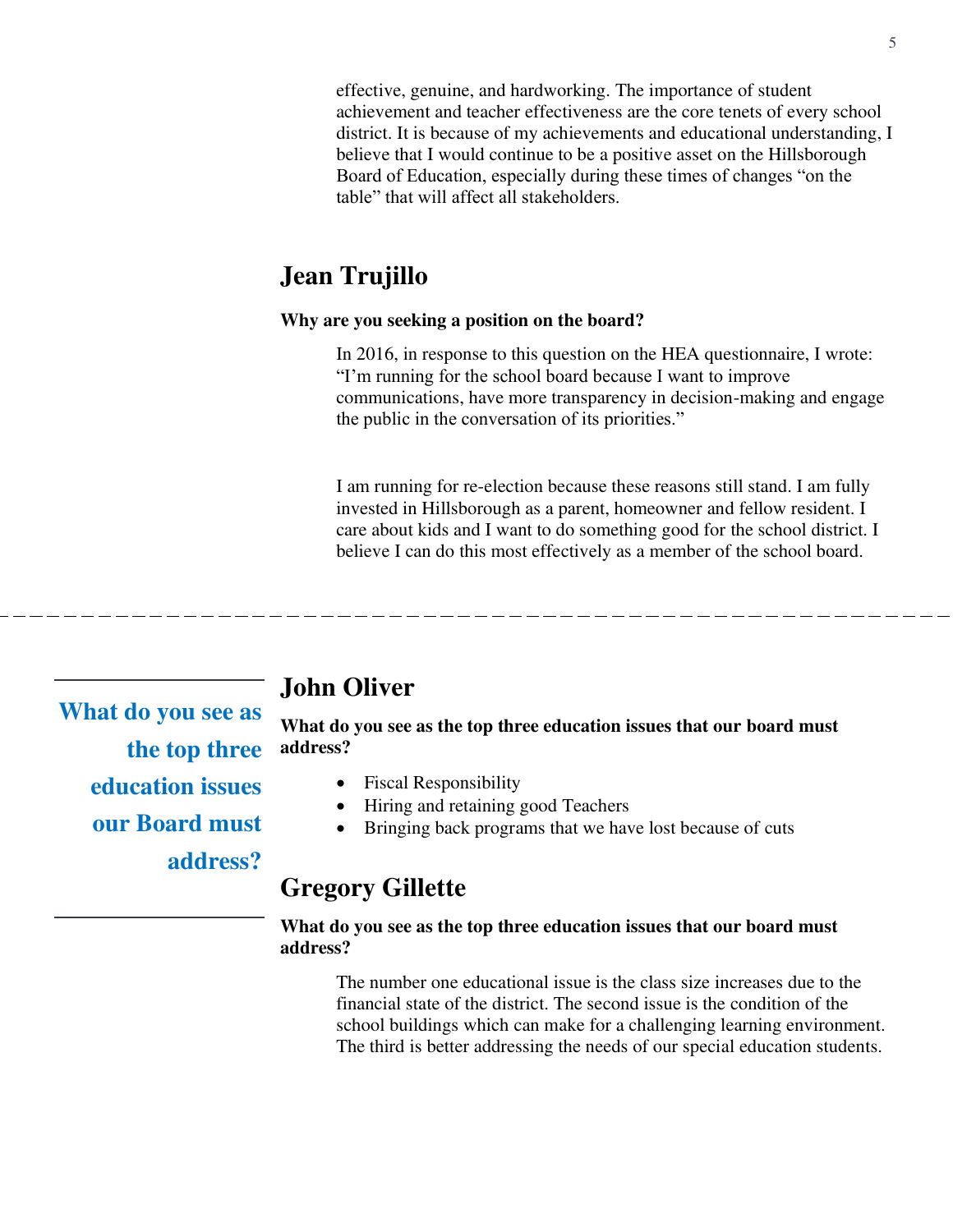### **Paul Marini**

**What do you see as the top three education issues that our board must address?**

- The restoration of responsible budgeting
- The restoration of responsible student to teacher ratios
- A renewed focus on student safety

### **Joyce Eldridge-Howard**

#### **What do you see as the top three education issues that our board must address?**

- 1. Settling the teachers' contract.
- 2. Infrastructure and safety which includes addressing the overcrowding of classes throughout the District, especially at the high school level.
- 3. District funding/ Budget

### **Jean Trujillo**

#### **What do you see as the top three education issues that our board must address?**

Academically, we are a highly ranked district. Three areas that could use additional focus are  $(1)$  finances,  $(2)$  student & staff mental wellness and (3) communication.

The board must reconcile its educational philosophy with fiscal reality. Blaming Trenton won't balance the 2020-2021 budget and not settling the contract with the district's largest bargaining unit is counterproductive. The board can accomplish a lot with its \$130M budget but it can't do everything and will need to prioritize programs.

Mental wellness is important for both students and staff. Without it, anything else the board does is less effective. In 2016, I proposed two ideas – delayed school start times and a balanced school year schedule. In 2019, I am happy to share that Somerset County school districts are beginning the conversation about teenage sleep cycles and seriously considering how later high school start times might work.

The board must be a communications leader and meet the community where they are. The school district does great work, but without effective communication, how can the community know and support the district? Is the community A.W.A.R.E.\* of the partnerships between the school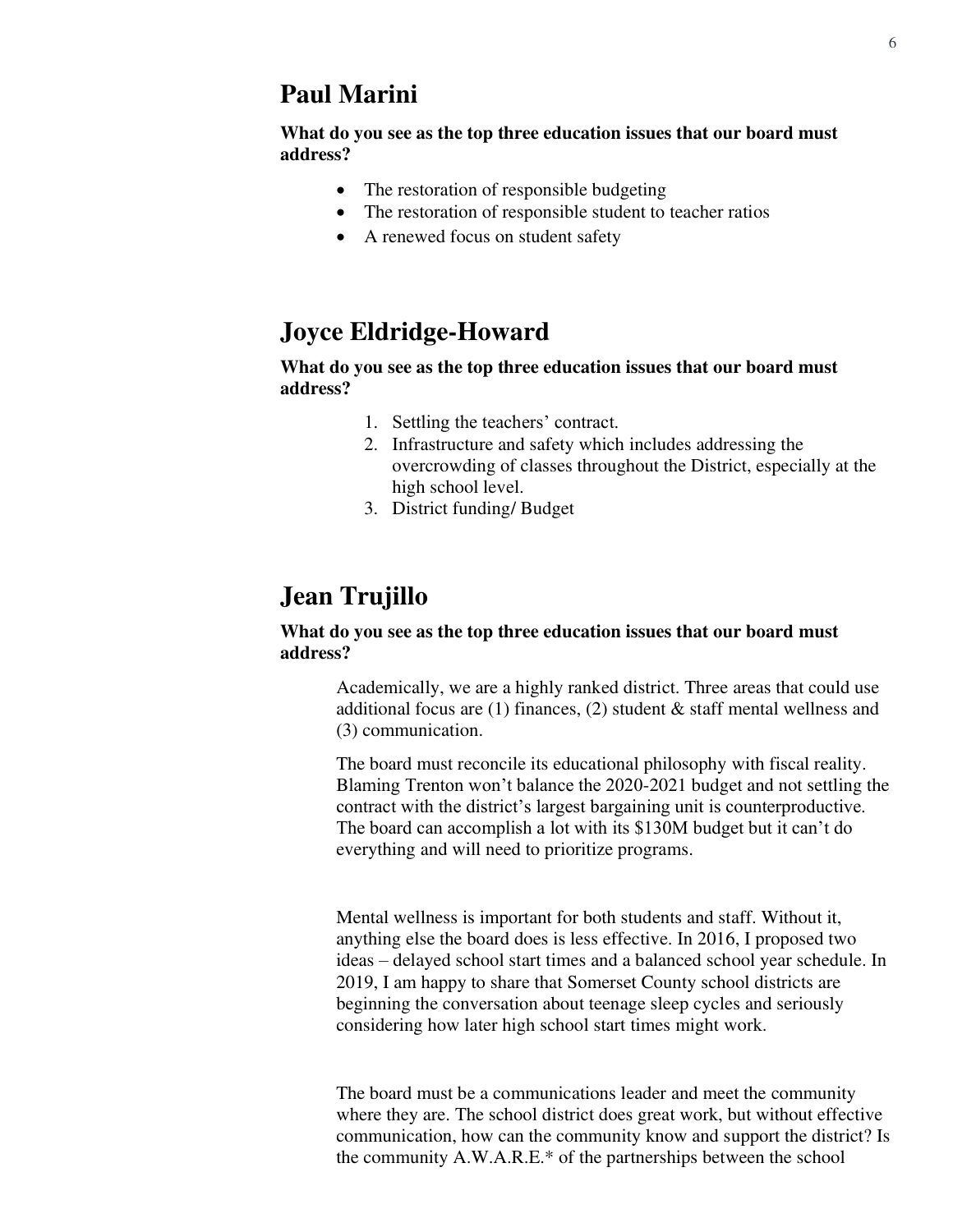district and township to support students? You can learn more at [www.boroaware.org](http://www.boroaware.org/) and find out more at our monthly meetings. The next meetings are Friday, November 1, 2019, and December 13, 2019 at 9am in the Hillsborough Municipal Building conference room.

\* Advocating Wellness through Addiction Resources and Education

**What do you see as the greatest strength/weakness of the school district?** 

### **John Oliver**

#### **What do you see as the greatest strength of the district?**

Our Parents, Students & Teachers

**What do you see as the greatest weakness of the district?** 

Financial planning and facilities.

#### **What would you do as a school board member to sustain the strength and address the weakness?**

Working with the HEA to create a fair contract to ensure we are hiring  $\&$ RETAINING the best teachers.

Review contracts to ensure we are getting the best quotes and services.

Review spending to ensure we are not overstaffed or overpaying for administration at the expense of our teachers...

### **Gregory Gillette**

#### **What do you see as the greatest strength of the district?**

The greatest strength of the school district is its strong educational program which is due wholly to the district's greatest asset - our dedicated teachers and educational support professionals.

#### **What do you see as the greatest weakness of the district?**

The district's greatest weakness is its near-term and long-term financial stability. To a great extent the financial problems the district is facing are not of its own making. State aid continues to decrease at the same time costs for special education, transportation, and health care continue to increase. Having said that, I have disagreed these past two years with some of the district's spending decisions, and will continue to call out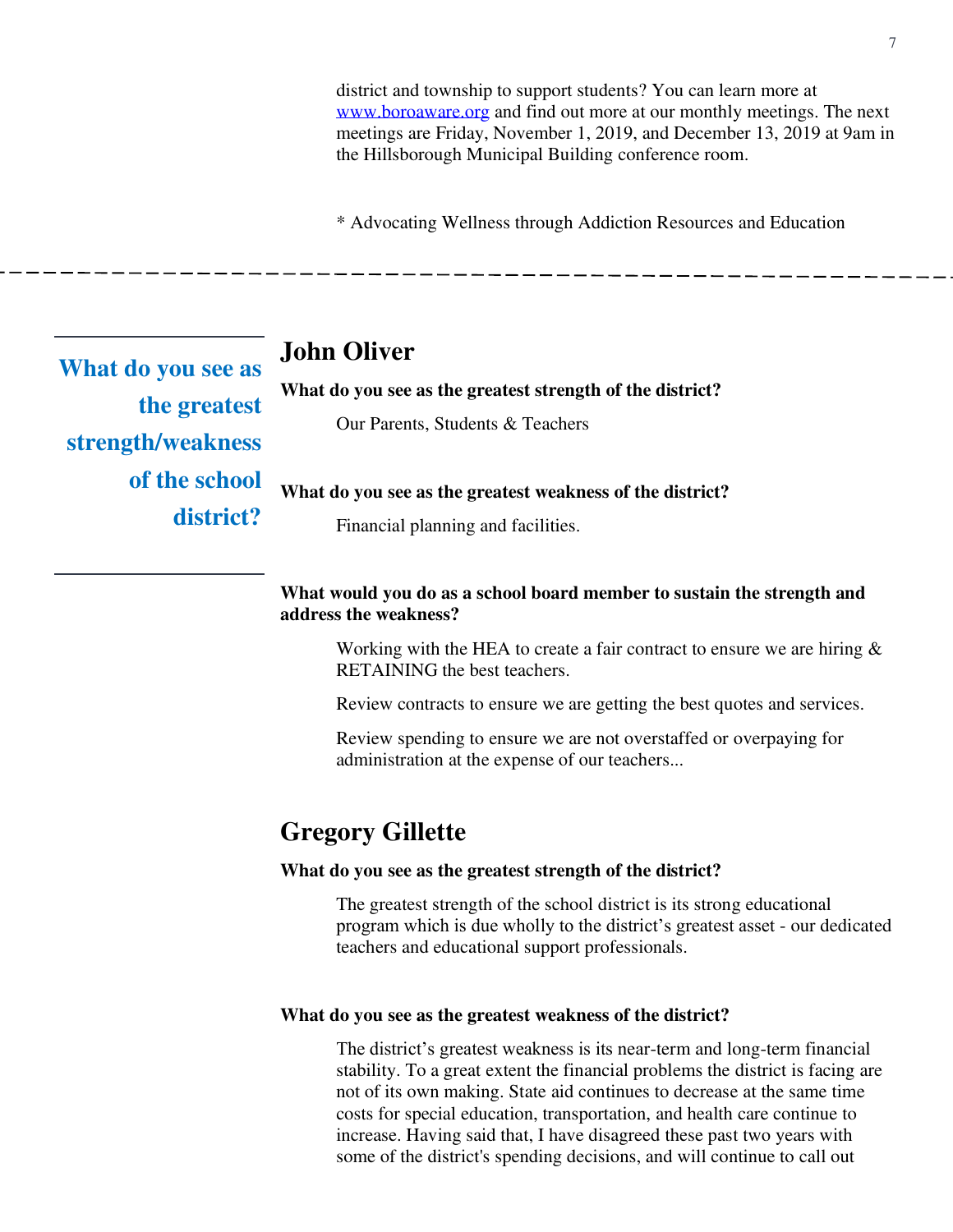irresponsible financial planning when I see it. In 2018 I warned the board that financial decisions we were making – including changing the way salary increases were budgeted, and proceeding with an expensive Chromebook lease on the same day we had to accept a mid-year state aid reduction – would wind up being disastrous for the district. We all saw what happened next. I will also continue to suggest ways to fix the unfair state aid funding formula (as I have done in the past) and am prepared to lobby Trenton on behalf of Hillsborough's taxpayers.

#### **What would you do as a school board member to sustain the strength and address the weakness?**

I was the only board member to specifically ask the board for something – anything – for teachers to be included in the strategic plan. I was met with silence. This is a disgrace. The strategic plan needs to be redone. As for the fiscal issue – since the defeat of the referendum I have advocated for another referendum to increase the tax levy by \$3.5 million – less than half of what was proposed in the failed referendum – to reestablish positions that were eliminated and offset continuing reductions in state aid.

### **Paul Marini**

#### **What do you see as the greatest strength of the district?**

The teachers (and students) of Hillsborough

#### **What do you see as the greatest weakness of the district?**

Financial planning and facilities. (Discussed throughout this questionnaire.)

#### **What would you do as a school board member to sustain the strength and address the weakness?**

Negotiating a fair contract with the HEA and performing a forensic audit of the previous years' spending.

### **Joyce Eldridge-Howard**

#### **What do you see as the greatest strength of the district?**

It is difficult to identify one strength of the school district; however, **teaching** (teachers)/**learning** (students) is the first attribute that comes to mind. Additionally, we have great teachers and high achieving students, but the following underlying contributors that also support the schools include effective leadership and a strong curriculum.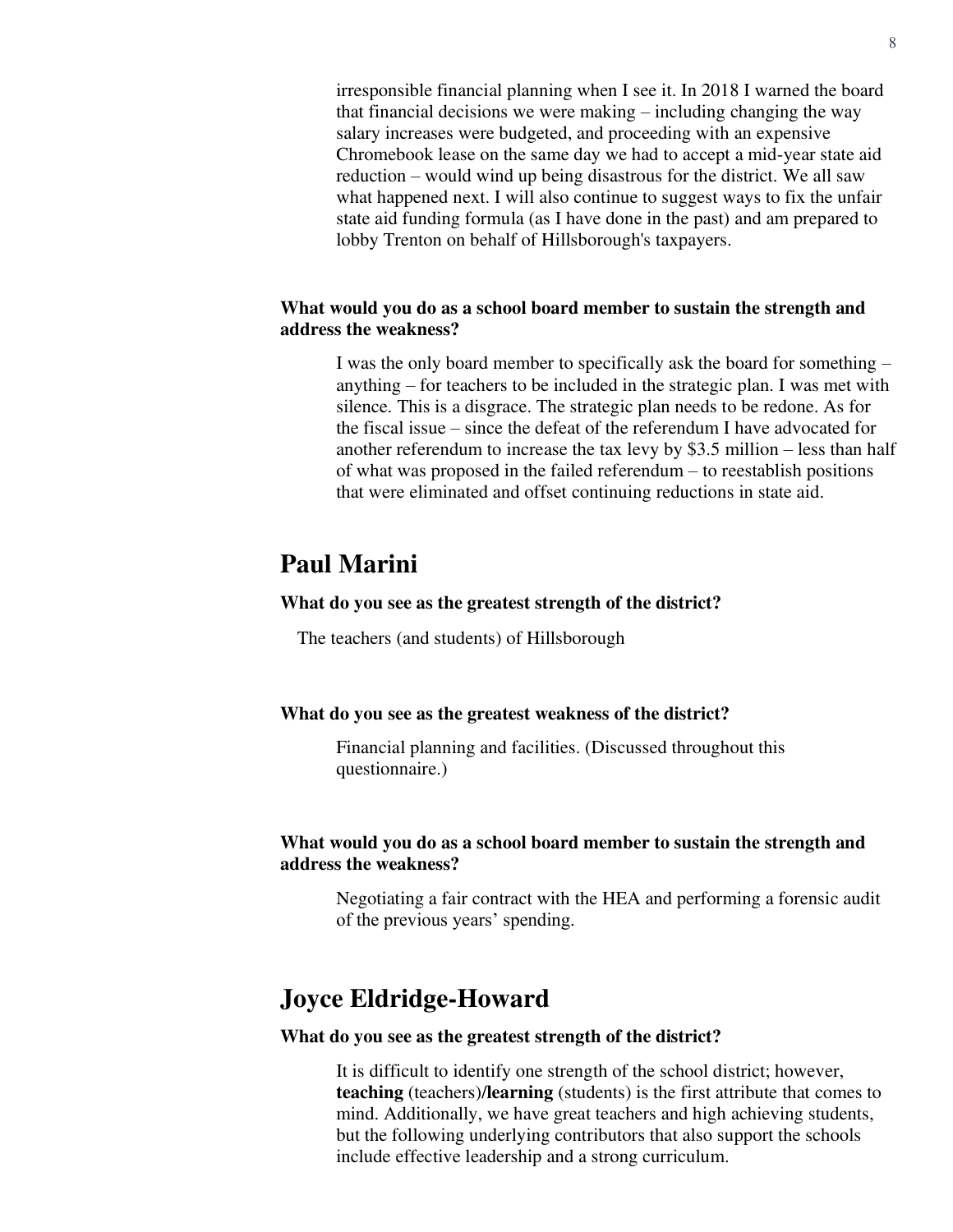#### **What do you see as the greatest weakness of the district?**

The lack of a reliable funding source.

#### **What would you do as a school board member to sustain the strength and address the weakness?**

Participate in the hiring and/or maintaining a highly qualified superintendent of schools that would respond to the needs of the district with an insightful ability to reach all levels of the district to help ensure that the mission and philosophy are attained. "Any and all weaknesses can be turned into positives". As a board member, I would work with my fellow board members to help ensure that the superintendent's expected indicators are met and challenged if necessary, reviewing the district's strategic plan to ensure that the district is on course, planning and setting policies that affect the students in all areas, especially student achievement. I would want to maintain my participation on the Education Committee since curriculum and student achievement are of great importance to me. My future plan is to enhance my involvement with the schools and future activities at each school principal's invitation, to see and hear firsthand the positives and concerns that we, as a board should address.

### **Jean Trujillo**

#### **What do you see as the greatest strength of the district?**

The greatest strength of the school district is its people.

#### **What do you see as the greatest weakness of the district?**

The greatest weakness of the school district is poor communication.

#### **What would you do as a school board member to sustain the strength and address the weakness?**

If re-elected, I will work to build trust and nurture positive relationships with all stakeholders, including students, parents, teachers, staff and the community, so that it is clear the school board truly values its people.

The school board should engage the community by acknowledging and responding to their concerns, and by sharing as much of the "behind the scenes" (i.e. transparency) as is legally possible to build understanding in and trust of the school board.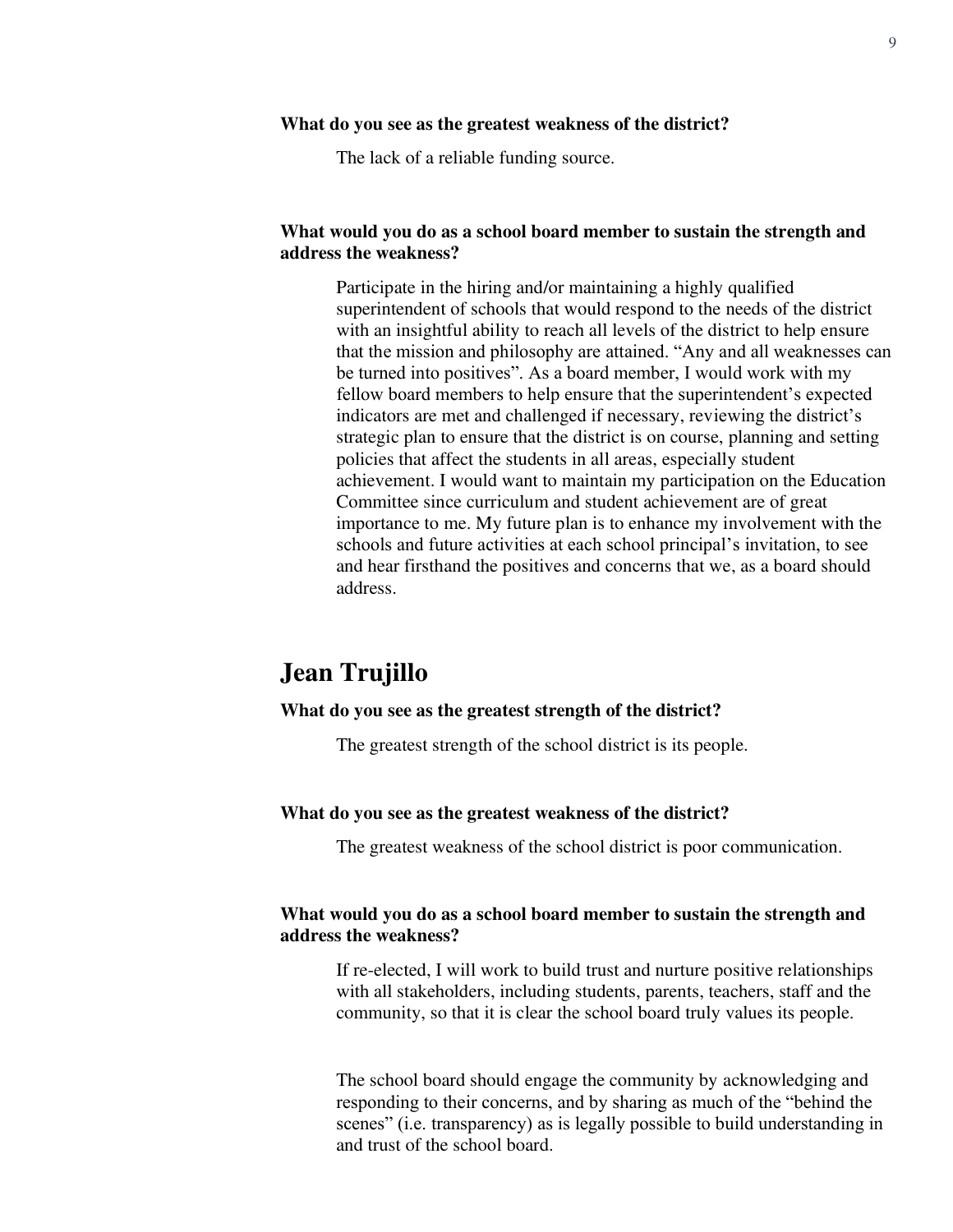The community has a lot of good ideas, but it's not easy to share those ideas unless you 1) know one of us personally, 2) feel comfortable speaking at a public meeting or 3) feel comfortable emailing us at [boe@htps.us](mailto:boe@htps.us) with your name. My idea is to have an anonymous, online feedback form (similar to the budget feedback form) that is always available where anyone can share their ideas, and that goes directly to the school board without any filter. I know the staff have great ideas that could improve the district if they felt someone was listening. I want to listen and then I want to act on those ideas.

# **Budgeting**

### **John Oliver**

#### **What is your philosophy about developing a school district budget?**

Long term budgeting. When the referendum failed the BOE had no alternative plan which resulted in elimination of courtesy bussing, activity fees and Chromebook fees, along with the elimination of a great number of positions, and embarrassingly low communication.

#### **Considering the age of several of our schools, how would you prioritize the budget to address infrastructure concerns?**

First and foremost, there should be an increased appropriation of federal funds to support these efforts. That aside, this unfortunately becomes an increased burden to the taxpayer.

#### **Do you believe that our school district should budget to cap?**

I believe that our school district should budget to cap where appropriate. This should not be done as a matter or standard practice but there are exceptions where this is needed.

#### **What should the board do to gain community support for our schools, and for the school budget?**

Communication is the only way. Let the public speak at meetings, go out and meet with groups, go to back to school nights. The answer is not cutting individuals off at the 3 minute mark because you don't like what they are saying.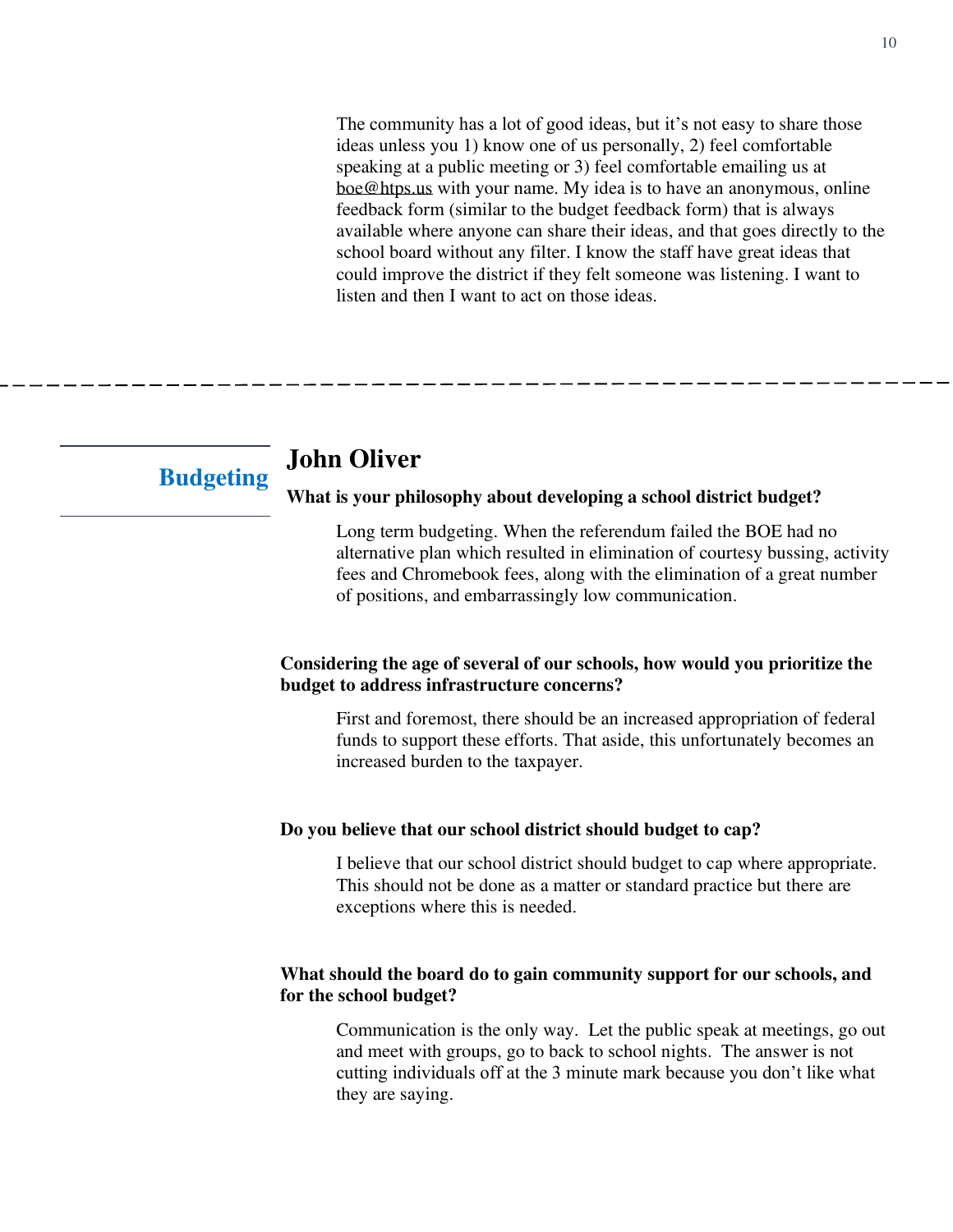#### **How accountable do you feel to taxpayers when it comes to budget issues?**

As a taxpayer and parent of students, and as a family who moved to Hillsborough solely for the school district reputation, I believe it is the charged duty of the board to ensure our reputation not only is maintained, but improves. That being said the answer is not increasing taxes. The answer is to ensure we receive our fair share of state funding and we spend responsibly

#### **Would you ever consider subcontracting services? If so, what areas?**

All services should be based on cost to the Board. All services should be judged independently on their own merit.

#### **What is your position on the failed 2019 referendum? What is your position on the proposed future one(s)?**

Unless absolutely necessary, all referendums should be conducted during general elections and not special elections.

### **Gregory Gillette**

#### **What is your philosophy about developing a school district budget?**

The school budget should begin with the elected board members who presumably know what their constituents would like to see in the budget. Advice should then be solicited from the school principals, central office administrators, and others as to how we can accomplish the budget goals. And finally, input should be received directly from stakeholders before the budget is finalized. It has always been my opinion that the annual budget should be a product of the elected board members with advice from the superintendent and all of the people and groups named above. Instead, in the last few years, the budget has become a product of the superintendent with advice from the board. I would like to rebalance this in my next term on the board.

#### **Considering the age of several of our schools, how would you prioritize the budget to address infrastructure concerns?**

Age alone is not the prime factor in assessing the condition of the school buildings. It is important to look at each building individually, and this is what I have done. We commissioned two reports – one from Aramark and a second from our architect. The reports identified the areas of greatest concern – roofs and other aspects of the building envelope, parking lots and sidewalks, HVAC repairs, and building security - and those will be remedied in the near future.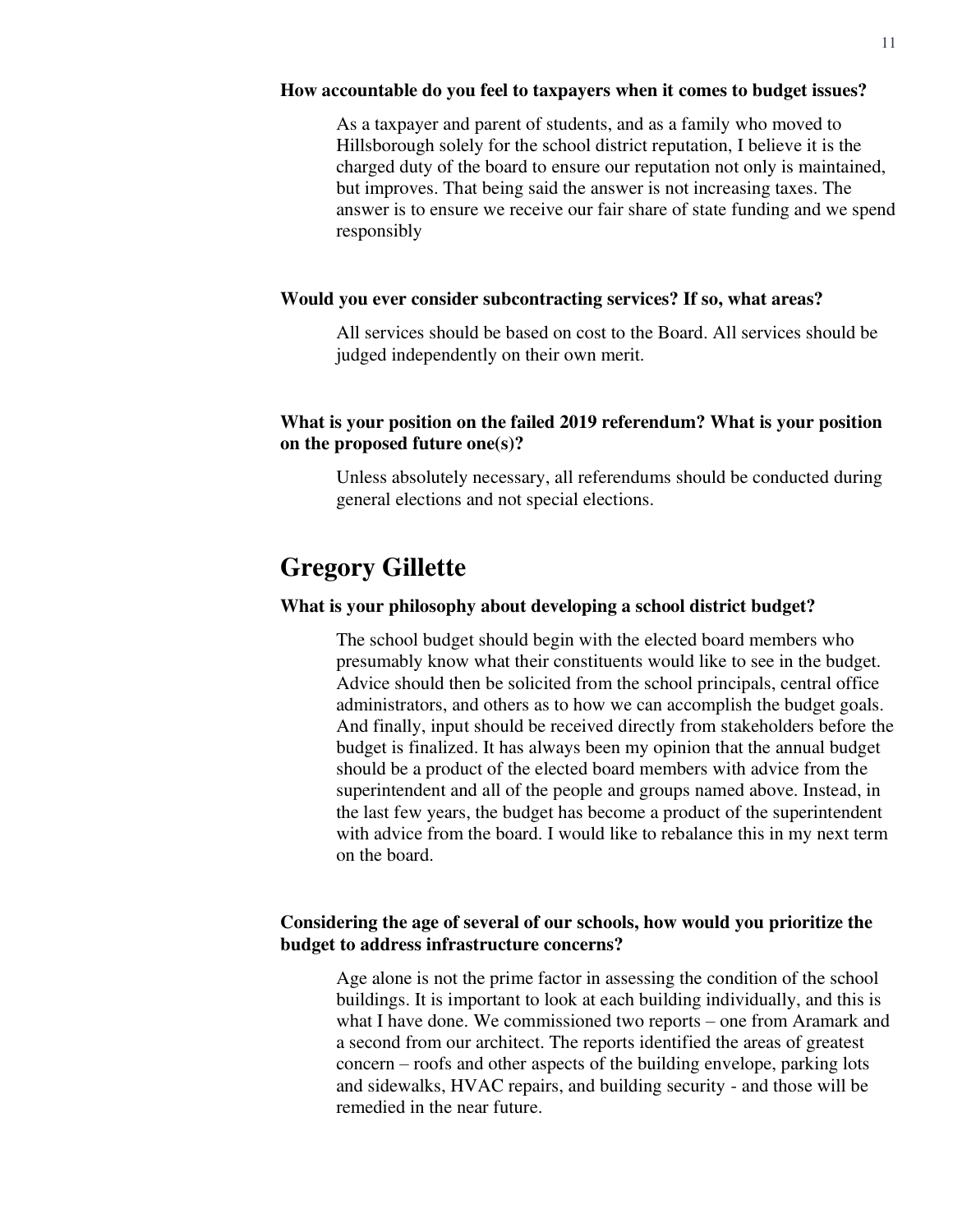#### **Do you believe that our school district should budget to cap?**

Regarding the 2% tax levy increase cap, when expenses are consistently increasing at greater than 2%, while state aid allocations are decreasing there is no other option but to increase the tax levy by 2%. Since 2013 the full amount of tax levy increase has been levied. In this past year, the tax levy was increased by 2% plus, but because of new ratables in the township, the tax rate actually decreased.

#### **What should the board do to gain community support for our schools, and for the school budget?**

The number one thing the school board can do to maintain community support for our schools is to continue to work on school issues – not be paralyzed by petty politics and vanity issues. A close second would be tone down the angry rhetoric, foster more open communication between stakeholders and the board, and reestablish a good working relationship with the township committee.

#### **How accountable do you feel to taxpayers when it comes to budget issues?**

The local property taxpayers contribute an ever-increasing share of our tax levy, and the other part – state aid – is made up of their income taxes. The public schools are a gift that the taxpayers give to our students. Having said that, it is important for us to understand that the average taxpayer is a busy person who cannot possibly know every budget issue. The taxpayer relies on their elected board member to use good judgement to achieve the overall purpose which is to make the schools what the taxpayers want them to be.- outstanding institutions of learning.

#### **Would you ever consider subcontracting services? If so, what areas?**

I do not see any areas that are candidates for future subcontracting. In fact, I was very pleased this year, after years of advocating for this, that our maintenance supervision was brought back in-house.

#### **What is your position on the failed 2019 referendum? What is your position on the proposed future one(s)?**

My position on the failed March 2019 tax levy increase referendum is that after we learned the full extent of the state aid reductions the referendum should have been two questions, or one question but excluding full-day kindergarten. This was not a possibility as the board members who were most vocal about including full-day kindergarten also insisted on having just one question. Immediately after the referendum failed I called for another referendum to increase the tax levy by \$3.5 million, less than half of the failed referendum, to restore the positions that needed to be reduced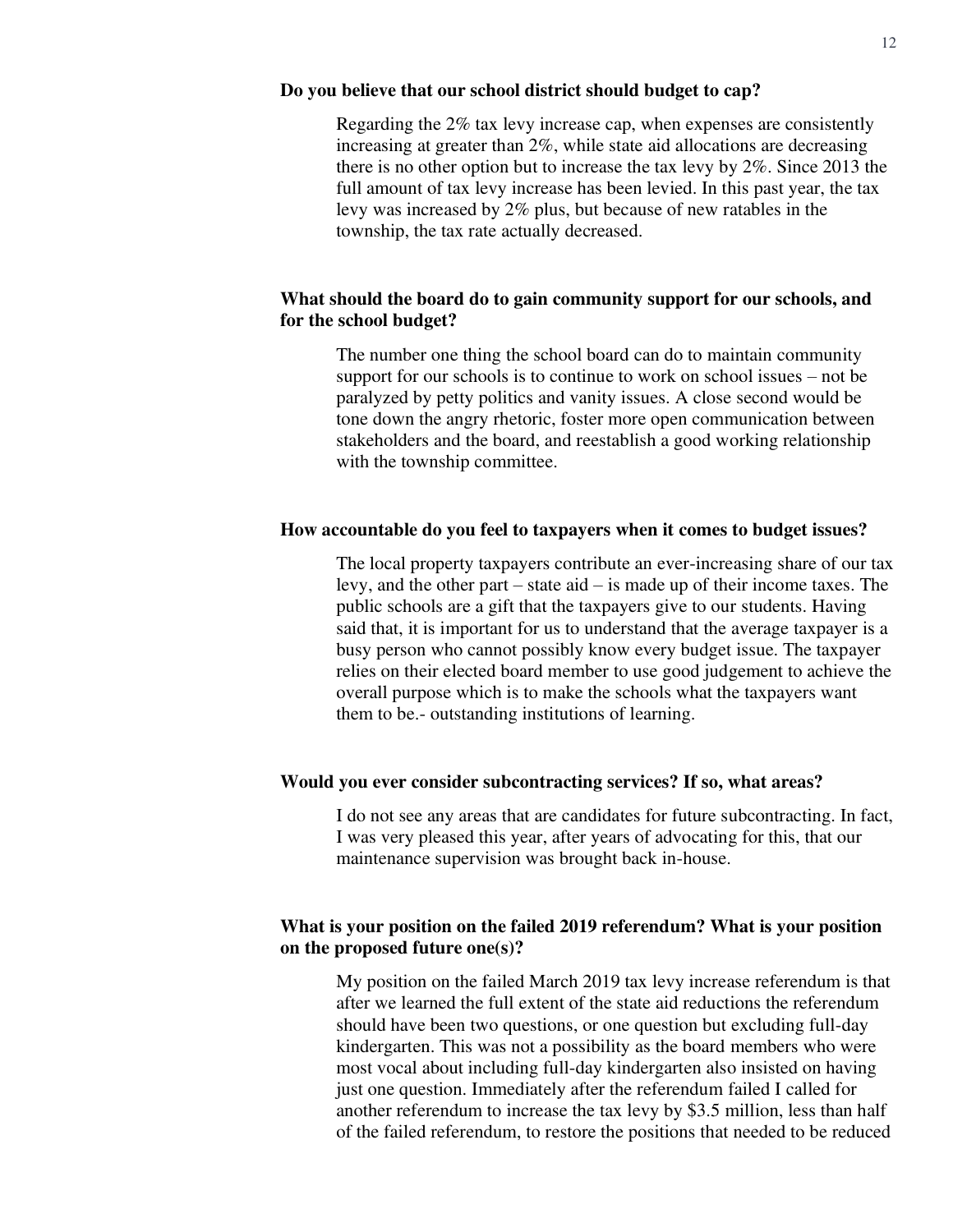because of the budget shortfall. I will continue to advocate for that this year and next.

### **Paul Marini**

#### **What is your philosophy about developing a school district budget?**

Long term budgeting, including as many Subject Matter Experts as possible. The worst possible scenario is what occurred this year with bussing, activity and Chromebook fees, elimination of a great number of positions, and embarrassingly low communication. As the saying goes "a failure to plan, is a plan to fail". My goal is not to be a permanent board member for the rest of my days, but to instill practices and planning discipline that allow the board to thrive fiscally and reputationally for decades to come, regardless of the individuals.

#### **Considering the age of several of our schools, how would you prioritize the budget to address infrastructure concerns?**

First and foremost, there should be an increased appropriation of federal funds to support these efforts. That aside, this unfortunately becomes an increased burden to the taxpayer. This will need to be handled through a well-planned, well-communicated, and well-informed referendum during a general election. I look forward to working with state legislators to ensure our positions are heard by the School Development Authority to work to reduce the burden on our taxpayers.

#### **Do you believe that our school district should budget to cap?**

I believe that our school district should budget to cap where appropriate. This should not be done as a matter or standard practice but there are exceptions where this is needed.

#### **What should the board do to gain community support for our schools, and for the school budget?**

As mentioned above, this will need to be handled through well-planned, well-communicated, and well-informed marketing of our processes.

#### **How accountable do you feel to taxpayers when it comes to budget issues?**

As a taxpayer and parent of students, and as a family who moved to Hillsborough solely for the school district reputation, I believe it is the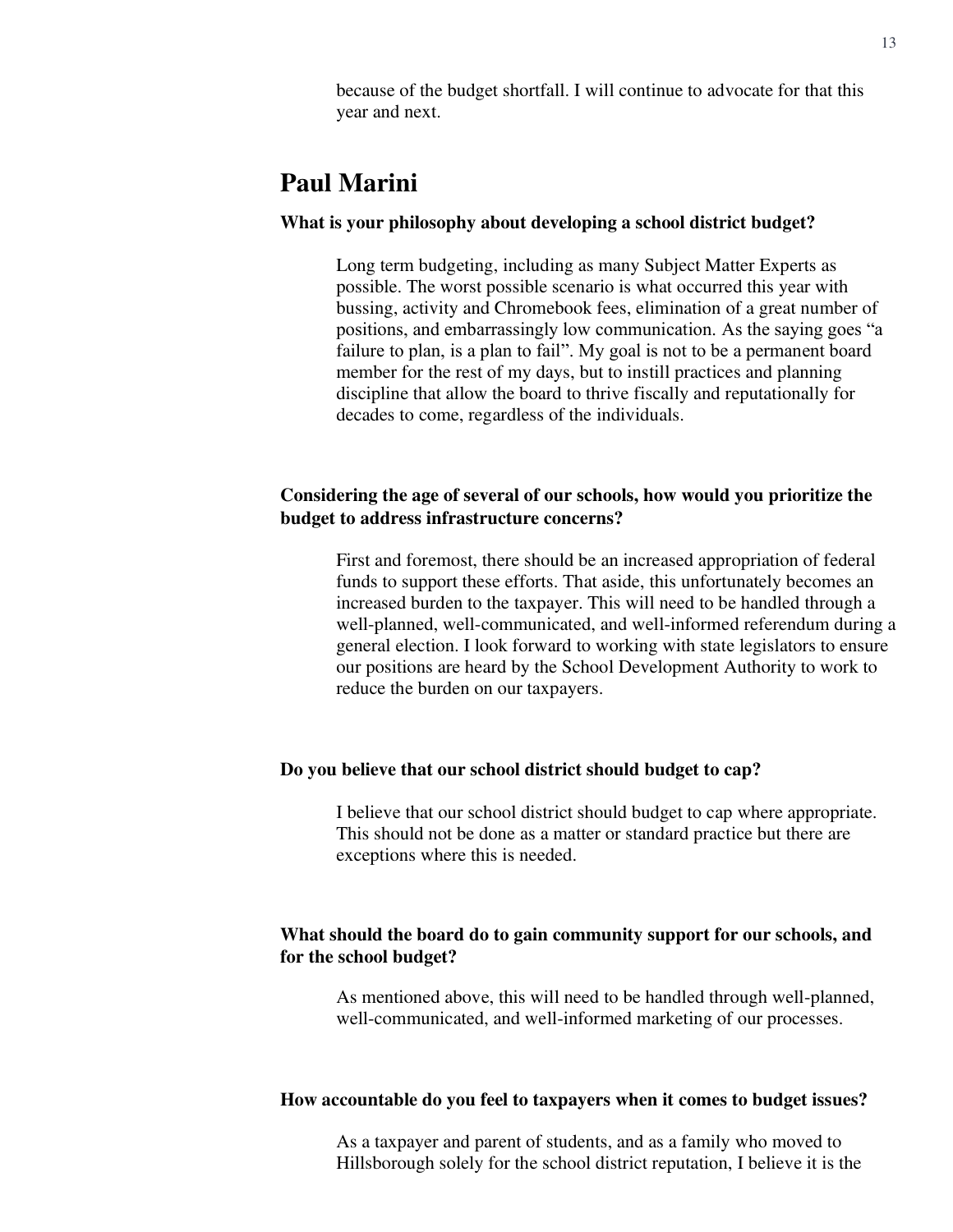charged duty of the board to ensure our reputation not only is maintained, but improves.

#### **Would you ever consider subcontracting services? If so, what areas?**

All services should be based on cost to the Board. All services should be judged independently on their own merit.

#### **What is your position on the failed 2019 referendum? What is your position on the proposed future one(s)?**

Unless absolutely necessary, all referendums should be conducted during general elections and not special elections. If necessary, greatly increased "marketing efforts" are required to ensure the public not only votes, but even greater care needs to be taken to ensure residents are aware that a vote is taking place. The previous referendum was unknown to the majority of Hillsborough residents.

### **Joyce Eldridge-Howard**

#### **What is your philosophy about developing a school district budget?**

As a Board member, my philosophy about the development of a school district budget is to be cognizant of the schools' and district's budget priorities, funding sources, restrictions, policies, and finance operations. Additionally, I always maintain an awareness of the Hillsborough taxpayers' investment in the community and its schools.

#### **Considering the age of several of our schools, how would you prioritize the budget to address infrastructure concerns?**

It is an expectation that all schools are safe, clean, and structurally sound for all students, teachers and support staff. Therefore, facilities should be a high priority. The District's Building and Grounds Infrastructure report was prepared and reviewed at two Board meetings. It identified many necessary building improvements, safety concerns, and air quality issues which require additional funding outside of the budget. A facilities referendum is being planned in order to address these identified concerns and capture state funding for up to 40% of the projects' costs.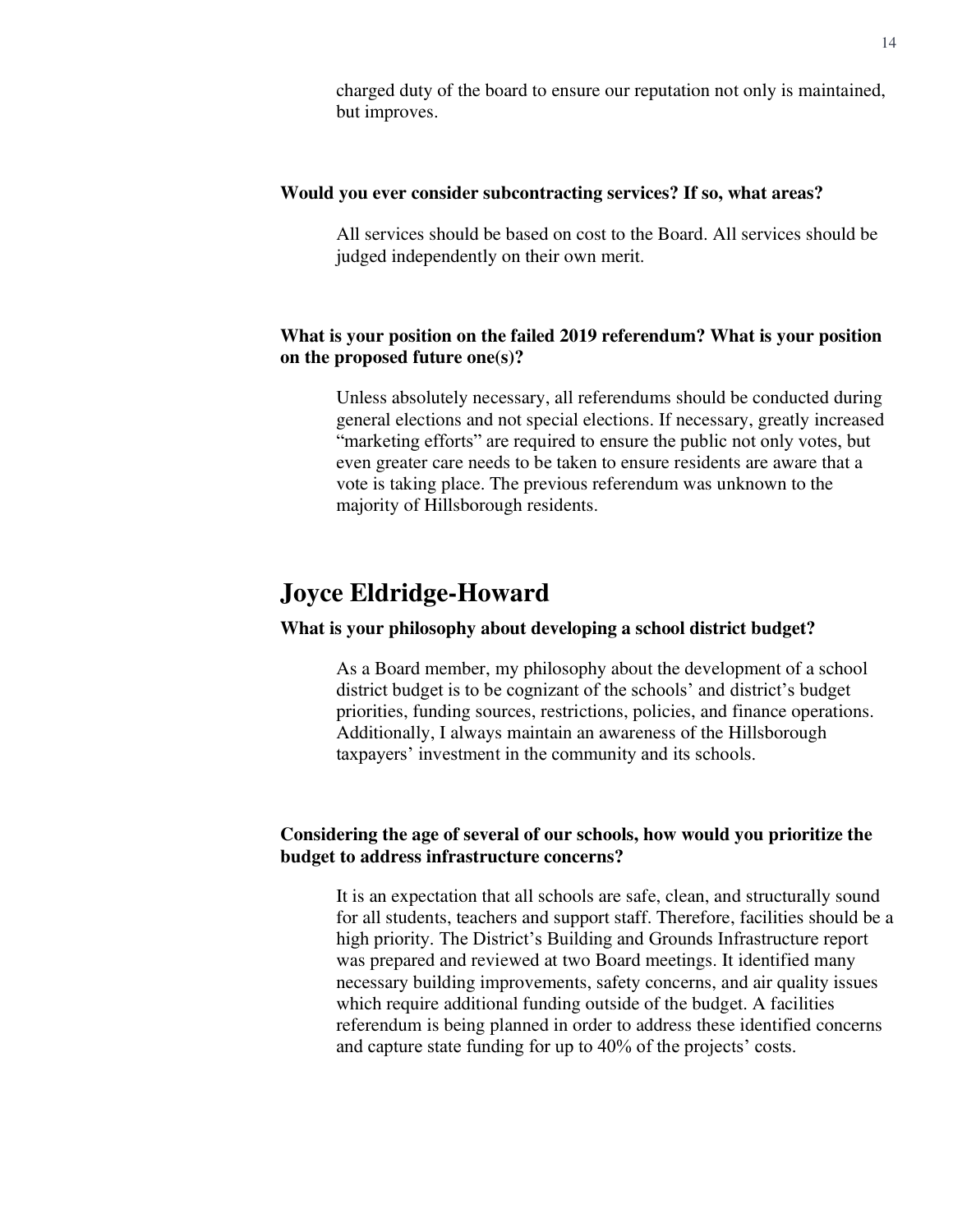#### **Do you believe that our school district should budget to cap?**

Yes. Our district not only budgeted to cap this year, but also qualified for a variety of waivers to stretch available funds.

I believe that the school board has been fiscally responsible in the development of the budget by setting priorities and analyzing the finances needed to achieve the district goals. Unfortunately, the Board faces many budgeting challenges such as increasing enrollment (especially in the area of special education and students who are at risk), decreasing state aid based on fluctuating calculations of fair share, and tax abated/exempted new development in our town.

#### **What should the board do to gain community support for our schools, and for the school budget?**

Communication is the Key. The Board should communicate its actions to the community through posted Board Updates distributed in the library, businesses, and other strategic locations as well as the website and social media; attend Back to School Nights and other special programs/events in the schools and provide information about the schools to members of the community. The public has spoken vehemently and the Board is listening.

#### **How accountable do you feel to taxpayers when it comes to budget issues?**

I believe that I am quite accountable to the taxpayers for the following reasons. Public trust should be of great importance to any candidate or Board member. As one of the newest board members and a taxpayer in Hillsborough, I strongly believe that transparency and accountability go hand in hand. All taxpayers deserve a clear, concise explanation of the annual budget and if emergencies should occur, then a see through accounting and its impact should be made public. Keep it simple, so that all can understand.

#### **Would you ever consider subcontracting services? If so, what areas?**

The cost of providing food service for the students and busing throughout the district, if not subcontracted, would require the need for greater staffing, equipment, and buses which could result in a tremendous spike in the budget. This would then impact the instructional program negatively. Outside food services are the norm in the majority of the NJ school districts due to the nutritional requirements, menu development and preparation, serving, equipment needs etc. In many districts, the food service employees are residents of the town with the exception of the administrative services, which have been outsourced for the above reasons. Busing in Hillsborough requires large resources due to the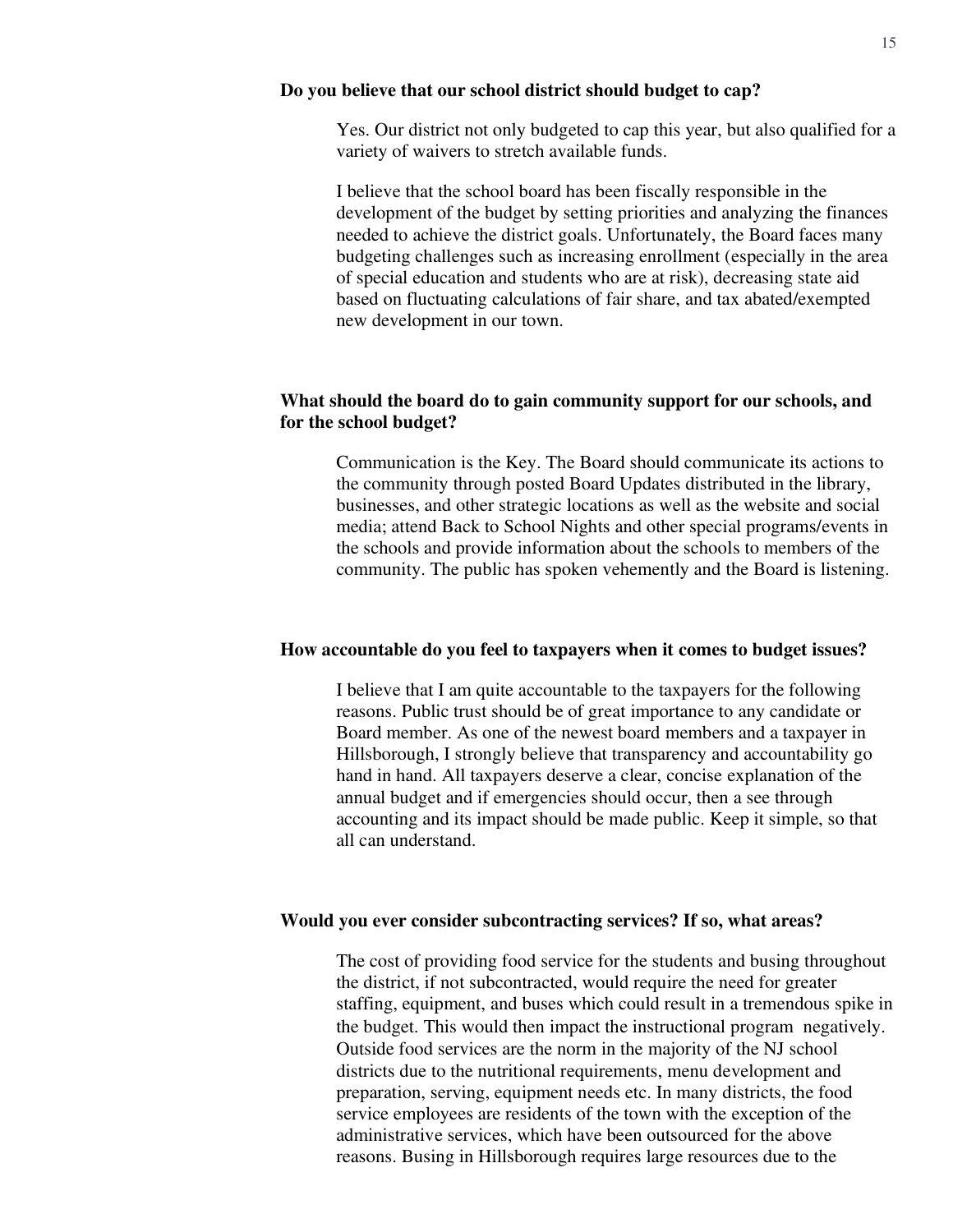number of students and the geographical size of our school district. Many private contractors are utilized in addition to a small amount of districtowned buses for backup.

On the other hand, as a parent and former educator, I would oppose any proposal to privatize custodial service positions or instructional aides. I strongly believe that hiring of any person interfacing with our students in classrooms should be reviewed and approved by our board. Instructional aides especially are in direct contact with our students, especially those students with special needs. These students need continuity in the classroom and by outsourcing, there could be frequent staff changes and quality issues which could interrupt a child's educational progress.

#### **What is your position on the failed 2019 referendum? What is your position on the proposed future one(s)?**

I am disappointed that the referendum failed for several reasons that are most evident to many members of the community. The failure of the recent referendum affected the entire district and community as it relates to the reduction of teaching staff, increase in class size, reduction in busing, and new fees. Sadly, state aid reductions in the amount \$5.3 million will continue for a period of approximately 6 yrs. This is a reduction of approximately 21%.

The last referendum, if passed, also would have included the implementation of full day kindergarten. Within 2 to 3 years state funding would have been an ongoing supplement to the budget. Presently the state allocation for one child attending half day kindergarten is half of the state monetary allocation for that one child. The same child attending a full day kindergarten would warrant, by the state, double the amount of funding. We remain among only 10% of school districts in our state that does not have full day kindergarten, despite the fact that state educational standards are geared to a full day program.

The next referendum that has been proposed would, if passed, address the infrastructure and safety/security needs in all schools within the district. Due to the times that we are living in, school safety and planning are key to every school district. Preventive security measures in all of the schools are a top priority along with the maintenance of the identified infrastructure problems and air quality issues throughout the District.

### **Jean Trujillo**

#### **What is your philosophy about developing a school district budget?**

A budget reflects the district's priorities. Why does the school district exist? As a gedanken experiment, let's consider a district that educates only one child. What is needed? I posit, you'd need a teacher who teaches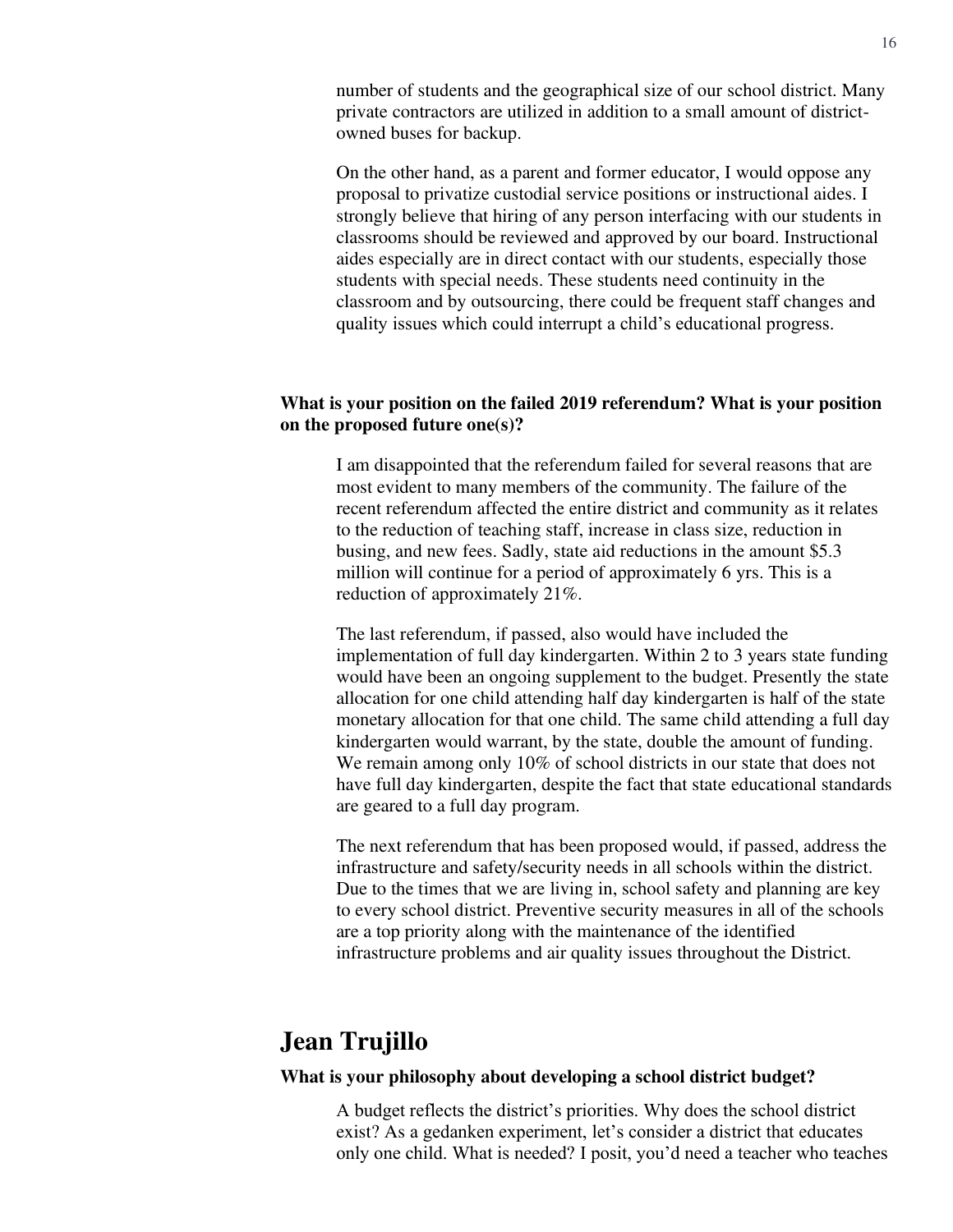math (to think logically), English (communication), Social Studies (civic engagement), science (life skill) and gym (physical activity is important to long term health), and a classroom. Then, as the number of students increases, teaching staff can specialize and you'd also need additional support services. My point is that the core of a budget should be the student and the teacher. This is what I meant when I talked about budgeting from zero. Start with the core subjects and then add what you can afford. I encouraged the board to have this discussion during the 2019- 2020 budget cycle, but was rebuffed as being "too late."

Despite the job losses of the last budget cycle, what has changed? Costs are still rising faster than the board's ability to raise the tax levy. Therefore, the board needs to map out plans for the 2020-2021 budget or in April 2020, we will be in the same position of cutting more jobs.

And when making budget cut decisions, my idea is to cut the "standalones" that can be more easily re-instated when the money is available.

#### **Considering the age of several of our schools, how would you prioritize the budget to address infrastructure concerns?**

I acknowledge that going to referendum for infrastructure improvements gives the district the benefit of state debt service aid and allows the district to handle repairs at the same time.

However, I would have done it differently, similar to my personal finances, by saving money each year and paying for projects as we go, thereby saving interest payments. Previous boards made the decision to prioritize saving jobs over infrastructure investments, which I understand. However, growing the district's programs, such as adding Chinese and sign language and the one-to-one Chromebook initiative (vs. bring your own device), feel irresponsible given our aging infrastructure. I would have prioritized core subjects (jobs), then infrastructure (with a long-range plan), then extras if money were available. That's how I run my household. I think that's why the community gets so angry about the board asking for yet more money because they don't think we budgeted our finances appropriately.

#### **Do you believe that our school district should budget to cap?**

The law currently allows school boards to raise the local tax levy by 2% plus specific waivers. Given that costs which are out of the board's control, such as health insurance premium increases and special education costs, are rising faster than the 2% tax levy, the board really has no choice but to use all the available funds. So yes, I believe the district should budget to cap each year. If the 2% number changed, then I would need to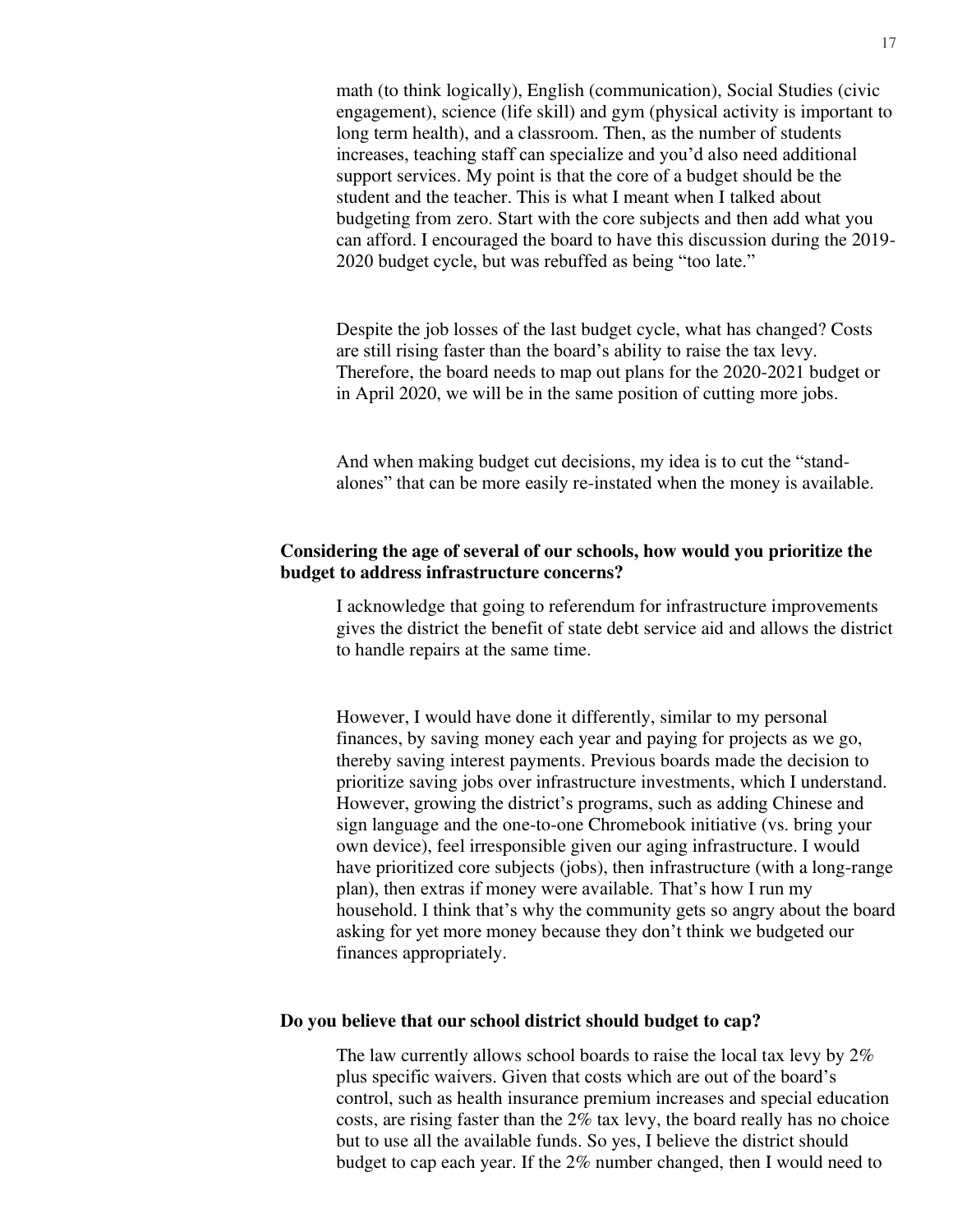re-consider. Please note, the board can only increase by 2% the portion raised by local property tax and not on the entire budget, which includes state aid.

#### **What should the board do to gain community support for our schools, and for the school budget?**

Communication. Communication. Communication. We don't do enough communication and residents' not knowing what is happening in the town and the school district is difficult to combat. An idea is the board could design a six degrees of separation kind of phone chain as a matter of course. The school district is the town's largest employer and the school board should be a community leader. If this kind of information sharing system were implemented before it were needed, it could really improve the way residents view its school district.

Another idea is to improve communication is invite a member of the Association and a member from the community to participate in committee meetings. This would add another level of transparency in the decision-making process. Other school districts have included the community in their committee meetings, so I would look to them for best practices.

#### **How accountable do you feel to taxpayers when it comes to budget issues?**

I do feel accountable to taxpayers. The district cannot spend money it doesn't have. But I balance the taxpayer with what the students need. Given the projected loss in state aid, I have advocated on Hillsborough's behalf that we be allowed to take a waiver to go above the tax levy cap in order to meet the state's definition of local fair share. Depending on ratables, etc, if granted, that likely means a tax increase.

#### **Would you ever consider subcontracting services? If so, what areas?**

In 2016, in response to this question, I wrote: "One of the district's core competencies is to educate students, so I am not against the idea of subcontracting services that are not in the district's core competency. However, without analyzing the budget, I'm not convinced the district would achieve long-term benefits from subcontracting services."

My points still stand. Here are some additional thoughts: I did a line-byline review of the proposed 2019-2020 budget and I'm not convinced the district would save money by additional subcontracting. There's benefit to the district in hiring its own employees. Also, it's important to me that our employees have health insurance and can support their families because that is concrete evidence that we believe our people are our greatest asset.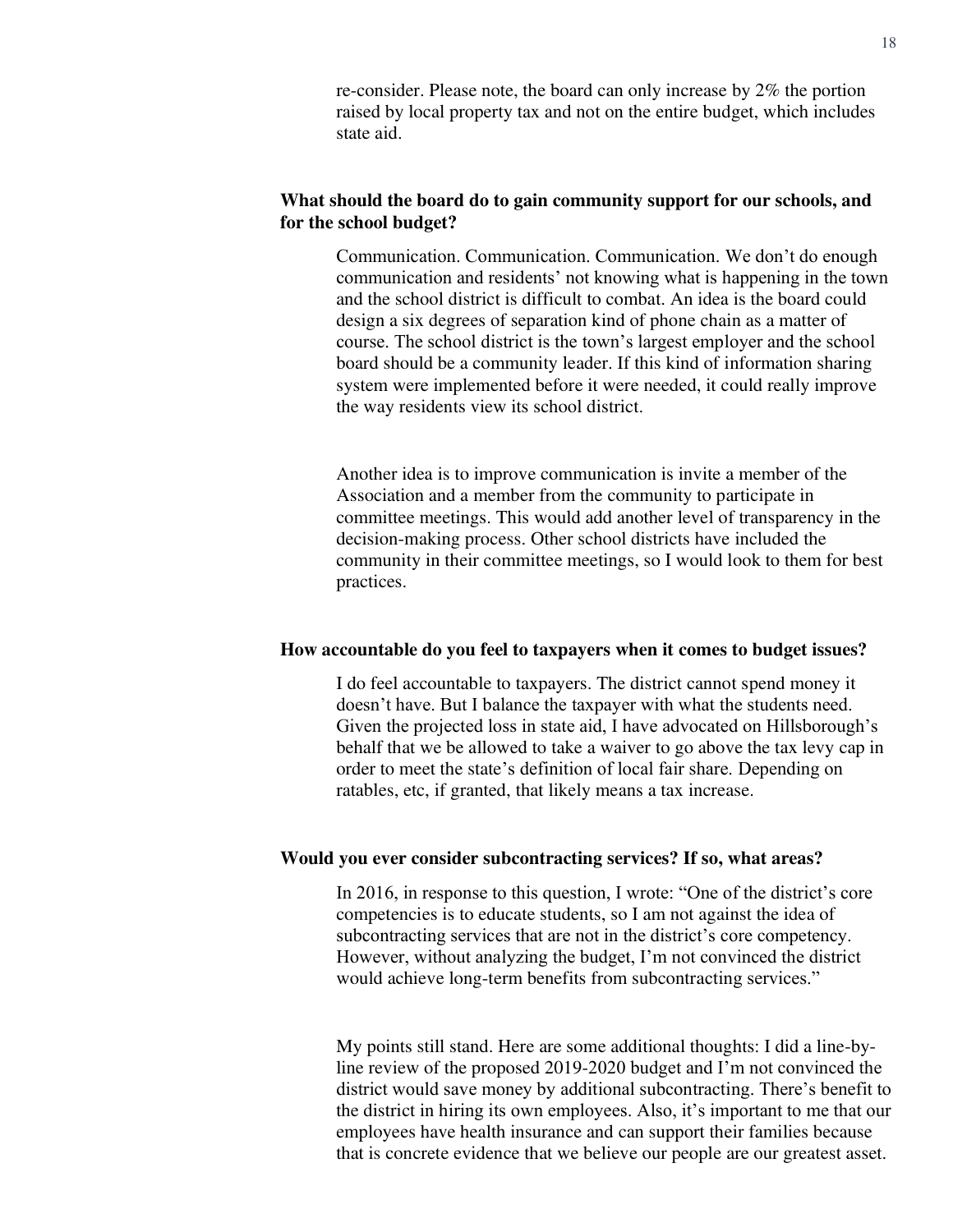#### **What is your position on the failed 2019 referendum? What is your position on the proposed future one(s)?**

I acknowledge that some feel I hurt the district with my opposition to the March 2019 referendum. Please allow me to defend my position. The referendum ask sounded great in theory, but it was not well designed because there were too many assumptions of things that had to occur perfectly for the solution to be successful. It was risky to assume full increased state aid for changing the weighting of half day kindergarten students, counted as ½ a student, to full day kindergarten students, counted as a full student. The problem is the state does not fully fund the state aid formula and underfunds the state's portion by approximately \$1B. Once the state calculates a district's fair share, to apportion state aid across the 581 school districts, it uses a multiplier to assign each district its lesser state aid. Which means that Hillsborough wasn't guaranteed to get the full benefit of its new full day kindergarten students because there is only so much money to be distributed.

Secondly, this referendum was only part one of the roll-out. Permanent space for FDK required additional space. What if the community did not approve a second referendum? Would the district continue FDK or would future boards decide to scrap the plan and allocate the money elsewhere? That is why I said the referendum was not well engineered.

Months later, I stand by my original comments. I am very sorry real people lost their jobs, but if the referendum had passed, the district would have simply postponed the pain for approximately three years and the layoffs would be even worse in three years. The district definitely needs more money. I had an alternative proposal to temporarily eliminate programs that could more easily be re-instated if the community agreed to fund them via a targeted tax levy referendum.

As I respond to these questions, the board has already decided to reserve the December 10, 2019 date for an infrastructure referendum. I voted no on the December date because I wanted to have this referendum at the November 5th, 2019 General Election because of greater voter participation. I do support the infrastructure referendum in theory but I disagree on the timing and I have not decided yet how I will vote on the referendum wording.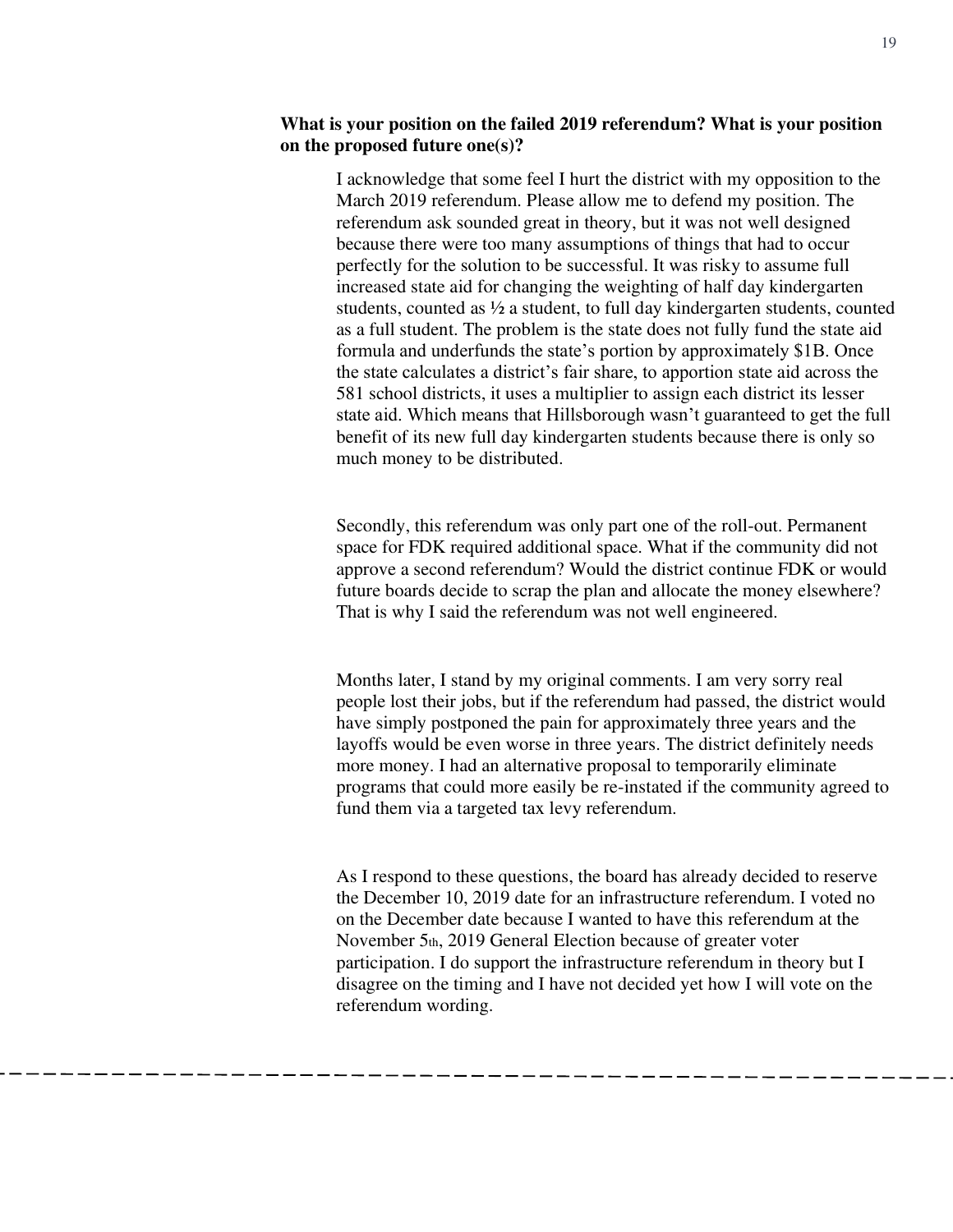### **John Oliver**

### **Negotiations**

#### **What is your perception of the negotiations process that presently exists? Is there anything you would change?**

The number one issue at hand is the public posturing of the current board in what appears to be a public shaming of the HEA for wanting something "well beyond fair and equitable", but leveraging questionable "facts" in public forums.

#### **What are your views on completing contract negotiations before the contract expires?**

While these scenarios are sometimes unavoidable, best efforts should be made to avoid working on expired contracts. Currently, there is little motivation for the BOE to negotiate beyond public pressure.

### **Gregory Gillette**

#### **What is your perception of the negotiations process that presently exists? Is there anything you would change?**

Each side has to be very tough, but advocate their positions with honor and integrity. Were negotiations ever to be wrapped up too quickly, Hillsborough residents would despise one side and resent the other in equal measure.

#### **What are your views on completing contract negotiations before the contract expires?**

While completing contract negotiations in a timely manner is a goal I would always hope to achieve, it is more important to sign a contract that is fair to the bargaining units than it is to adhere to a timetable. I would also like to add that there is great value to the community in having a new three-year contract in place, and although I am not currently on the Negotiations Committee, I will take my re-election as a mandate to assert myself to the greatest degree possible in order to settle the contract.

### **Paul Marini**

#### **What is your perception of the negotiations process that presently exists? Is there anything you would change?**

The number one issue at hand is the public posturing of the current board in what appears to be a public shaming of the HEA for wanting something "well beyond fair and equitable", but leveraging questionable "facts" in public forums.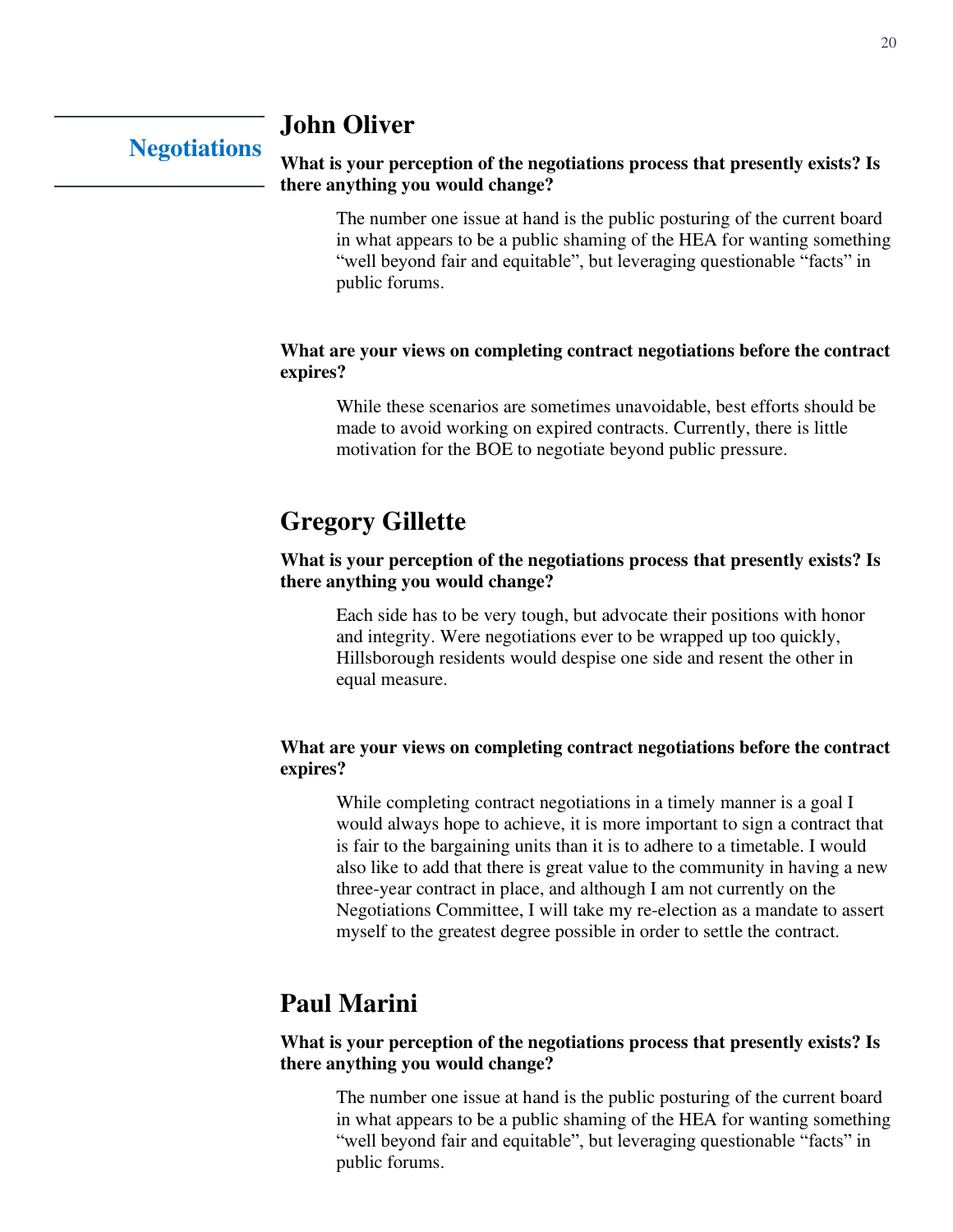#### **What are your views on completing contract negotiations before the contract expires?**

 While these scenarios are sometimes unavoidable, best efforts should be made to avoid working on expired contracts. Currently, there is little motivation for the BOE to negotiate beyond public pressure.

### **Joyce Eldridge-Howard**

#### **What is your perception of the negotiations process that presently exists? Is there anything you would change?**

The Hillsborough Board of Education and the Hillsborough Education Association are presently engaged in negotiations while I'm serving on the Board. I believe it would not be appropriate for me to comment on this matter at this time; however, here are some general comments from my experience as a former teacher, principal, and someone who was on a negotiations team. Collective bargaining is/can be challenging. The education of the "whole child" is of great importance during this process and the teacher is important to the children. It is my hope that both sides will come back to the bargaining table and not leave until there is an agreement. Bargaining is a give and take. Everyone loses when negotiations linger.

#### **What are your views on completing contract negotiations before the contract expires?**

It is my belief that contract negotiations should be completed before a contract expires. Completed contract negotiations help to ensure that all schools function at the expected high quality of teaching/learning and morale is maintained at its utmost level throughout the district.

### **Jean Trujillo**

#### **What is your perception of the negotiations process that presently exists? Is there anything you would change?**

I'm a member of the negotiations committee. In 2016, in response to this question, I wrote: "I don't understand why contract negotiations take so long. Prior to starting negotiations, it would be helpful for the BOE and HEA to communicate with the public the top issues and their budget impact.

I understand the BOE's position that it represents the community and therefore must vigorously negotiate the contract. However, I disagree that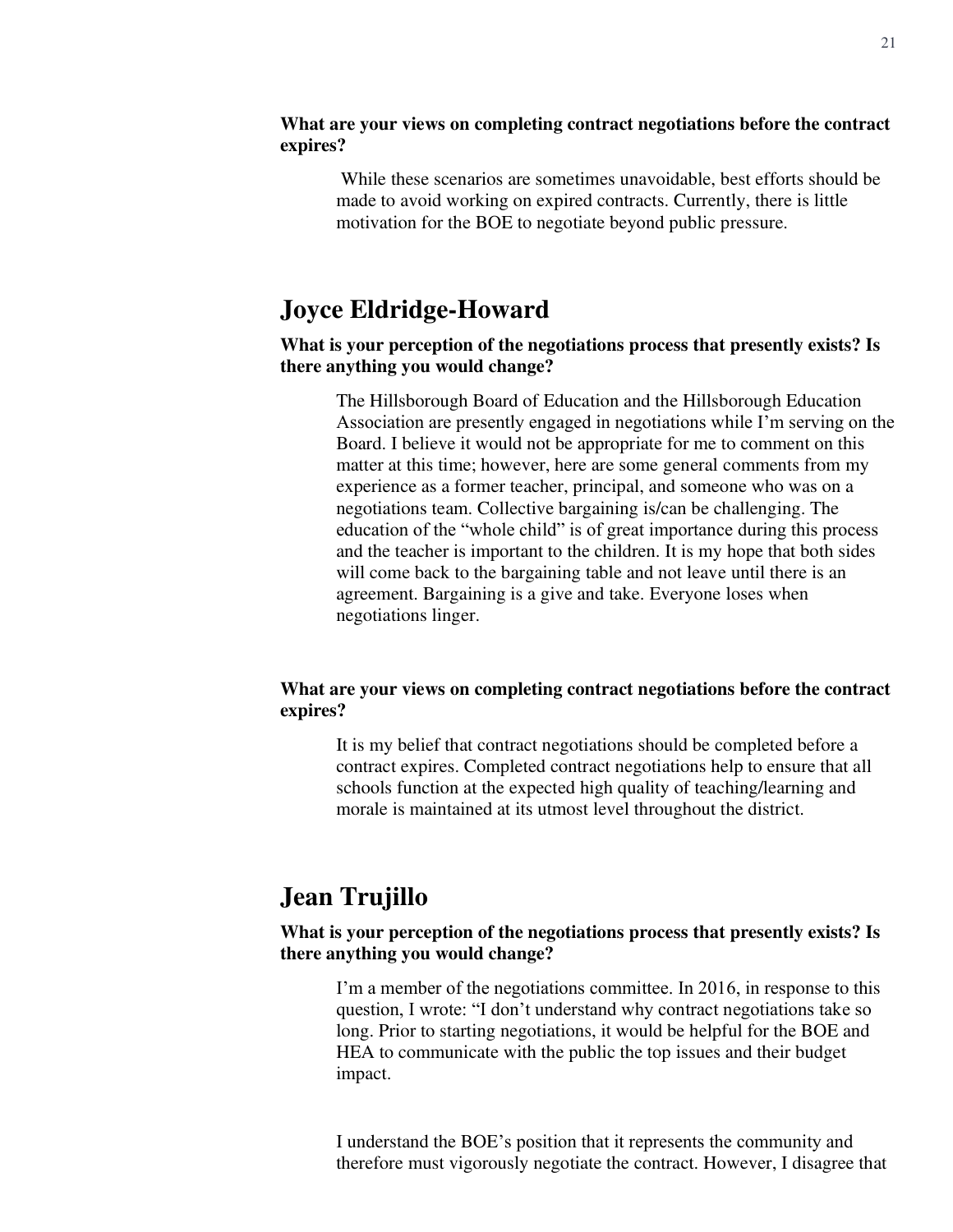the BOE must achieve the lowest possible tax increase. As a community, we should remember that this is a contract with people who spend most of the waking day with our children. Teachers and staff do an amazing jo and they deserve a fair contract.

Not being on the negotiations committee, I may be way off target in my criticism. But that circles back to my point about increased communication so that the general public understands the issues."

My points still stand. Here are some additional thoughts: The board needs to repair its relationship with the staff and community. One way to do this is to approach the % salary increase as a way of signaling the board's positive intentions, rather than as a philosophical "line in the sand" that cannot be crossed. Regardless of where the contract settles, I predict there will be additional layoffs for the 2020-2021 school year, for reasons unrelated to the contract. Specifically, costs, such as health insurance and special education, are rising faster than the board's ability to raise the tax levy.

Realistically, there are very few "knobs" left to address the budget shortfalls. The board has already implemented fees, increased class sizes, reduced staff and eliminated programs. The last "knob" that hasn't been considered is self-insurance of health insurance and is a radical idea that could be a win-win for both board and staff. Other school districts have done this and I would look to them for best practices. Specifically, my idea is there would be no change in level of care, and reductions in health care use that result in savings to the district would be shared with staff. Extremes in health care needs would be covered by stop loss insurance. From personal experience, I know the stress and the importance of health insurance. For this idea to have a chance of success requires a working foundation of trust.

Here's another radical idea. Take one person to represent the board and one person to represent the Association, stick them in a room and don't let them out until they hash out a new contract. I think there's compromise to be had outside of negotiation by committee.

#### **What are your views on completing contract negotiations before the contract expires?**

This is the goal. However, the BOE and HEA started meeting approximately 7 months before the contract expired and could not reach agreement.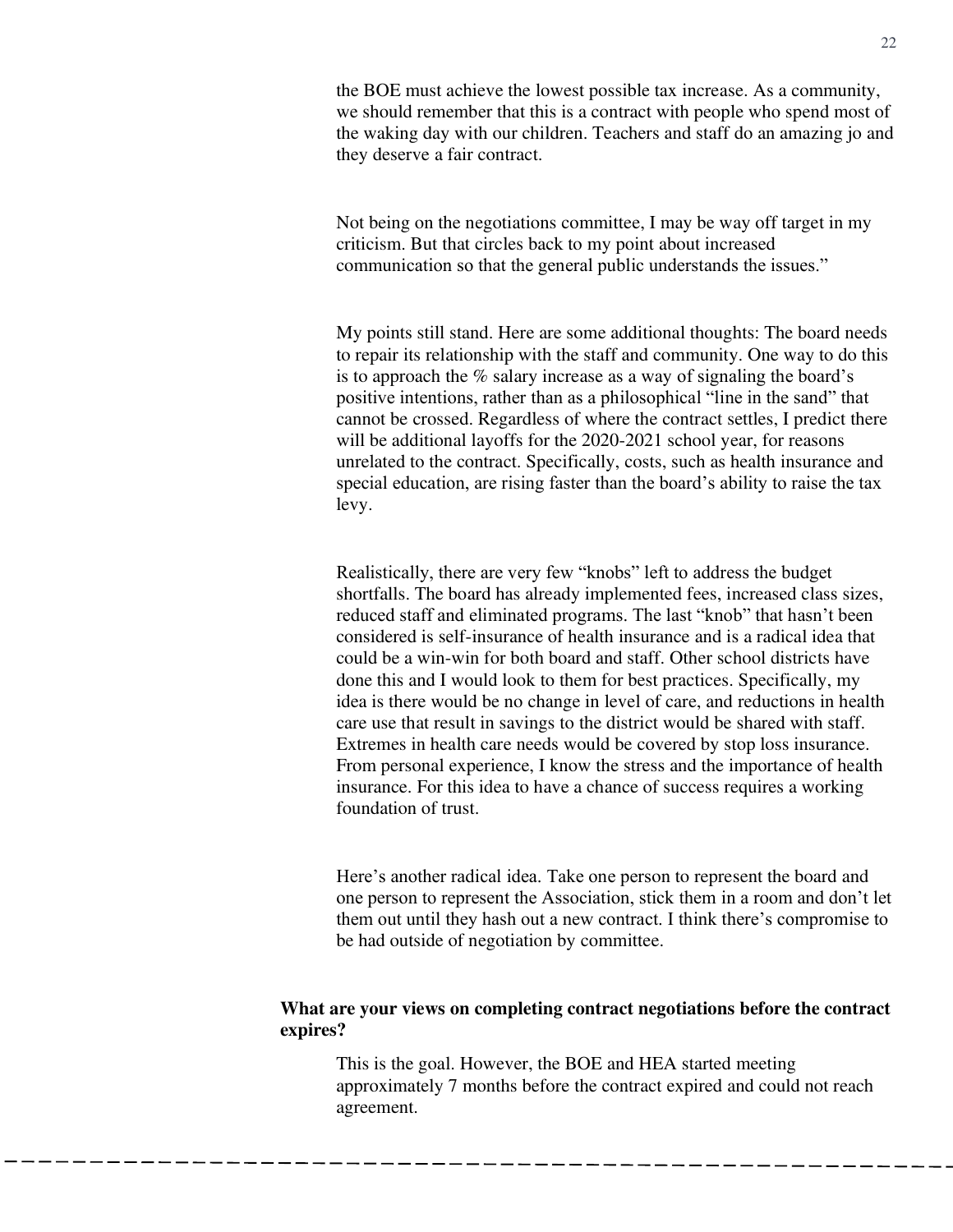### **John Oliver**

**Educational Quality** 

**With an eye to maintaining top-quality education and innovative programs, what do you think is a reasonable class size?** 

 $\leq$  25

#### **What is your position on the fees that have been implemented for student activities, sports, etc?**

So long as fees go to the club and not the general fund.

#### **What is your position on using fees, Chromebook protection policies, etc as a source of revenue for the district?**

Using these fees as a revenue source is not acceptable in my mind and should be pass through only.

#### **How important are athletic and fine art programs to the overall success of the educational process and why?**

Extremely important as this lends to a sense of belonging, school spirit, and team work.

#### **What is your position on charter schools? What experience, if any, have you had with them?**

Charter Schools can be effective, however I have not had a tremendous amount of experience with them.

#### **What is your position on full day kindergarten?**

I support full day Kindergarten

#### **What steps do you think should be taken to maintain a reasonable class size?**

Staffing

#### **What is your position on courtesy bussing and how it was implemented?**

The elimination and the timing of this was a travesty. It was a knee jerk reaction the BOE made because of the failed referendum. Parents were not given sufficient time for alternative measures and in cases where children walking was unsafe due to no sidewalks or crossing busy intersections they were not given a reasonable time to request a waiver.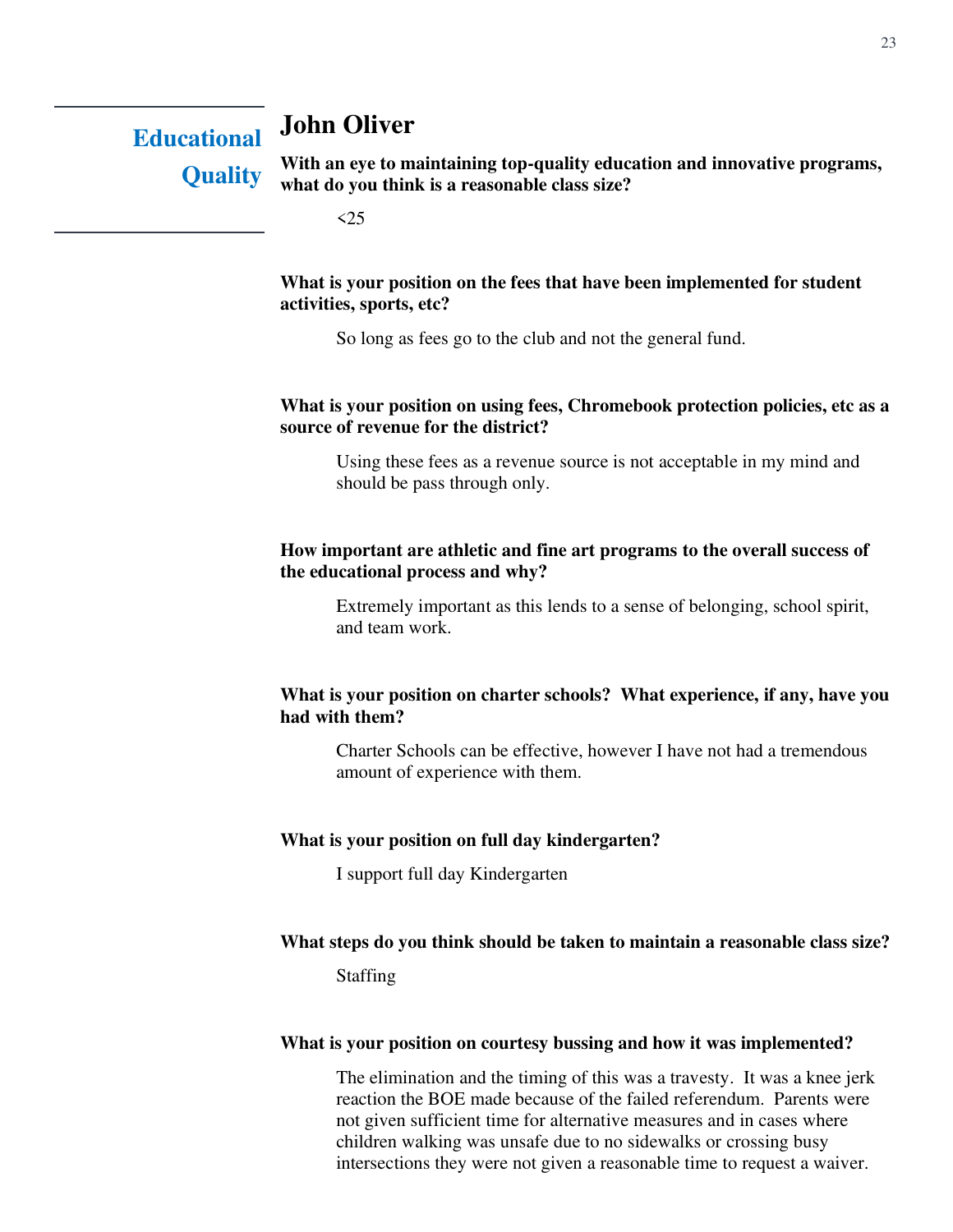#### **With an eye to maintaining top-quality education and innovative programs, what do you think is a reasonable class size?**

This is an interesting question because it actually contains another question – how can the district maintain top-quality education and innovative programs without any money? As budgets permit, I always advocate for smaller class sizes at the K-6 level where studies show a smaller class will have the greatest impact on student achievement.

#### **What is your position on the fees that have been implemented for student activities, sports, etc?**

I am absolutely not in favor of any fees being charged for clubs or athletics at the high school. This has been my consistent position for more than 12 years and I was very disheartened that those fees were implemented this year. Our community will absolutely support high school students participating in the full high school experience without a burden of additional fees.

#### **What is your position on using fees, Chromebook protection policies, etc as a source of revenue for the district?**

This is a difficult question. I am not sure that the whole community of taxpayers would be happy about paying for lost textbooks, and, consequently, those costs are placed directly on the student. Likewise, should the community pay for replacing Chromebooks that haven't been properly cared for? And understanding that a Chromebook is expensive for an individual student to replace, insurance is offered.

#### **How important are athletic and fine art programs to the overall success of the educational process and why?**

I have stated many times that athletics are an integral part of the school experience. Sometimes when board members speak of "other options" for closing budget gaps, or "eliminating non-mandated programs" they are actually speaking about eliminating high school and middle school athletics. I have consistently opposed this. Likewise, as the only school board member with a background in the fine and performing arts I can assure you that I know firsthand the value of these programs.

#### **What is your position on charter schools? What experience, if any, have you had with them?**

I have had no personal experience with charter schools. General interest charter schools do not serve any purpose in a well-performing school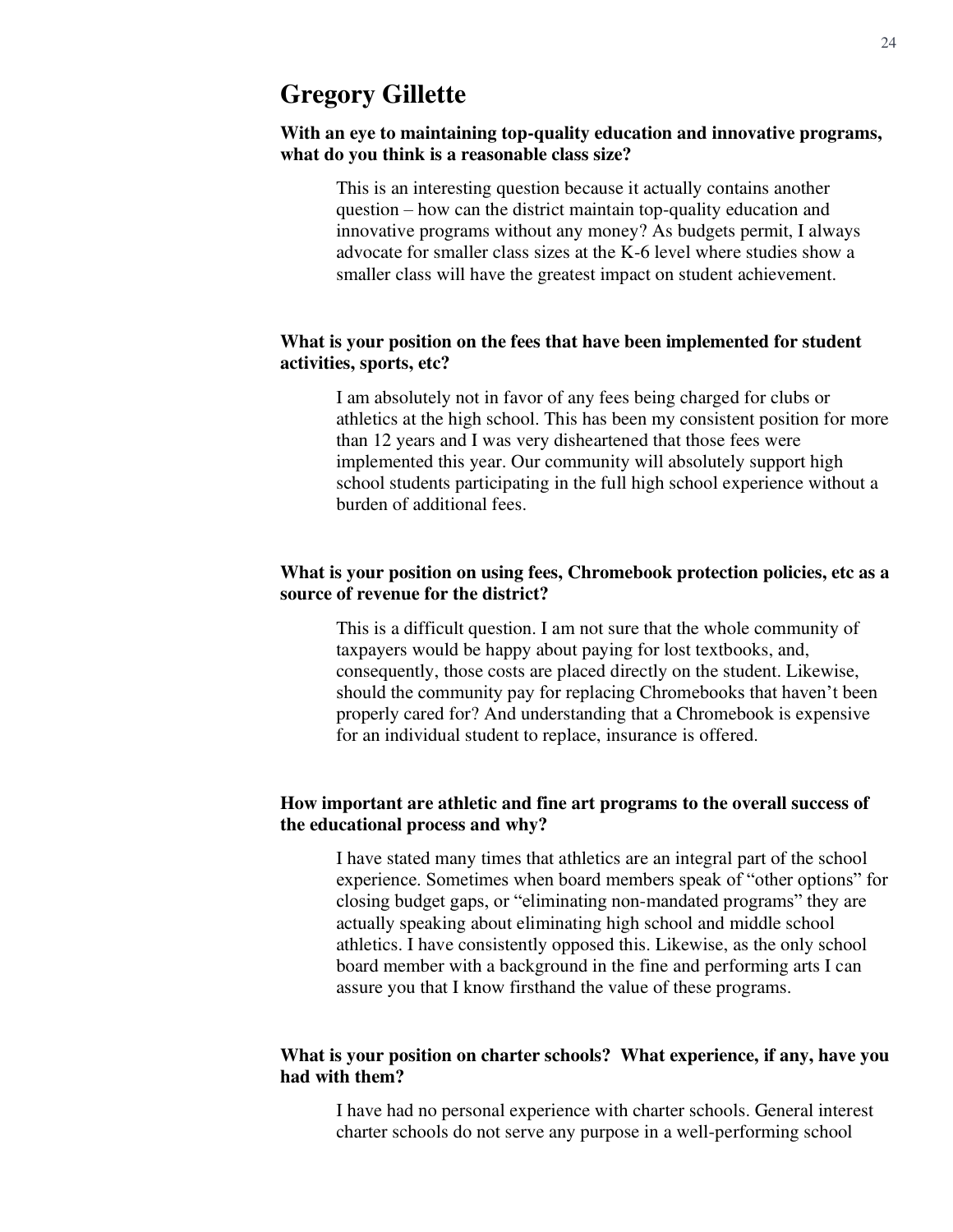district – and special interest charter schools are, in my opinion, merely private schools in disguise.

#### **What is your position on full day kindergarten?**

It is my principled position that we should not be adding students – in this case ½ students - to our schools until we have done all we can and provided all the resources necessary for the students we currently have. And here I am primarily thinking of our special needs students who we send out of district by the dozens because we do not have the programs available in district. Having said that, I am more than willing to let the public decide if they want full day kindergarten and will work to efficiently implement any decision on that matter.

#### **What steps do you think should be taken to maintain a reasonable class size?**

There are additional steps that can be taken to help control and even reduce class sizes at the elementary level. Most of these involve redistricting and limited grade-level schools. Whether or not these steps should be taken is a question that will need to be addressed soon.

#### **What is your position on courtesy bussing and how it was implemented?**

Hillsborough began bussing students to school around 1929, and almost from the beginning there were issues with courtesy bussing – who would receive it and why. Courtesy bussing in its current form began at the time of the last major redistricting about 18 years ago. State law says that high school students living more than 2 ½ miles and students in lower grades living more than 2 miles from school must be provided transportation to and from school. Courtesy bussing is the name given to transportation which is provided to students who live closer than those distances. There have always been students in Hillsborough that have been provided courtesy bussing with the last major change in "walking" areas prior to this year coming around 2001. The recent changes to courtesy bussing still provide transportation to many students – including all students pre-k to 6 – that live within the state mandated distances.

Having said that, my position on courtesy bussing has been clear and consistent for over a decade. Bussing is the most efficient way to transport students to school. Period. Many board members and stakeholders over the past decade have advocated for reductions in courtesy bussing to help close budget gaps. I have always argued against it. This year, facing the loss of 70 staff unless cuts were made in other areas, I relented. I was pleased to be able to advocate for and defeat the proposal to eliminate some courtesy bussing at the elementary schools, and will look to redraw the lines on courtesy bussing as finances permit.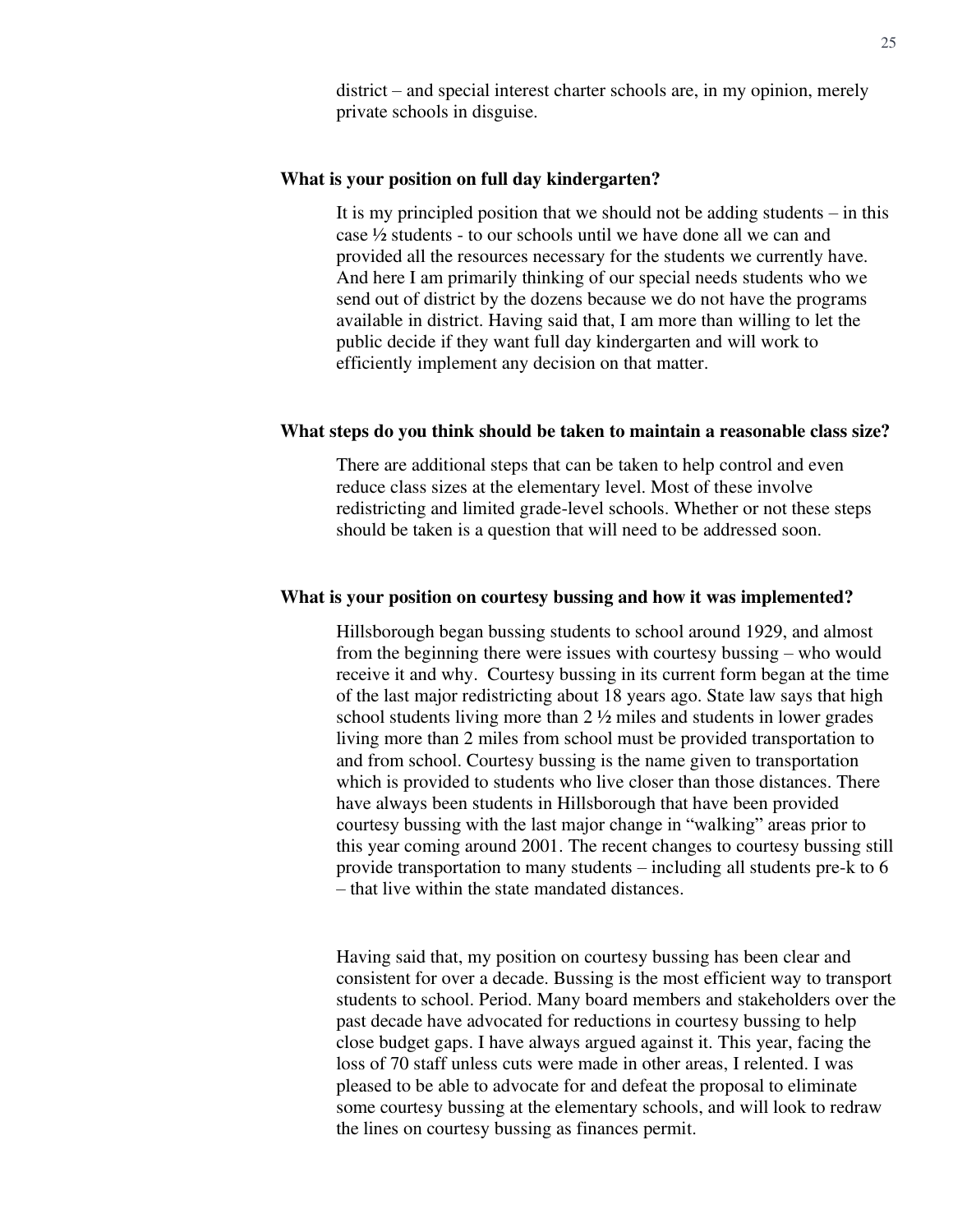### **Paul Marini**

**With an eye to maintaining top-quality education and innovative programs, what do you think is a reasonable class size?**

 $<20$ 

#### **What is your position on the fees that have been implemented for student activities, sports, etc?**

So long as fees go to the club and not the general fund, and that family financial limitations are considered, reasonable fees are acceptable.

#### **What is your position on using fees, Chromebook protection policies, etc as a source of revenue for the district?**

Again, reasonable fees can be deemed appropriate. Current fees exceed what could be deemed reasonable.

#### **How important are athletic and fine art programs to the overall success of the educational process and why?**

A balanced student is a complete student, and these programs should be prioritized.

#### **What is your position on charter schools? What experience, if any, have you had with them?**

Like all other options, charter school can be effective if planned for appropriately.

#### **What is your position on full day kindergarten?**

Support FDK, voted YES on the previous referendum.

#### **What steps do you think should be taken to maintain a reasonable class size?**

Reasonable staffing.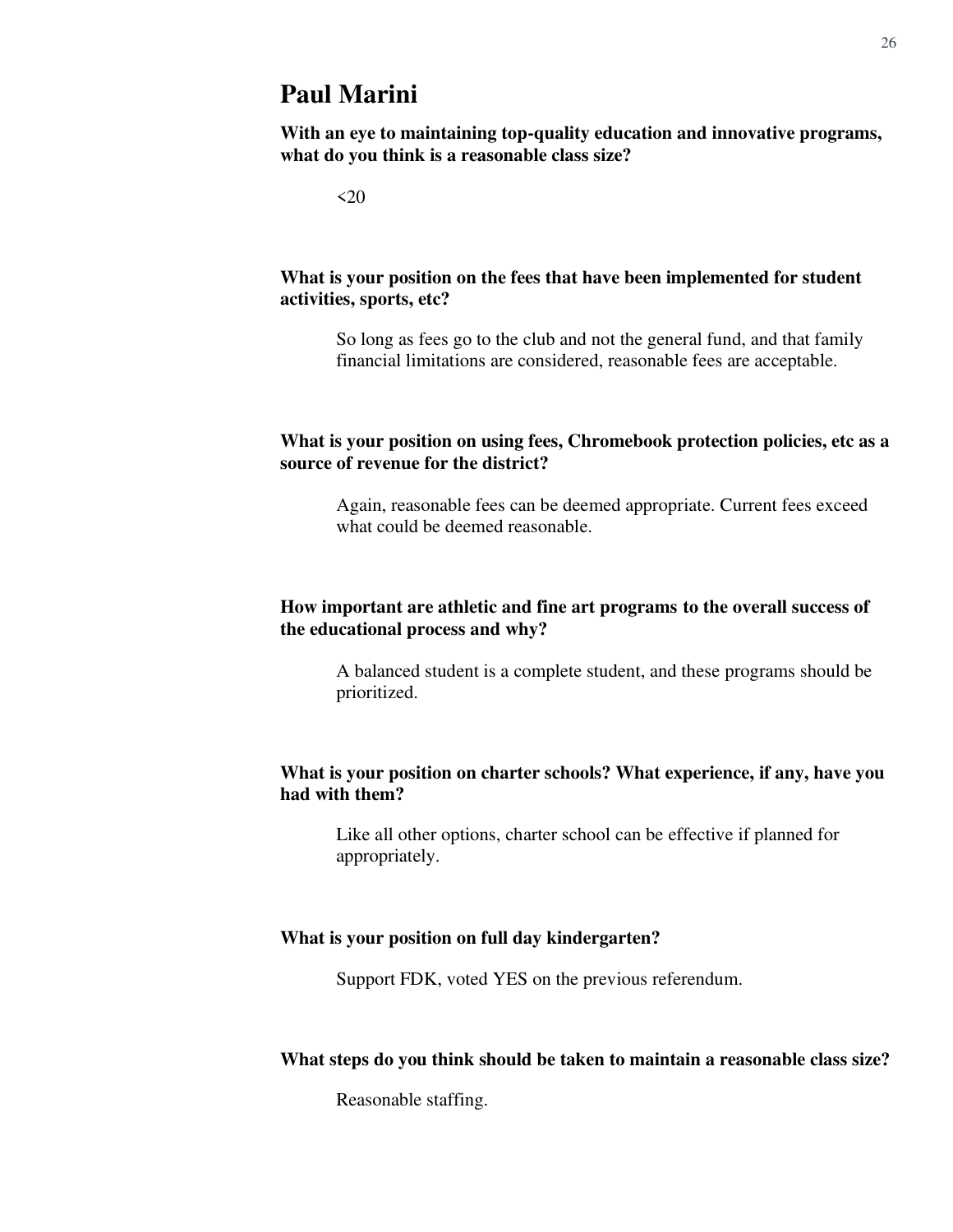#### **What is your position on courtesy bussing and how it was implemented?**

Like the majority of the decisions over the past year plus, the implementation was haphazard at best. This decision appears to have been made solely due to the poor financial planning of the previous boards, without enough focus on the safety of the Hillsborough students. Also, the cost seemed to be unreasonable with insufficient time to plan and decide for impacted families.

### **Joyce Eldridge-Howard**

#### **With an eye to maintaining top-quality education and innovative programs, what do you think is a reasonable class size?**

I am aware that criteria has been set in Hillsborough as it relates to class size. Research has shown that class size can have an impact on student achievement and programming. A reasonable class size for K-2 - 21-22 students; middle grades- 23-25 students; and high school 24-25. At the high school level, a lot depends on the subject. Class size could vary depending on the subject. At the middle/high school levels, I am also aware that there is overcrowding. It is believed that this overcrowding could be due in part to the new communities that have been built and the older generation selling their homes and younger families moving in with their children and also the failed referendum which has impacted class size in grades three and up.. There have been discussions and visual presentations during public Board meetings about the overcrowding, especially at the middle and high school levels. Unfortunately, due to the failure of the referendum this year, some class sizes are above the targeted class sizes outlined above.

#### **What is your position on the fees that have been implemented for student activities, sports, etc?**

The implementation of fees to pay for after school sports and student activities was never what I wanted to see happen in Hillsborough; however, after realizing the shortfall, after the referendum had failed and looking at the alternatives, it was the decision to implement these fees, instead of having to eliminate the much needed programs for the students. All possibilities were researched and it was found that a growing number of districts in NJ are affected by the reduction of state aid. Students on free and reduced lunch are exempt from these additional costs; however, I am aware that the additional charges can be a burden for those families caught in the middle.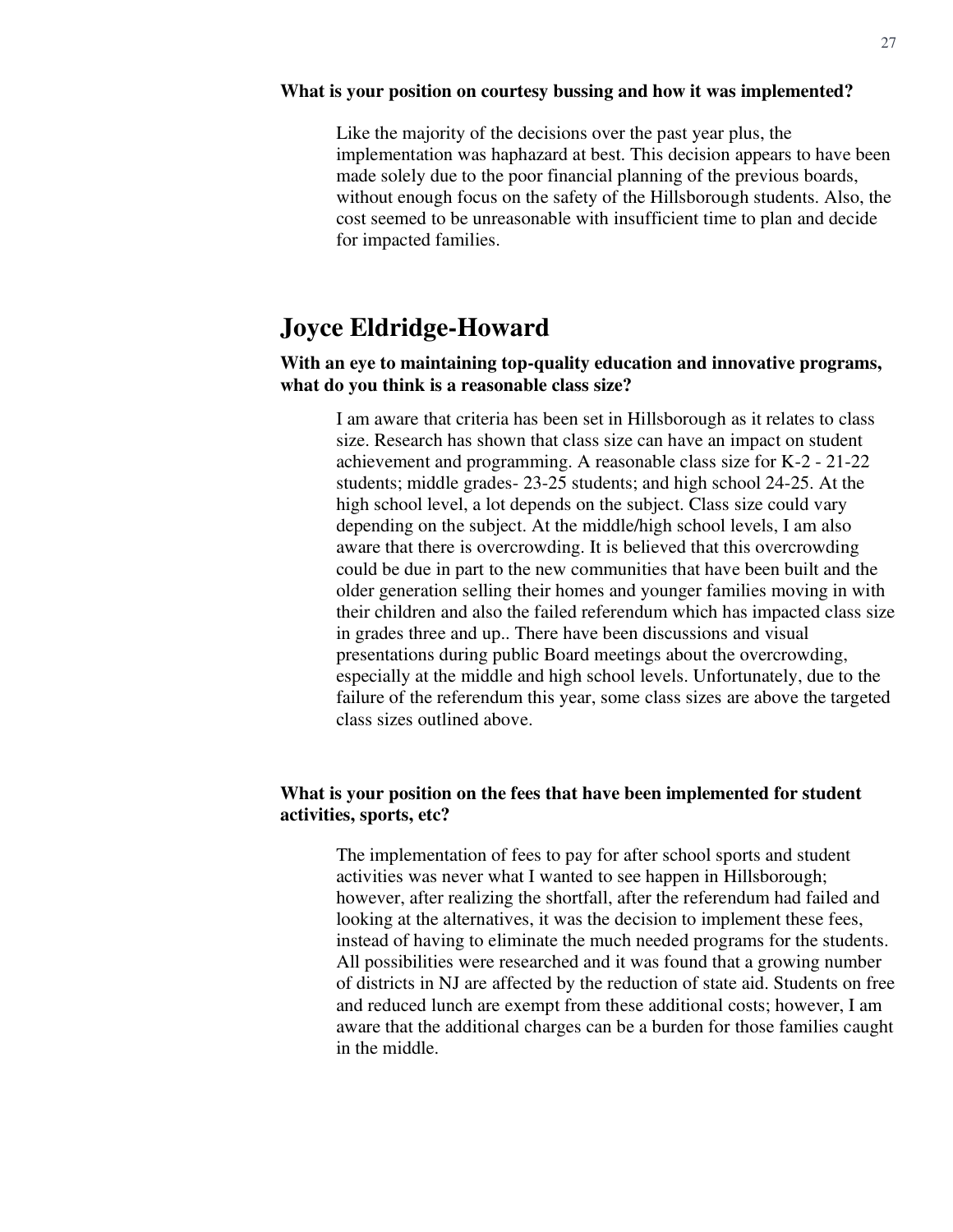#### **What is your position on using fees, Chromebook protection policies, etc as a source of revenue for the district?**

I've never been in favor of charging additional fees as a source of revenue for the district; however, the past two years have been extraordinary due to the budget shortfall by the state and unexpected infrastructure needs. I realize our state allocation will be cut by about one million dollars each of the next five years. These additional charges will go towards future teachers' salaries.

#### **How important are athletic and fine art programs to the overall success of the educational process and why?**

Very important for the following reasons. Athletic and fine art programs are absolutely important in the schools for many reasons. Let me first begin with the athletic program attributes: Research has found that offering athletic programs to the students teaches life lessons like discipline, responsibility, self-confidence, accountability, and teamwork while at the same time, it helps to improve overall healthier brain function.

I'm well aware that the arts in education is of tremendous importance as well. Some people might think that art in the schools may just focus on drawing painting and sculpture; however fine arts in education also includes music, theatre, and dance. The involvement of students who are engaged in art programming in the schools will develop and enhanced critical/higher level thinking, creativity, academic achievement, problem solving, motor and language skills, invention development etc. Statistics show that "students who participate in the arts in some way for three hours a day for three days are four times more likely to be recognized for academic achievement, will participate in math and science fairs or will win an award for writing an essay or poem than children who do not participate".

#### **What is your position on charter schools? What experience, if any, have you had with them?**

I do not condone the support of charter schools in districts that are experiencing academic success and have a strong, progressive, and successful curriculum model. Charter schools in the suburbs are not needed. It has been noted that the vast majority of charter schools can be found in districts where public schools are not achieving academically at the state passing rate.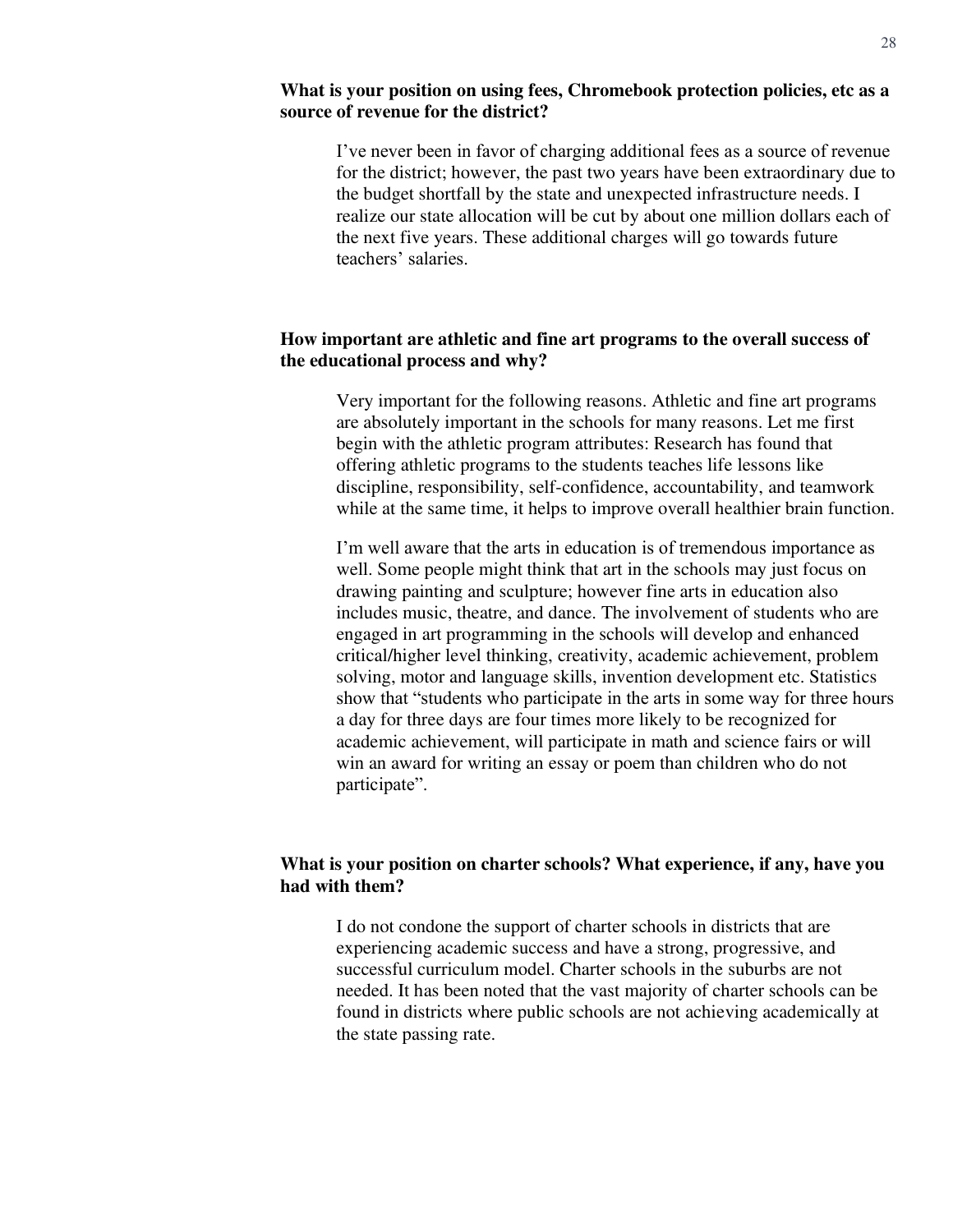#### **What is your position on full day kindergarten?**

I am totally in favor of full day kindergarten in all districts. It should be a requirement. Keep in mind that the NJ State Standards are for full day kindergarten and not half day kindergarten. Not only was I a successful kindergarten teacher for 6 years, I was a principal of a school with full day kindergarten and I remember that those students truly thrived.

#### **What steps do you think should be taken to maintain a reasonable class size?**

It had been my experience that during the course of the school year, monthly schoolwide attendance reports by grade level and class are recorded and sent to the principal and central office representatives including the Superintendent. The Board of Education also receives these reports. The first two months of the school year are times when enrollment may spike due to new residents moving into Hillsborough, although new construction can bring an increase of new students at all times of the year.

The district standards by grade level should be compared to the identified class size. If it is found that classes exceed the standard, then a plan of action should be put in place to either reorganize if there is space, reassign available teaching staff , if it's budgeted during this emergency. If not, it is the responsibility of the Superintendent and the Business Dept. to reexamine our reserves or make transfers from one line item to another if feasible. Another resort would be to provide a teacher aide to support the classroom teacher and students which would have less of a burden on the teacher and would provide the students with the additional needed academic support.

#### **What is your position on courtesy bussing and how it was implemented?**

Although, it would be my preference to maintain the past practice of transporting students, the current school budget would not allow it. The change in bussing was due, as we all know, to the failure of the last referendum. Courtesy busing is necessary for the younger students enrolled in the K-4 elementary schools. The middle and high school students have been able to navigate in their identified walking areas. According to state law, middle school students who live 2.0 or less can walk to the Hillsborough Middle School and high school students who live 2.5 miles or less, can walk or drive to the Hillsborough High School. Of course those areas of town without sidewalks, which would cause students to walk on the narrow streets have been taken into consideration.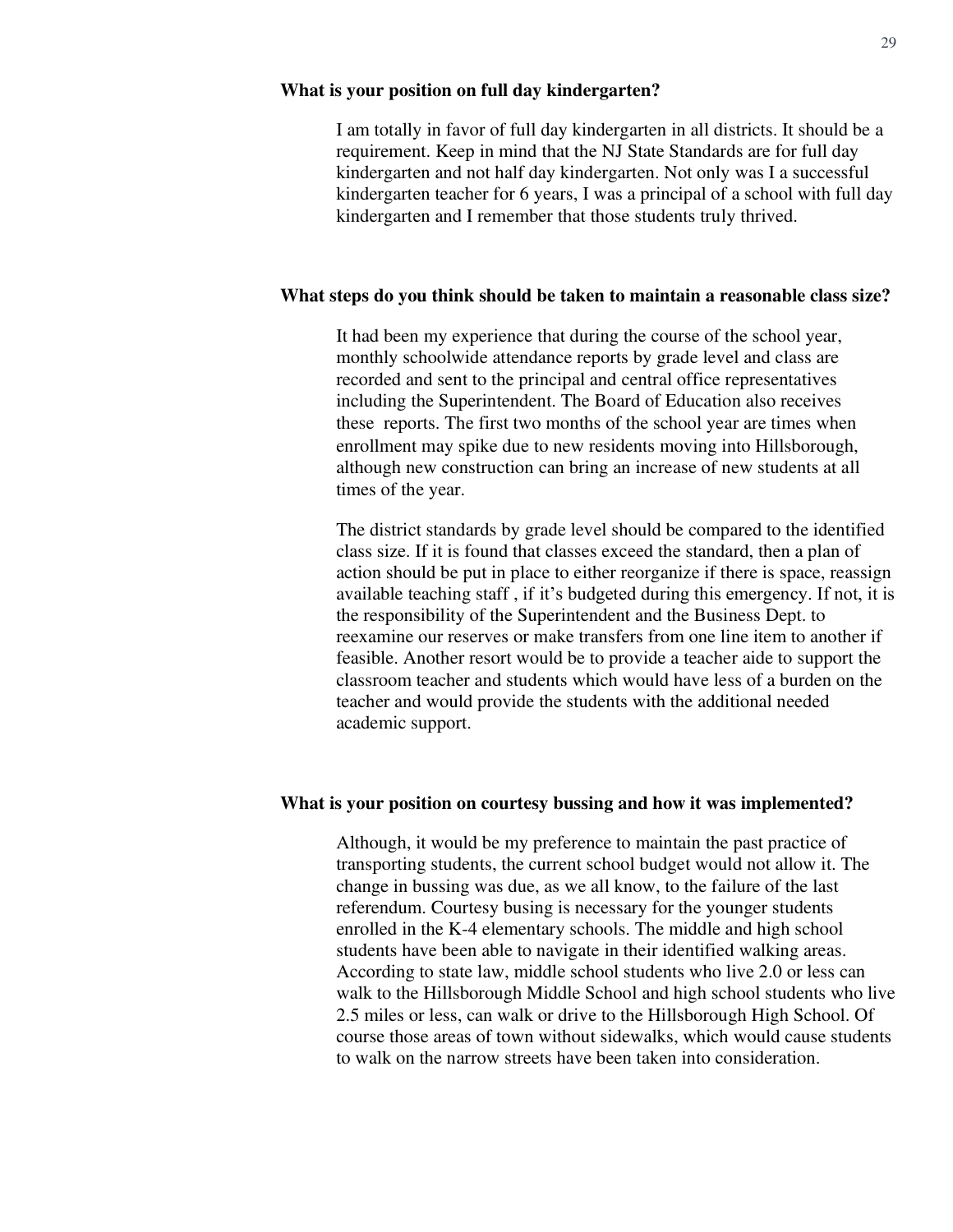### **Jean Trujillo**

#### **With an eye to maintaining top-quality education and innovative programs, what do you think is a reasonable class size?**

In 2016, in response to this question, I wrote: "Intuitively, small class size seems like a good idea. However, similar to full day kindergarten, my research shows mixed evidence and that the largest impact is for lower income families. Also, smaller class size seems to be more important in the lower grades (kindergarten through 3rd grade). The question is what's the most effective use of our limited educational dollars? For example, does class-size reduction generate as much return as raising teacher salaries or offering additional teacher professional development opportunities?"

#### **What is your position on the fees that have been implemented for student activities, sports, etc?**

I am against "pay to play" and voted against the board majority to implement activity / sports fees. I think the reason these fees are so frustrating is that after academic subjects, clubs and sports are the most visible to parents and the community. That's how the community knows and interacts with the school district – through football games and the marching band, to the drama productions and robotics team, to name just a few. It's frustrating because as club parents know, there's not equity in how clubs are funded vs. how sports are funded. To sports parents, it's frustrating because they already support the school district through booster clubs.

On the topic of clubs, I would really like to find a way to fund more clubs at ARIS so that every student can participate in at least one club, if they want. Also, I would like to find a way for every club advisor to receive a nominal stipend vs. many that are supervised by volunteer advisors.

#### **What is your position on using fees, Chromebook protection policies, etc as a source of revenue for the district?**

I think it's unfair. I understand the district needed to raise revenue in order to not let go as many staff. However, on principle, it's unfair that the district gives every student a Chromebook to use for the year, but then tells families they could pay \$60 to insure against damage for this "privilege."

I'd rather buy the Chromebook outright and pay SquareTrade \$75 for a four-year protection plan.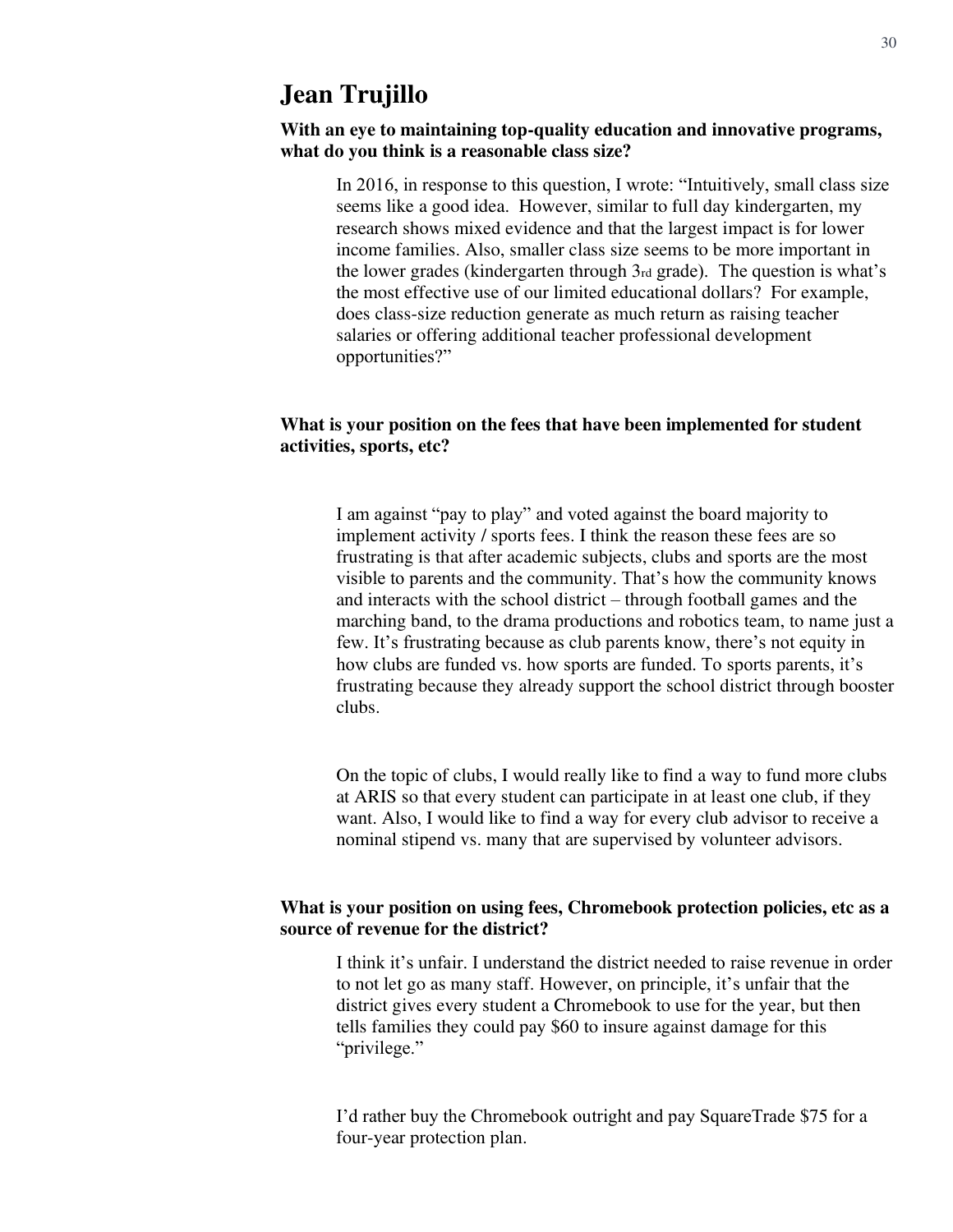#### **How important are athletic and fine art programs to the overall success of the educational process and why?**

They are important, but secondary to the core subjects of math, English, Social Studies, science and gym.

#### **What is your position on charter schools? What experience, if any, have you had with them?**

I do not have personal experience with charter schools. Based on my research back in February 2017 when the Franklin school board asked for Hillsborough's assistance in passing a resolution for a moratorium on charter school expansion, I am against charter schools in a strong educational district like Hillsborough because it pulls money away from Hillsborough schools.

#### **What is your position on full day kindergarten?**

Let me share the reasons full day kindergarten (FDK) is not my highest priority. I have grappled with this issue as I have three children who have gone through half-day kindergarten. My analysis of FDK is the greatest benefits are to low-income students and that long-term academic benefit is unsupported by the research. There are reasons to invest in FDK, such as improving non-academic skills that may raise overall achievement. However, if this was a priority for previous boards, they could have reallocated money from the general fund to implement.

#### **What steps do you think should be taken to maintain a reasonable class size?**

In 2016, in response to this question, I wrote: "I don't know. We've already separated our 5th and 6th grades into the intermediate school and our 7th and 8th grades into the middle school. This arrangement offers more flexibility in averaging out class sizes whereas the six neighborhood elementary schools have less flexibility. I like the K-4 set up and I am less interested in the idea of a K-2nd and 3rd and 4th grade specific school.

The research I looked at indicates that the largest benefit comes from reducing a class size of 22 to approximately 15 and it's not clear the community would support such a small class size. There is a much smaller benefit by reducing class size by only 1 or 2 students."

These points still stand. However, as the board discussed future plans for the district, we learned there is a significant cost savings in moving to schools with  $K-2$  and  $3rd-4th$  grade, which would allow averaging out class sizes.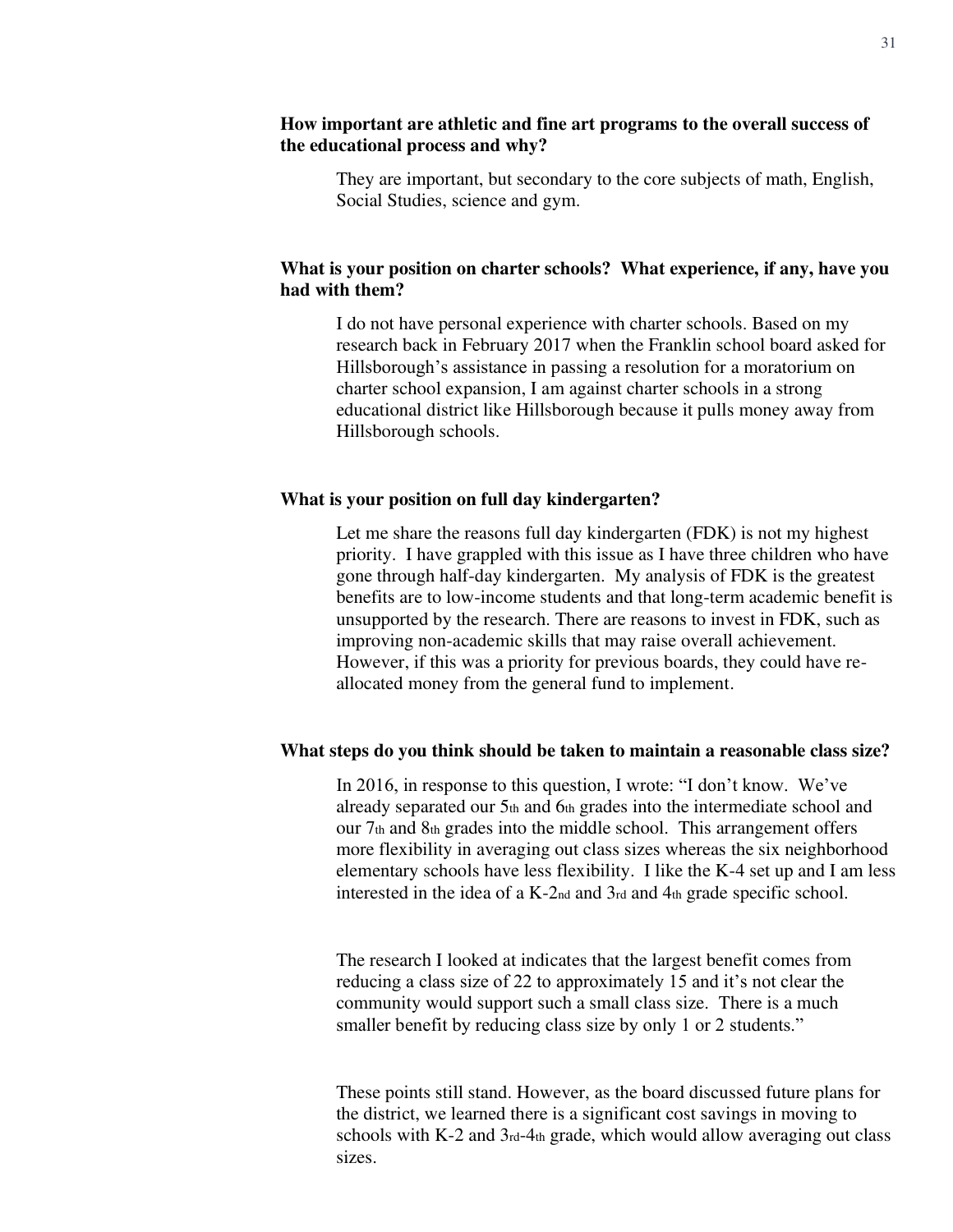#### **What is your position on courtesy bussing and how it was implemented?**

My understanding is that the communication to specific families who would no longer receive courtesy busing was rolled into the same email as subscription busing information. Although parents may have known there was the possibility of losing courtesy busing, combining the two related, but separate items, was confusing and poorly communicated.

Reducing courtesy busing does not mean students have to walk to and from school. What it means is that the responsibility of transporting some students to and from school shifts from the school district to the parents. The high school took the brunt of the budget cuts this go-around, from the majority of courtesy busing loss to new sports and activity fees. Though I am not opposed to the reduction of courtesy busing because it allows the board to keep teaching positions, I would have included a smaller radius around the high school and implemented a pilot program for the three elementary schools that are walkable, specifically the neighborhoods immediately adjacent to these schools.

| <b>Staff Morale and</b> | Jonn.   |
|-------------------------|---------|
|                         | What id |
| <b>Development</b>      |         |

### **Oliver**

#### leas do you have for enhancing staff morale?

Communication and fair and competitive salary and incentives.

#### **What is your understanding of the role of education support professionals in our school community?**

I have found the Teachers of Hillsborough to be outstanding. They communicate with my wife and I when our child is struggling and offer up all the assistance.

### **Gregory Gillette**

#### **What ideas do you have for enhancing staff morale?**

School district staff needs to feel that they are appreciated at all times. One great way to accomplish this is for administration to consult with employee leaders when changes to anything that might affect work conditions are being contemplated. Surprise is a trust killer. If we recognize that generally teachers are overworked and underpaid considering their awesome responsibility, and we also recognize that the financial situation is dire, then the only way to alleviate that is to seek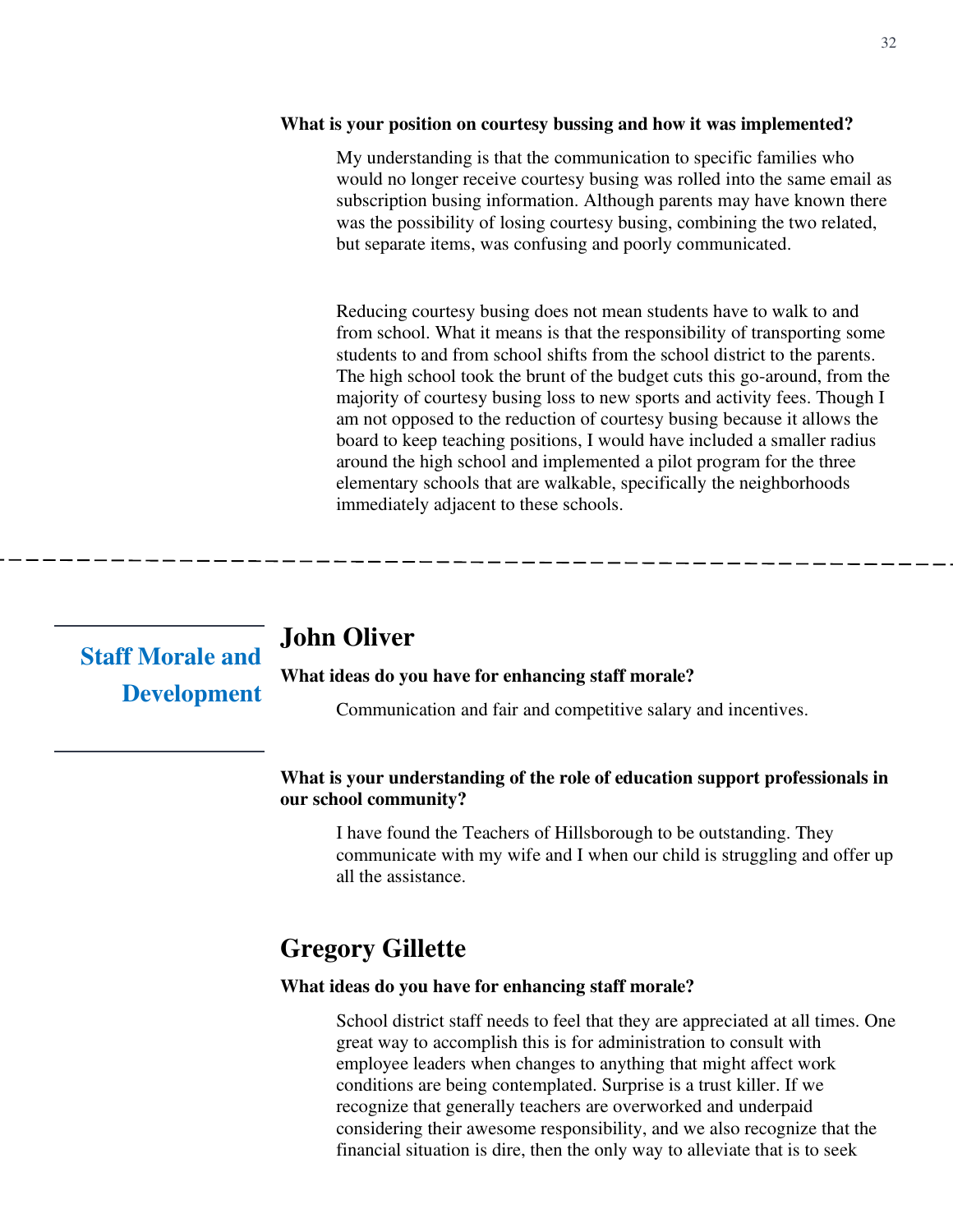ways to unburden teachers from obligations that have nothing to do with teaching. I have advocated for years to reduce the paperwork and other obligations that teachers endure, but it seems like this is constantly going in the other direction. In consideration of the longer work day for our high school staff compared to the other schools, I have proposed shortening the high school day by 10 minutes and giving this time (30 hours per school year) back to our staff to be a volunteer advisor for a school club 45 minutes a week, offer extra help to students, catch up on other work, or do any of a number of things they are already doing!

#### **What is your understanding of the role of education support professionals in our school community?**

Education Support Professionals are essentially those staff members who are not certificated, essentially, non-teachers. But if you think ESPs don't play a significant role in the success of our district and in student achievement, and, indeed, "teach" you are dead wrong. When a former superintendent proposed balancing the budget in 2009 by immediately eliminating 30 classroom aides – in fact making that the first line in his presentation to the finance committee – I fought hard to turn that around, called him out on it in public, and won back those positions. I have profound respect for our aides, secretaries and clerks, custodial and maintenance staff, cafeteria workers, bus drivers, and all who make Hillsborough Schools great.

### **Paul Marini**

#### **What ideas do you have for enhancing staff morale?**

From my previous interactions with staff, I have seen very few morale issue beyond those related to receiving a fair compensation. Staff takehome pay increases, no matter the reason, should never result in a pay reduction.

#### **What is your understanding of the role of education support professionals in our school community?**

Teachers of Hillsborough provide value well beyond that given in a standard school day or that which is *required* of them. As a resident and parent of two children in the district, I could not be happier with the education my children receive, especially so given that class size has ballooned beyond what should be considered capacity.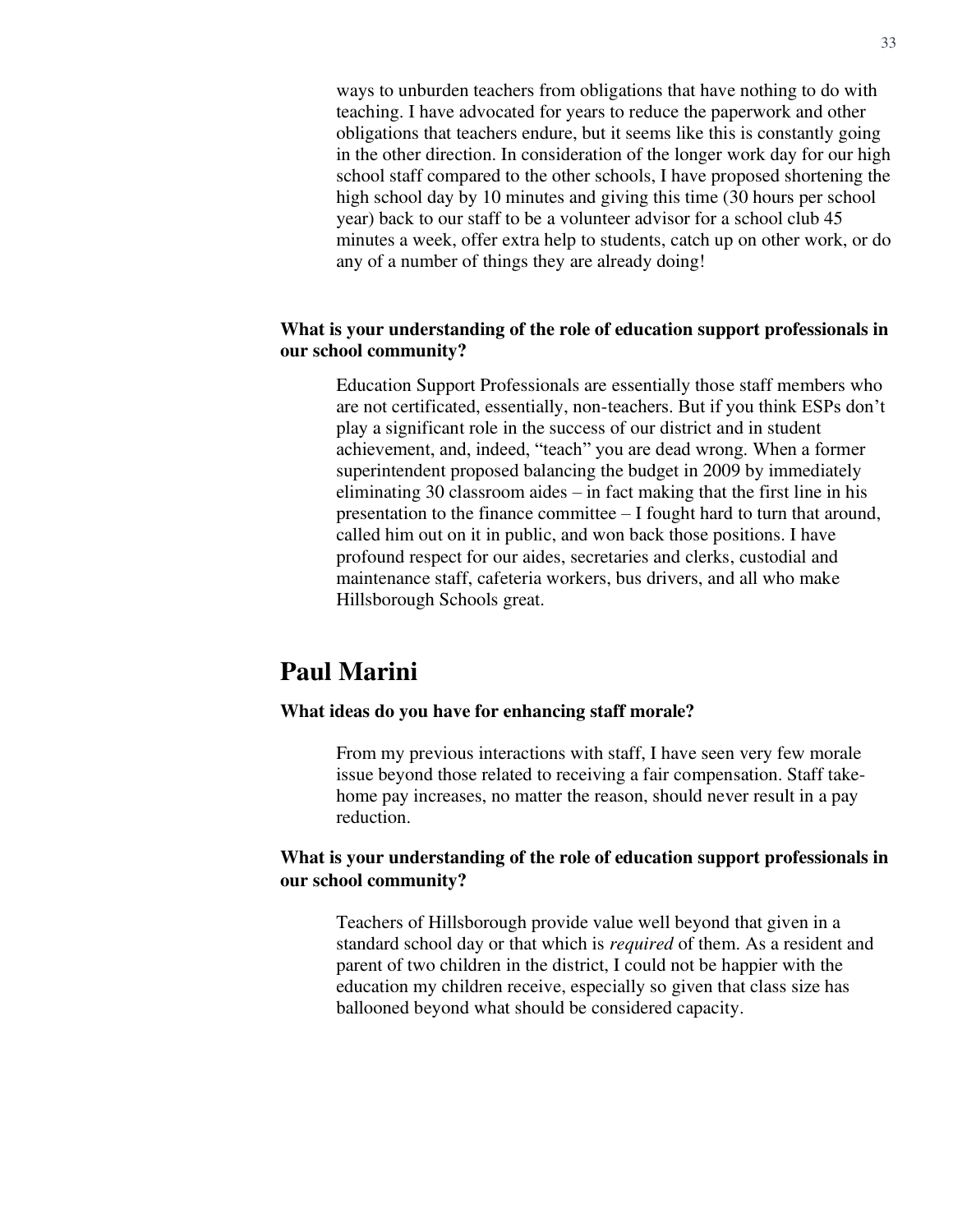### **Joyce Eldridge-Howard**

#### **What ideas do you have for enhancing staff morale?**

A positive solution to promote staff morale would be to first identify the causes of staff morale issues throughout the district. This survey could be developed by the Board's Communications Committee, and reviewed, discussed and shared with the Board for additional input while in their respective committees. After further discussion, a survey will be developed and sent to the principals for distribution. A District Committee would be created to include: BOE members (3); central office (1); HEA members (3). There would be a kick-off where the group would participate in an initial morale training workshop with an outside expert. The committee would meet every other month to share and exchange ideas for the greater good of the district and come up with positive strategies for implementation to promote staff morale throughout the district. Additionally, as a Board member, I will make a point of visiting the district schools throughout the school year, as my schedule permits. I'm almost sure that my fellow Board members will also participate according to their schedules as well. Knowing that a Board member would take the time to visit during special programs throughout the school year will send a positive message that the work of the teachers, students, staff and principals makes a difference for our students and they matter.

#### **What is your understanding of the role of education support professionals in our school community?**

Education support staff members are assigned to support the teachers and children. They are the instructional aides, secretaries, librarians, child study teams, school psychologists, social workers, guidance counselors, nurses, etc. They provide critical services in our schools.

### **Jean Trujillo**

#### **What ideas do you have for enhancing staff morale?**

I believe that feeling like you don't have a voice and you don't have control of your circumstances are big morale downers. HTPS staff have a wealth of ideas and suggestions that could improve the district, if anyone asked and listened. On my own behalf as a fellow resident, and not authorized by the school board, I'm asking, and I'm listening: <https://forms.gle/uvftri3kaDmJerTr8>Specifically, I would like to know: 1) What do you like most about the Hillsborough Township Public Schools? 2) What do you like least? 3) What would you change if you could?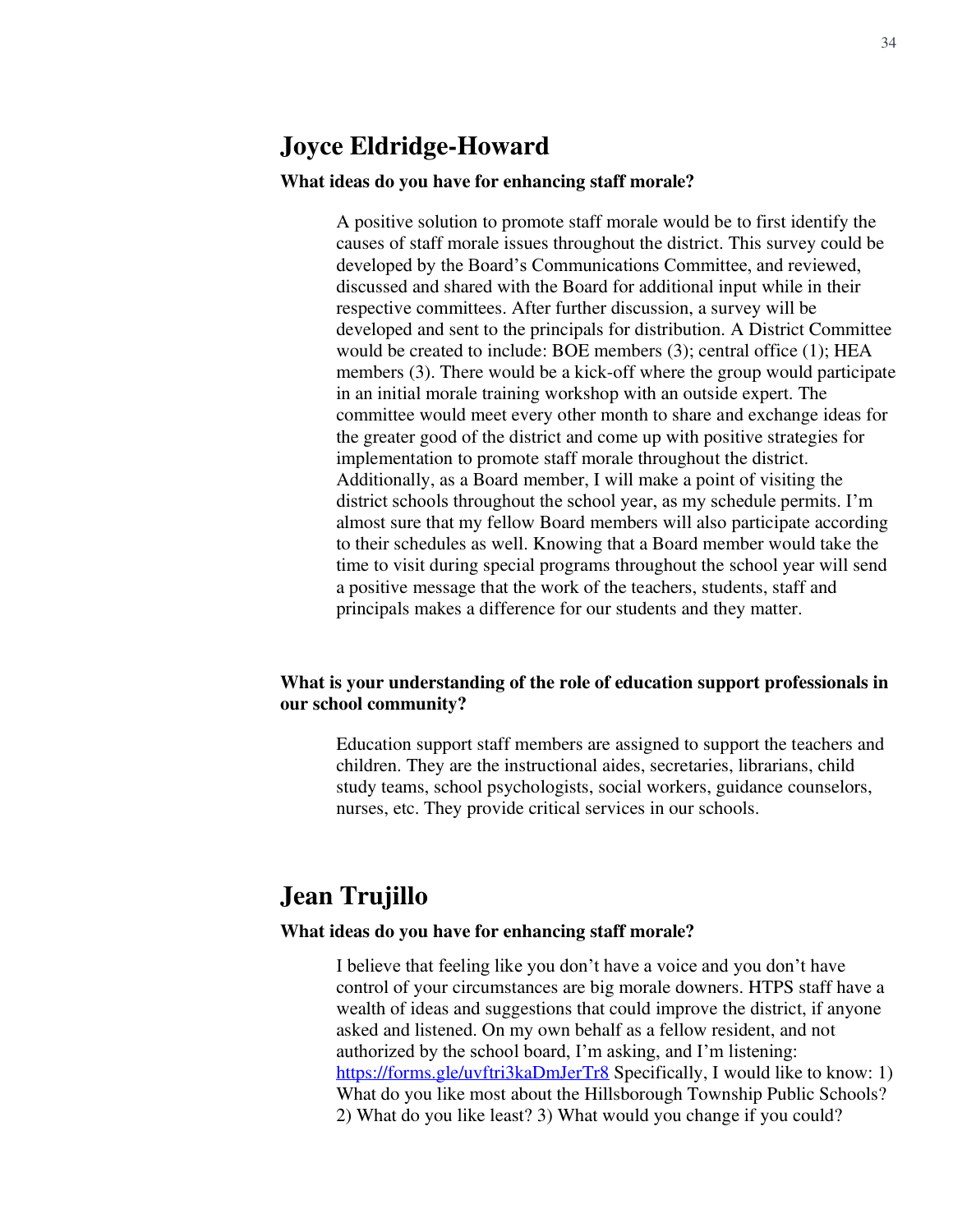#### **What is your understanding of the role of education support professionals in our school community?**

I think education support professionals refer to the school's support staff, such as guidance counselors, custodians, secretaries, nurses, instructional aides, etc. I know they are incredibly important in a well-run school and they are additional trusted adults that children can rely on.

# **John Oliver**

**When evaluating Superintendent performance, do you believe that areas such as facility deficiencies, safety issues and/or staff morale should be considered? Responsibilities of the Board** 

> Yes. The superintendent makes the recommendations to the board for approval. The board should have asked harder questions and made more inquiries with regard to some of those recommendations all board motions are prefaced by the words: "On the recommendation of the superintendent," if elected, will you accept the recommendation of the superintendent without question? If not, what sources of information would you consider when making board decisions? While motions require the superintendent's approval, their recommendations are merely that, recommendations. The BOE is charged by the residents of Hillsborough to ensure those recommendations are in the best interests of said residents, inclusive of the students.

#### **What is your understanding of the role of the Superintendent? How does this role relate to the board of education, the community, students and staff?**

The Superintendent is basically the CEO of the Company, reporting to the Board of Directors. The teachers the staff of the company, and the students are their customers. While day to day operations are the Superintendent's responsibility, the Super is accountable to the Board and, indirectly, the residents of Hillsborough.

#### **What qualities do you believe define an effective board of education member?**

An understanding that you are first and foremost accountable to the Students of Hillsborough, the Parents and the Teachers.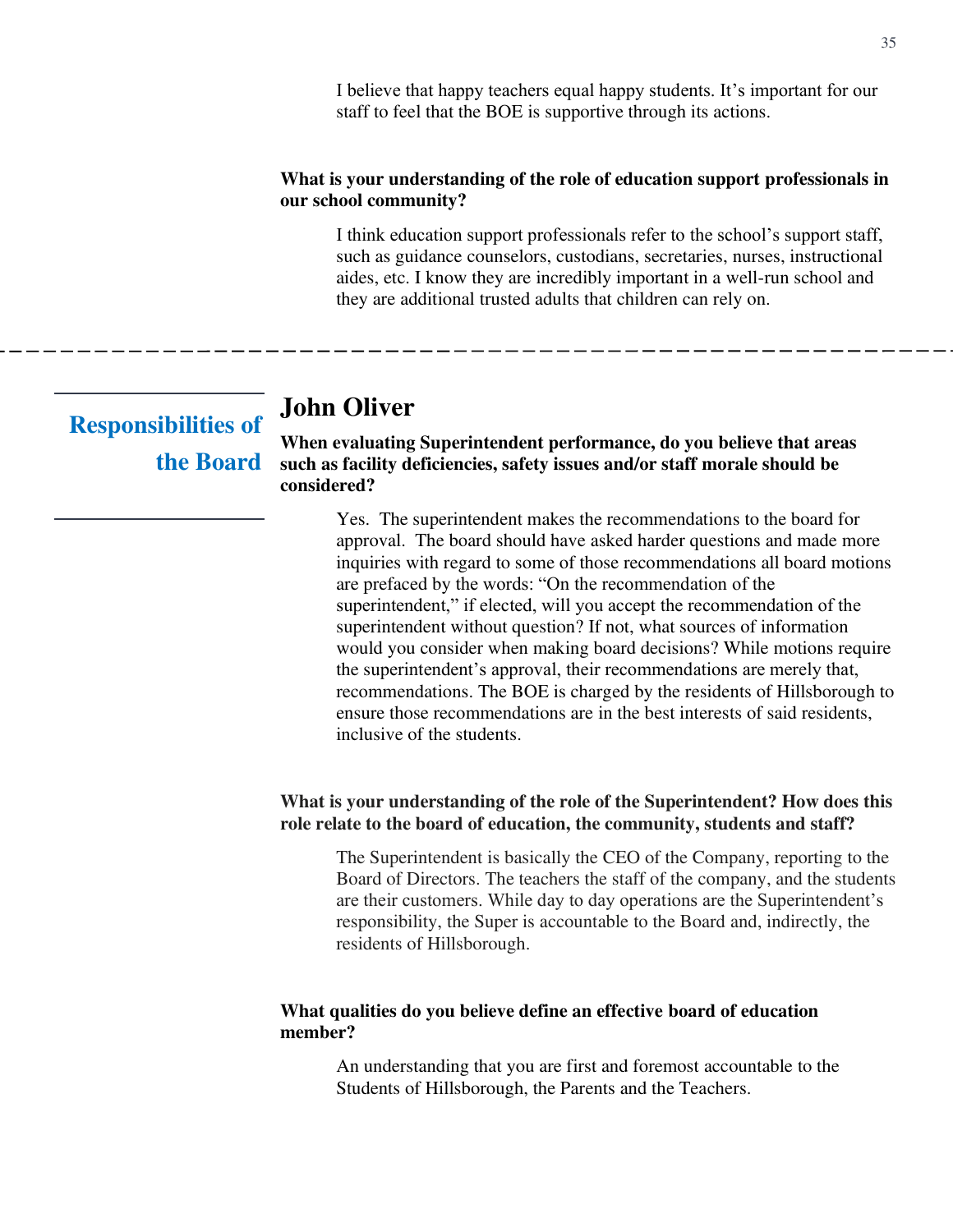#### **What defines a successfully board of education meeting? How do you view your role in ensuring meetings are conducted as such?**

FULLY understand the public concerns for all educational issues throughout the district. The current position of limiting public comments and proposals to further limit those shows the current boards' complete and utter lack of understanding in this area.

### **Gregory Gillette**

**When evaluating Superintendent performance, do you believe that areas such as facility deficiencies, safety issues and/or staff morale should be considered?** 

Absolutely YES to all of the above. During the superintendent evaluation process I have turned a critical eye to all of these factors and more. Particularly I have given superintendents low marks for finance and for employee retention – in my opinion a strong indicator of morale.

#### **All board motions are prefaced by the words: "On the recommendation of the superintendent," if elected, will you accept the recommendation of the superintendent without question? If not, what sources of information would you consider when making board decisions?**

As an educational professional and leader of the district, the superintendent's recommendation is always valued. But I have NEVER accepted the recommendation of the superintendent without question. I educate myself on the issues, seek input directly from other school district administrators and other employees where appropriate and permitted, and always consider what the people I represent would want for their school district. And this doesn't only go for "board motions", i.e. votes. I have questioned the superintendent on a number of issues both in private as well as in public. To cite one recent example, I strongly, publicly, opposed the superintendent's full-day kindergarten "talking points" which made no sense whatsoever. There is no reason to believe that I won't continue to be a thorn in the side of any future superintendent in this district.

#### **What is your understanding of the role of the Superintendent? How does this role relate to the board of education, the community, students and staff?**

The superintendent enacts the educational agenda set by the board. As state mandates have continually eaten away at what the board can propose for the education of our students, the superintendent's role becomes even more critical to student achievement.

The superintendent is not only the educational leader for the school district, but also the operational leader. By law, the superintendent has authority over many aspects of the district where the board has little or no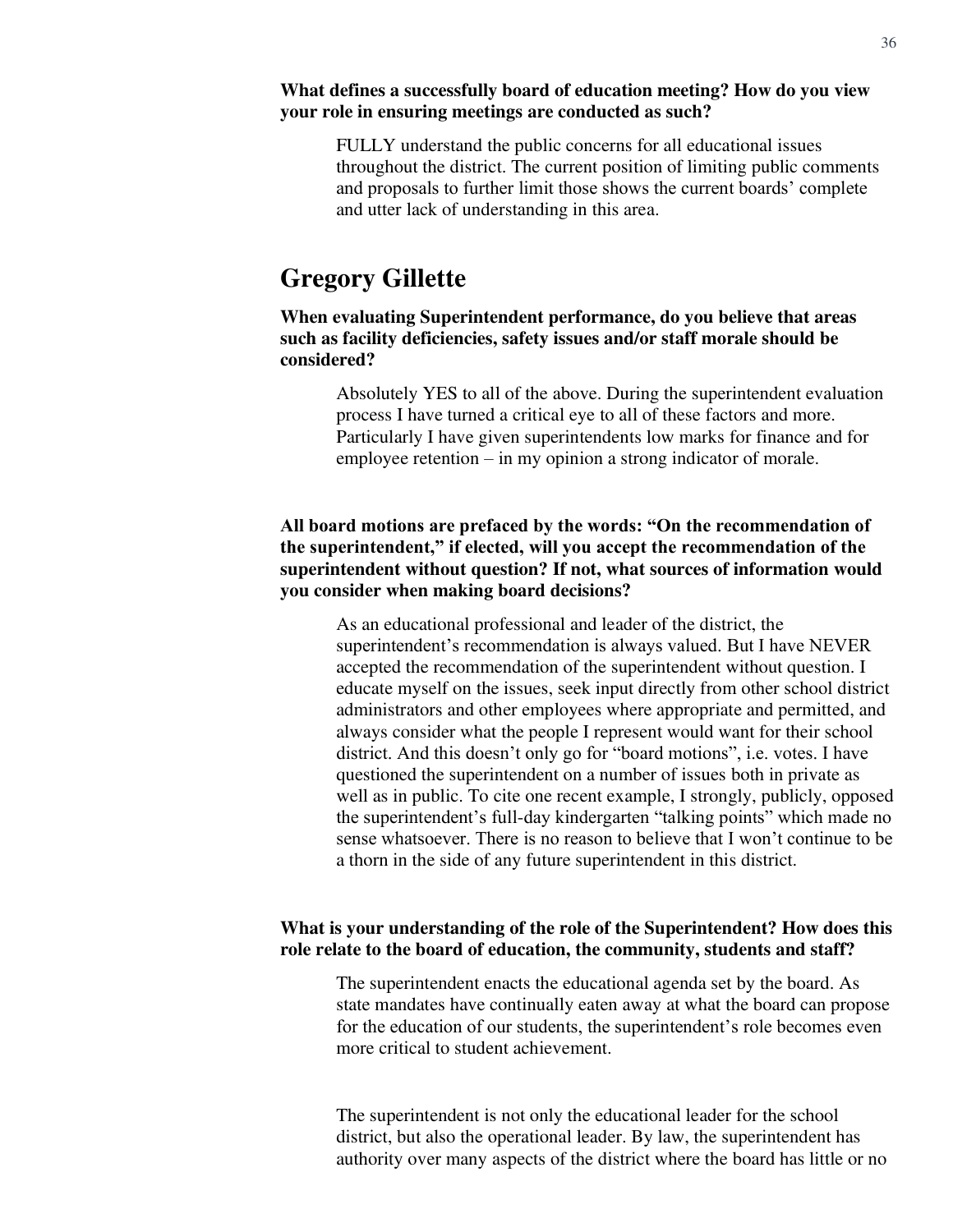power. Chief among these is personnel decisions. The board can hire no one without the superintendent's recommendation, and cannot let anyone go without the superintendent's recommendation. Having said that, the superintendent can take a more dominant role by suggesting and having the board agree to give up its own responsibilities. This is done in such a mundane way as to almost go unnoticed. In the case of Hillsborough – board committees were reduced from eight to three, the superintendent insisted on attending every committee meeting, and board Work meetings were eliminated in favor of having every meeting be a Regular/Action meeting. All three of these changes gave more power to the superintendent, and I opposed all three privately and in public. I would work to reverse these changes and more over the next three years.

The superintendent is also the public face of the district and should at all times strive to maintain good relations with both the staff and the community as a whole. Open communication should be encouraged at all times, as well as participation in community events.

#### **What qualities do you believe define an effective board of education member?**

First of all a board member must make themselves knowledgeable on the issues. I personally spend many hours reading and learning about the issues that confront board members. Secondly, a board member must be able to have a good sense of what the people they represent want from their school district, while at the same time having the ability to lead constituents who are searching for answers. Thirdly, a board member needs to know how to work positively with other members of the board and with administration. I have served with many board members over the years who would have been more effective if they had given up some negativity and tried harder to work with others.

#### **What defines a successfully board of education meeting? How do you view your role in ensuring meetings are conducted as such?**

The board meeting is where the board performs its mandated functions – voting on personnel, curriculum, finances, etc. It is also where the board discusses public concerns and plans for the future of the district. Meetings are more successful when board members are prepared and ready to contribute. When undue time is spent educating board members on the issues, the meeting itself can deteriorate.

The meeting is also where the public has a chance to address the board directly, and where board members have the opportunity to address each other and their constituents. As Board President in 2017 I never lifted the gavel to shut down any member of the public from speaking and certainly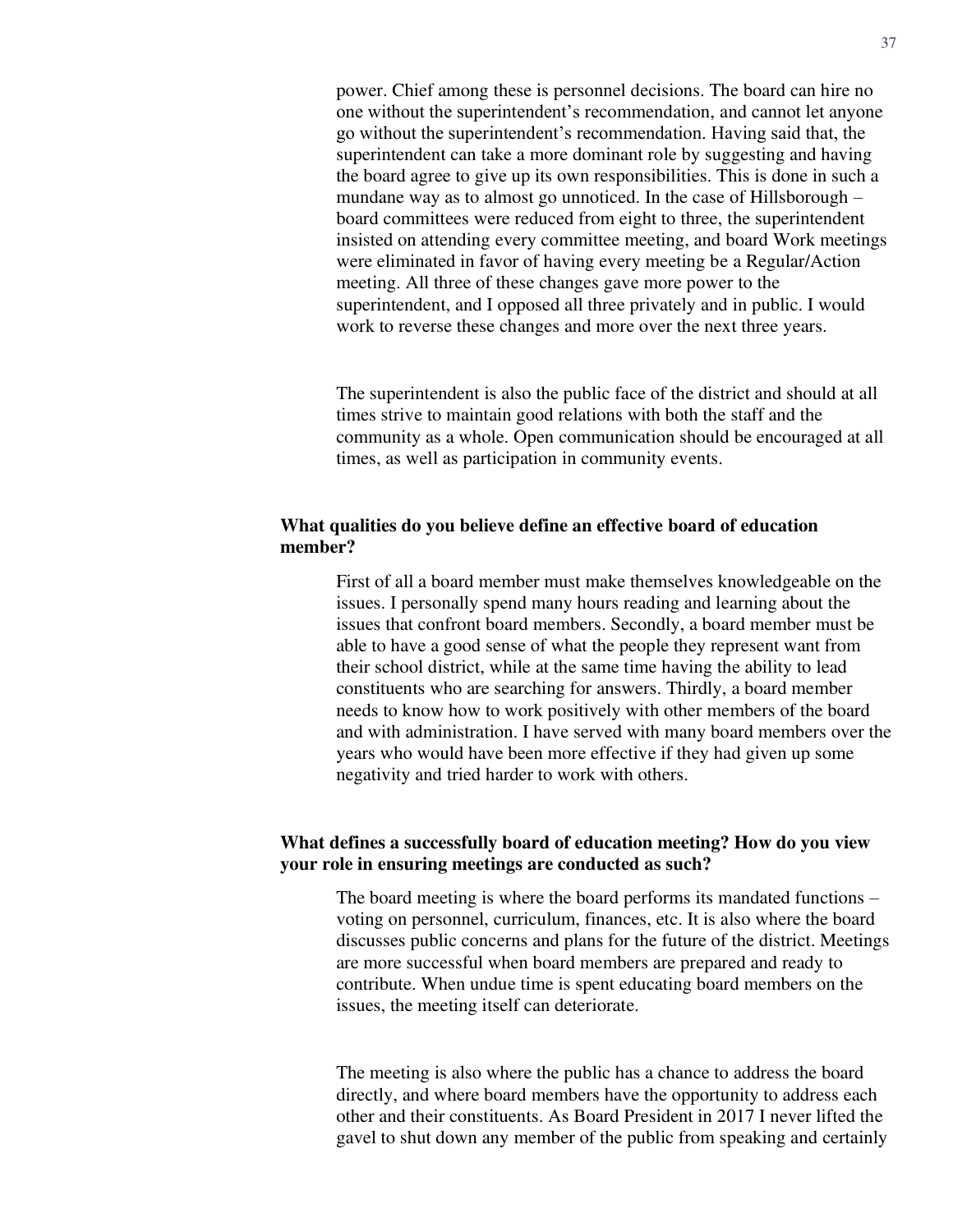never prevented an elected board member from speaking. It would never even occur to me to do something like that.

### **Paul Marini**

**When evaluating Superintendent performance, do you believe that areas such as facility deficiencies, safety issues and/or staff morale should be considered?**

As in any role, there should be basic criteria for job performance as well as "stretch goals" that go above and beyond your day to day job description. These basic criteria should not only the "company values" or basic norms associated with such a role that a normal organization must employ, but those geared towards those of a best in class educational organization. Like all else, a failure of facilities would be a failure of BOTH the superintendent and the BOE.

#### **All board motions are prefaced by the words: "On the recommendation of the superintendent," if elected, will you accept the recommendation of the superintendent without question? If not, what sources of information would you consider when making board decisions?**

While motions require the superintendent's approval, their recommendations are merely that, recommendations. The BOE is charged by the residents of Hillsborough to ensure those recommendations are in the best interests of said residents, inclusive of the students.

#### **What is your understanding of the role of the Superintendent? How does this role relate to the board of education, the community, students and staff?**

The Superintendent is basically the CEO of the Company, reporting to the Board of Directors. The teachers the staff of the company, and the students are their customers. While day to day operations are the Superintendent's responsibility, the Super is accountable to the Board and, indirectly, the residents of Hillsborough.

#### **What qualities do you believe define an effective board of education member?**

An understanding that you are first and foremost accountable to the Students of Hillsborough. When the students come first, it is hard to fail.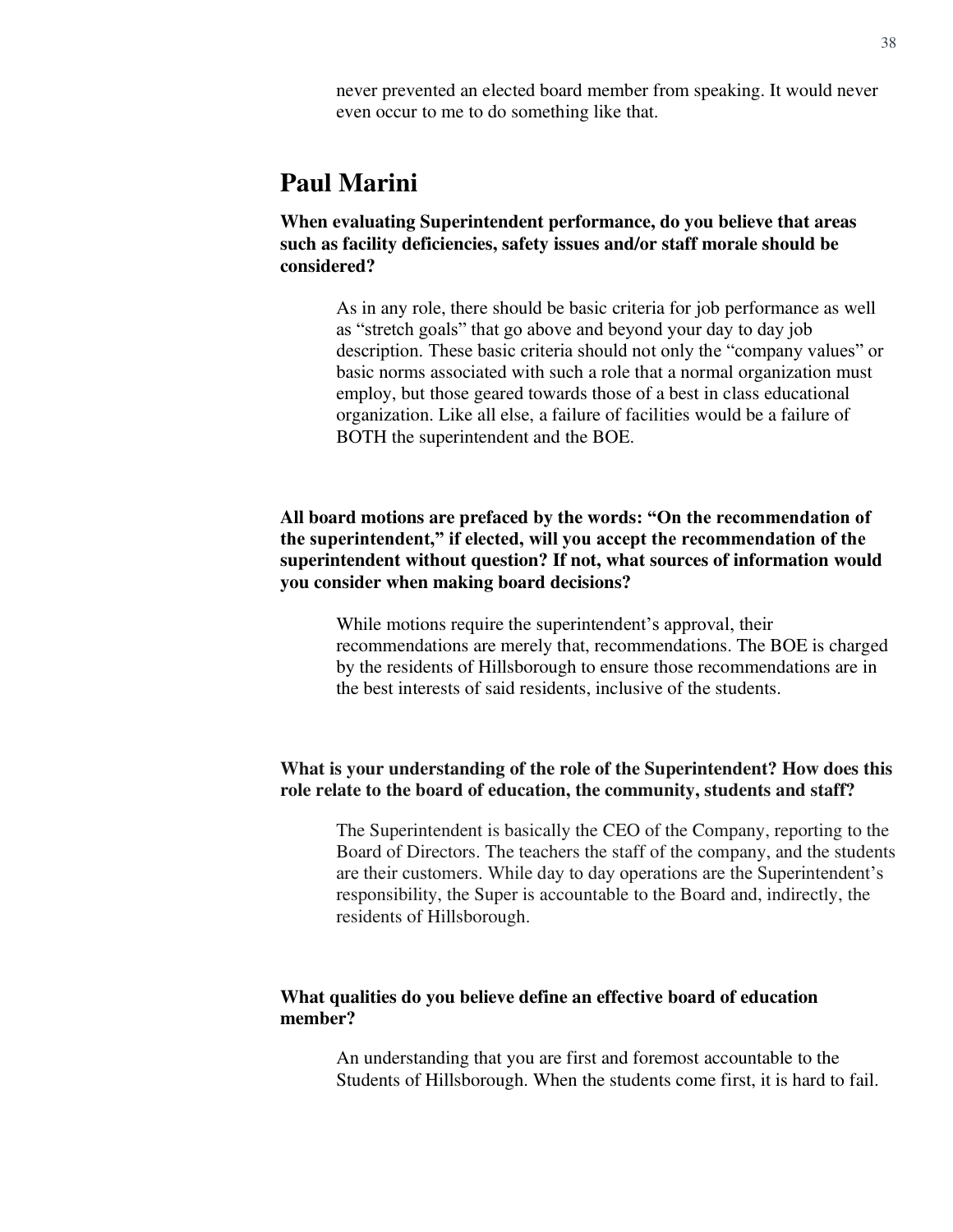#### **What defines a successfully board of education meeting? How do you view your role in ensuring meetings are conducted as such?**

Besides the standards of completing all agenda items, the goal is to FULLY understand the public concerns for all educational issues throughout the district. The current position of limiting public comments and proposals to further limit those shows the current boards' complete and utter lack of understanding in this area.

### **Joyce Eldridge-Howard**

#### **When evaluating the Superintendent's performance, do you believe that areas such as facility deficiencies, safety issues and/or staff morale should be considered?**

No, only in one area that I can see. Facility deficiencies are normally the responsibility of a school principal according to policy. Those areas of concern are normally identified at the school level and notification is then sent to the Supervisor of Buildings and Grounds. Typically, school safety issues and security is a shared responsibility between the Superintendent, the Principal and the Board of Education. Presently the referendum going before the public will address the safety and security for every school in the district. Last, but not least, the morale in a school is also the responsibility of the principal. The principal has always been responsible for the feeling tone and/or the morale of their schools. During my visits to six Back to School Nights, I noticed that 95-99% demonstrated a positive attitude while in their school environment. While visiting the libraries and classrooms of some of the schools, one could see positivity throughout the learning and school environments.

#### **All board motions are prefaced by the words: "On the recommendation of the superintendent," if elected, will you accept the recommendation of the superintendent without question? If not, what sources of information would you consider when making board decisions?**

It has always been my practice to do my own research and to ask questions. My successful experience as a teacher and district administrator helps me to realize the importance of always doing my due diligence which reinforced my knowledge and understanding before meetings, when engaging in decision making, and/or when called upon to comment on an issue.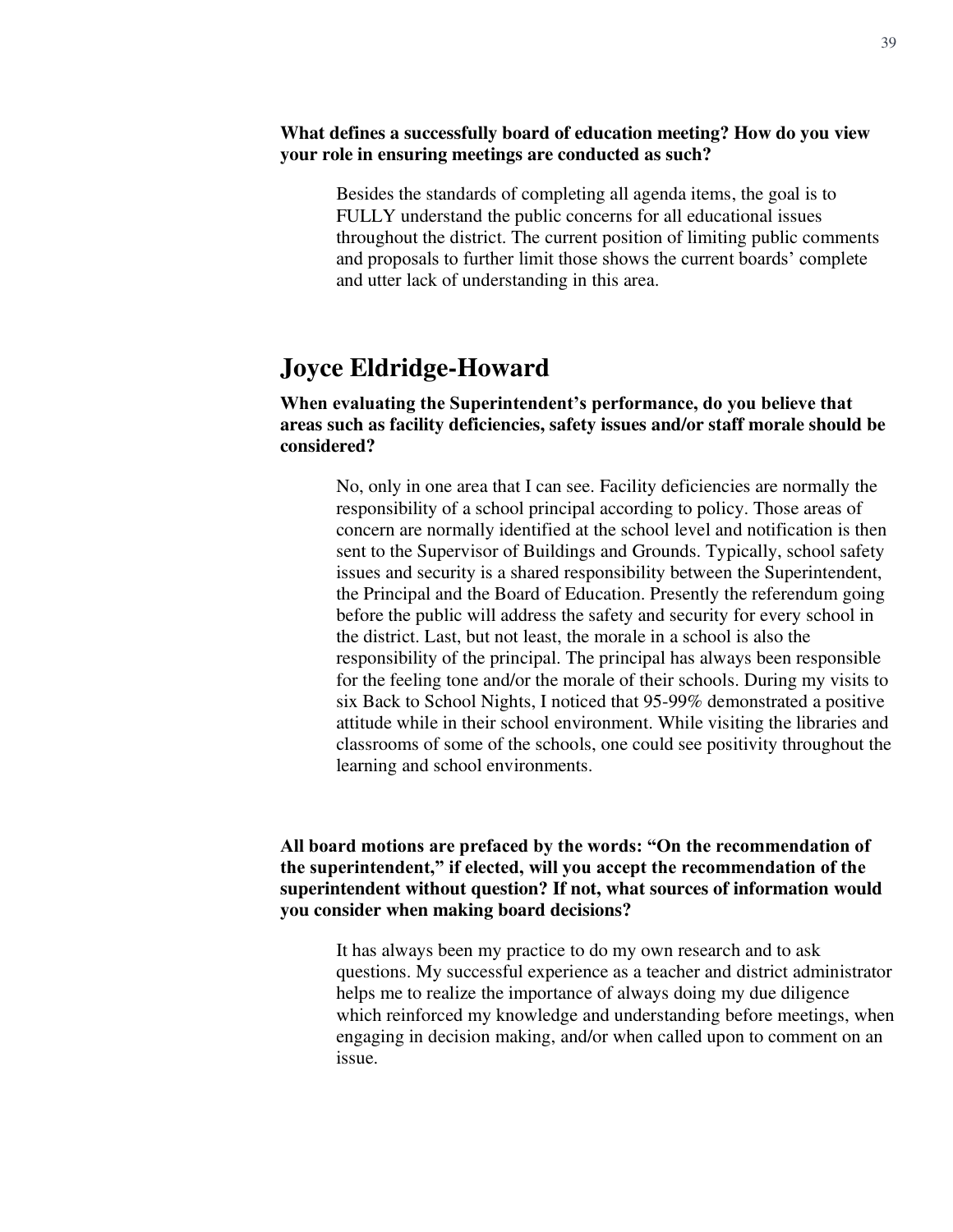#### **What is your understanding of the role of the Superintendent? How does this role relate to the board of education, the community, students and staff?**

The role of the Superintendent of Schools is multifaceted. A school superintendent is expected to oversee the daily operations and the longrange and short-range planning of their school district. They are expected to know all and see all that's occurring throughout their district through the competent support of their district administrative teams comprised of the assistant superintendents, directors, school/building supervisors, the business administrators, and principals. The superintendent is considered the person in charge for all district concerns. The superintendent's job description is to also supervise the principals and identified district staff, while also keeping the board members informed/involved through key committees which touch every facet of the district i.e. Education, Operations, Human Resources, Communication etc. The Superintendent also must be able to communicate effectively with the entire community of schools i.e. teachers, families, students, retirees, and those not engaged in the schools.

#### **What qualities do you believe define an effective board of education member?**

An effective board member should first ask, "What is best for ALL of the students?" This would include student achievement and the review and implementation of policies that would promote success and safety for all students enrolled in the district. An effective board member should also establish the district's goals and vision while measuring the success of the school district and the Superintendent against the established goals.

#### **What defines a successful board of education meeting? How do you view your role in ensuring meetings are conducted as such?**

A clear concise agenda; board engagement; an effective and knowledgeable chair; opportunities for audience participation; board attendance; emphasis on student and staff achievement; use of parent friendly power point presentations, as needed

Previous to every meeting, each board member receives a complete Board Agenda. I normally review all items and if I'm not sure about an agenda item, I will reach out to the superintendent, board president or a board colleague. Collaboration is of great importance. One board member cannot implement change alone. I've drawn on my experience and understanding of concepts while also questioning for clarification for the purpose of providing educated responses and votes while a sitting member on this Board.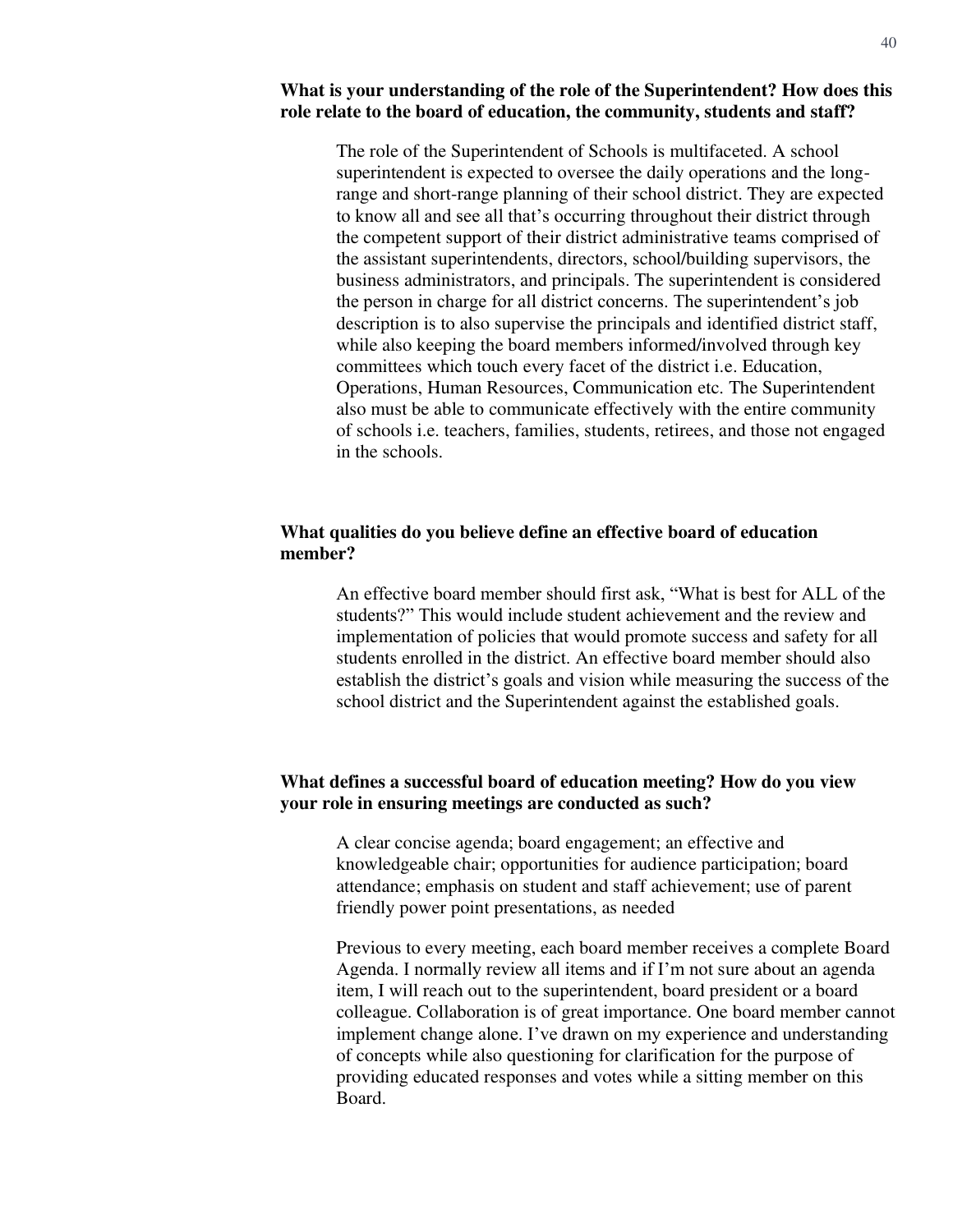### **Jean Trujillo**

#### **When evaluating Superintendent performance, do you believe that areas such as facility deficiencies, safety issues and/or staff morale should be considered?**

Yes, these areas should be part of the Superintendent's evaluation. The board literally has four jobs: 1) set policy 2) adopt the budget 3) negotiate with its bargaining units and 4) hire and evaluate the Superintendent. That this board did not evaluate the Superintendent is mind-boggling.

#### **All board motions are prefaced by the words: "On the recommendation of the superintendent," if elected, will you accept the recommendation of the superintendent without question? If not, what sources of information would you consider when making board decisions?**

I think my voting record proves that I do not accept the recommendation of the superintendent without question. I am active on the state and county level with New Jersey School Boards Association, so I learn about best practices from districts around the state. I also rely on personal experience. One of the most effective tools for analyzing an issue is "thinking through the details, step-by-step," as in how would this proposal work from start to finish? Are some assumptions flawed? Can a catastrophic downside be insured against a predicted upside? This thought process partly explains why I was opposed to the March 2019 referendum.

#### **What is your understanding of the role of the Superintendent? How does this role relate to the board of education, the community, students and staff?**

The board sets policy and the Superintendent translates this policy into running the day-to-day business of the school district. The board and the Superintendent are also supposed to set yearly district goals so that there are guiding principles for the school year. Finally, the board is supposed to interpret the will of the community to the Superintendent. I strongly believe Hillsborough is a generous community that cares about its public schools but its residents also want to know their money is well spent.

#### **What qualities do you believe define an effective board of education member?**

The day after I was first elected to the school board in 2016, I was at the pediatrician's office. I shared that I had just been elected and the nurse told me she had previously served as a board member for over ten years. She told me when she first started, she was given this advice: the first, "does this benefit the kids?" and the second, "every kid has something they can do. It's our job to figure it out." I keep this advice in mind with every decision I make.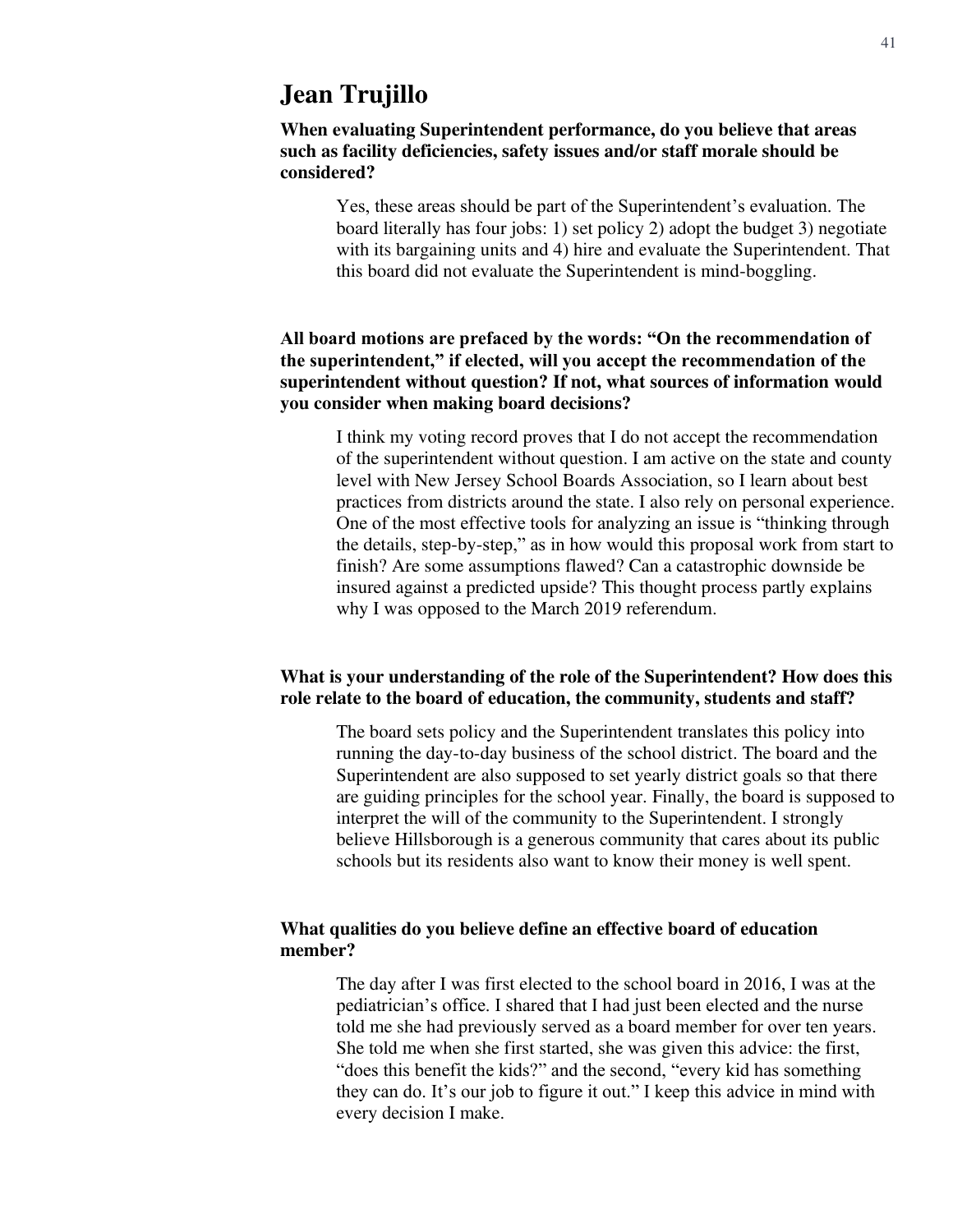I keep trying to be an effective board member. I talk to board members in other districts to learn their best practices, I advocate for Hillsborough on the state level, I use NJSBA as a resource to keep learning and improving and I make myself accessible to the community as a resource for navigating the school district.

#### **What defines a successful board of education meeting? How do you view your role in ensuring meetings are conducted as such?**

Here's an interesting distinction: board of education meetings are meetings that are held in public, but they are not for the public. What does that mean? It means that because the board of education is a publicly elected body, they must conduct their action business in public per the NJ Open Public Meetings Act, aka the Sunshine Law, and set aside time for public comment. The meeting is a time for the public to observe their elected officials conducting the board's business but not comment, except during the specially designated public comment times. I recognize this can be an incredibly frustrating experience when it seems the board is "just voting."

As elected officials, I believe board members should behave respectfully to each other and especially to the public. We are community leaders. I am far from perfect, but I strive to behave where I would not be ashamed to have my actions reported on the front page of the newspaper. Finally, a successful board meeting is one where we did something good for the kids.

# **Concluding Statement**

### **John Oliver**

Education Above Politics is a community led movement that (1) focuses on the students and teachers of Hillsborough, (2) improves our schools without the burden of party affiliation, and (3) prioritizes transparency and fiscal responsibility. Our focus is truly to put Education Above Politics.

Plan for the future.

Be transparent always.

Ensure our educational reputation improves for years to come.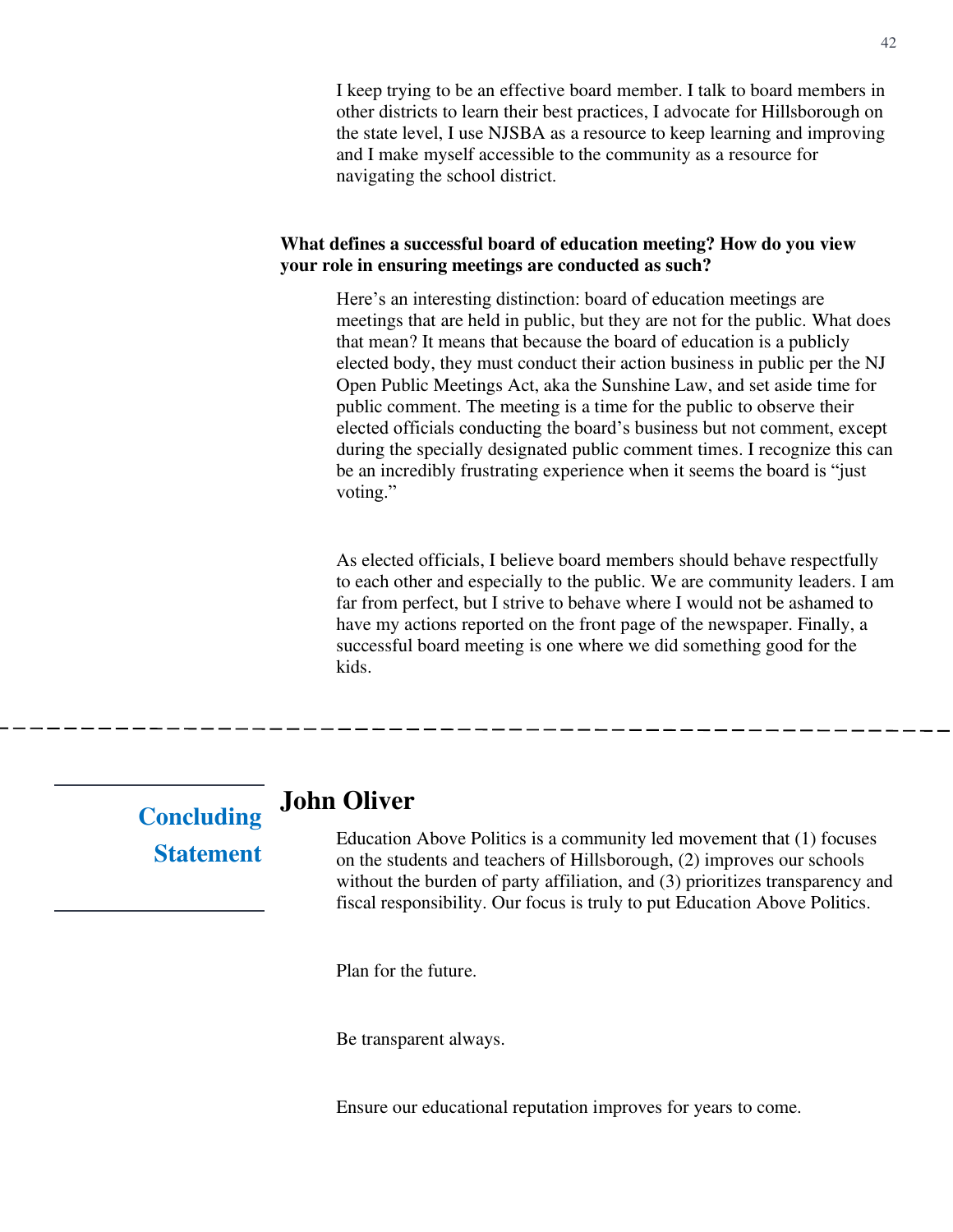### **Gregory Gillette**

I am a longtime New Jersey resident and have lived in Hillsborough since 1993. I was elected to the Hillsborough Township Board of Education in 2007 and also serve as chair of the Historic Preservation Commission. I have also served on the Hillsborough-Millstone Municipal Alliance and as chair of the Cultural Arts Commission. Along with my wife, Patty, I have also served as co-chair of "Central New Jersey Walk Now for Autism," the local chapter of the international research and awareness organization Autism Speaks.

A music major at New York University, I spent most of my career in the Entertainment Division of the Six Flags Corporation where I was primarily responsible for writing and producing live educational assembly programs for New Jersey school children.

I am currently a full-time stay-at-home dad, concentrating on raising my two children, and on community service. People may know me best as the writer/editor of "Gillette on Hillsborough", a local history blog and Facebook Page that I have been producing since 2007.

I have always been committed to you, my fellow residents, and volunteer for this task for no other reason than to give back to the community that I have called home for the past 26 years and that has been such a great place to raise my family.

You can learn more about me by visiting my Facebook Page at

<https://www.facebook.com/GilletteForSchoolBoard/>

# **Paul Marini**

Education Above Politics is a community led movement that (1) focuses on the students and teachers of Hillsborough, (2) improves our schools without the burden of party affiliation, and (3) prioritizes transparency and fiscal responsibility. Our focus is truly to put Education Above Politics. John Oliver and I have started this movement, but it does not end with us. We plan to continue this in coming years in an effort to replace the board with individuals of similar values:

Disrupt the system.

Plan for the future.